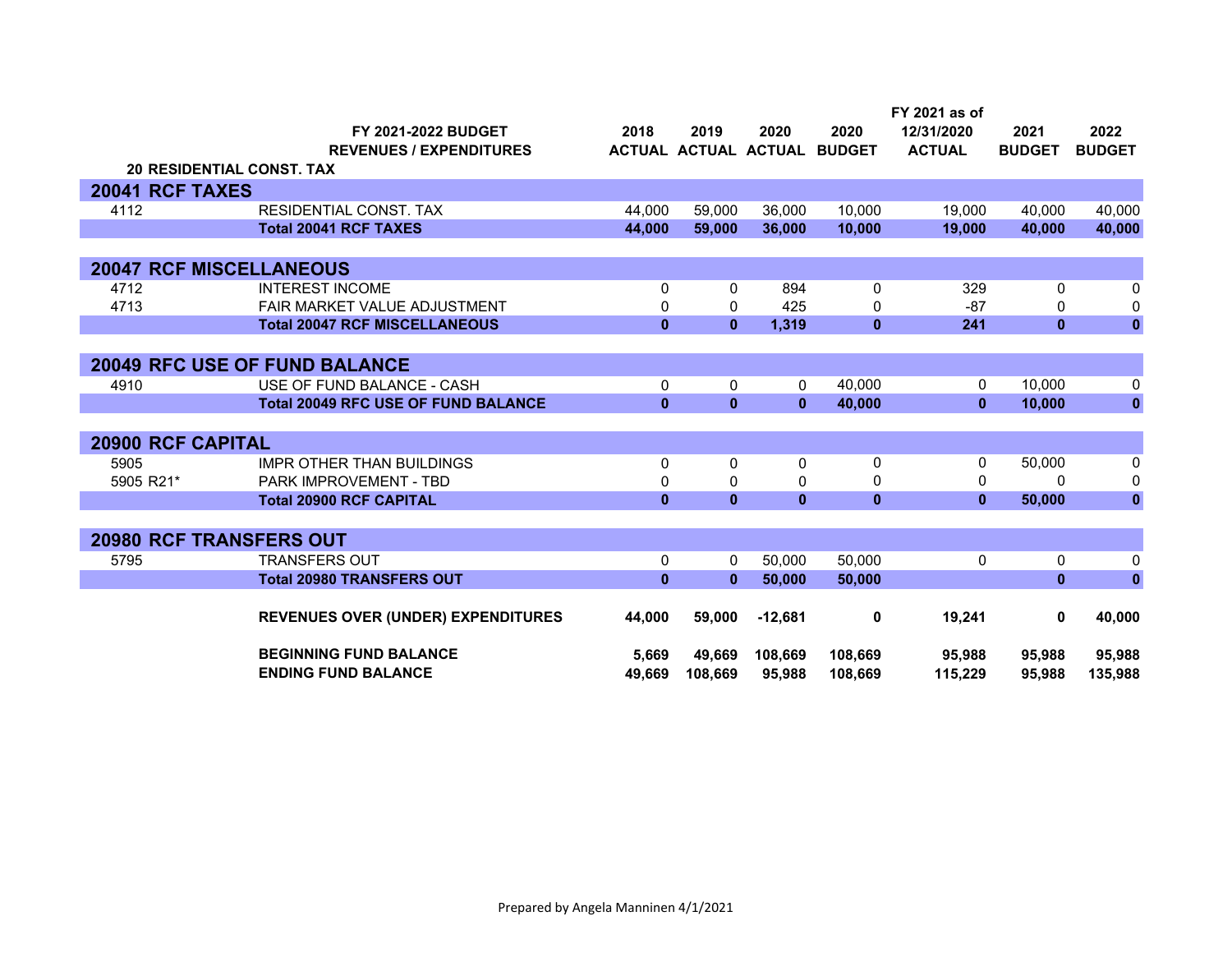|      |                                                  |               |               |               |               | FY 2021 as of |               |               |
|------|--------------------------------------------------|---------------|---------------|---------------|---------------|---------------|---------------|---------------|
|      | FY 2021-2022 BUDGET                              | 2018          | 2019          | 2020          | 2020          | 12/31/2020    | 2021          | 2022          |
|      | <b>REVENUES / EXPENDITURES</b>                   | <b>ACTUAL</b> | <b>ACTUAL</b> | <b>ACTUAL</b> | <b>BUDGET</b> | <b>ACTUAL</b> | <b>BUDGET</b> | <b>BUDGET</b> |
|      | <b>22 MUNICIPAL COURT SPECIAL FUND SUMMARY</b>   |               |               |               |               |               |               |               |
|      | <b>22045 MUNICIPAL COURT FINES FORFEITURES</b>   |               |               |               |               |               |               |               |
| 4504 | <b>COURT ADMIN. ASSESSMENT</b>                   | 15,799        | 22,876        | 18,802        | 20,000        | 12,801        | 22,000        | 22,000        |
| 4506 | <b>COLLECTION FEES</b>                           | 79,014        | 91.087        | 81,180        | 90,000        | 38,841        | 90,000        | 90,000        |
| 4508 | <b>COURT FACILITY FEE</b>                        | 22,620        | 32,264        | 26.881        | 25,000        | 18,060        | 30,000        | 30,000        |
|      | <b>Total 22045 MCT FINES FORFEITURES</b>         | 117,433       | 146,227       | 126,863       | 135,000       | 69,702        | 142,000       | 142,000       |
|      |                                                  |               |               |               |               |               |               |               |
|      | <b>22047 MCT MISCELLANEOUS</b>                   |               |               |               |               |               |               |               |
| 4712 | <b>INTEREST INCOME</b>                           | 0             | 0             | 0             | 0             | 1,478         | 0             | $\Omega$      |
| 4713 | <b>FAIR MARKET VALUE ADJUSTMENT</b>              | 0             | 0             | $\Omega$      | 0             | $-382$        | 0             | $\Omega$      |
|      | <b>Total 22047 MCT MISCELLANEOUS</b>             | $\mathbf{0}$  | $\mathbf{0}$  | $\mathbf{0}$  | $\bf{0}$      | 1,096         | $\bf{0}$      | $\Omega$      |
|      |                                                  |               |               |               |               |               |               |               |
|      | <b>22491 MUNICIPAL COURT FACILITY FEE</b>        |               |               |               |               |               |               |               |
| 4712 | <b>INTEREST INCOME</b>                           | 0             | 0             | 390           | 0             | 0             | 0             |               |
| 4713 | FAIR MARKET VALUE ADJUSTMENT                     | 0             | 0             | 181           | $\Omega$      |               |               |               |
|      | <b>Total 22491 MCT FACILITY FEE REVENUES</b>     | $\mathbf{0}$  | $\mathbf{0}$  | 571           | $\bf{0}$      | $\bf{0}$      | $\bf{0}$      | $\mathbf{0}$  |
| 5603 | <b>EQUIPMENT SUPPLIES</b>                        | 0             | $\Omega$      | $\Omega$      | $\Omega$      | 1,400         | $\Omega$      | $\Omega$      |
| 5611 | <b>OTHER SUPPLIES</b>                            |               | U             | 4,052         | ŋ             | 1,337         | 35,000        | 35,000        |
| 5900 | <b>CAPITAL</b>                                   |               | 15,247        | $\Omega$      | 4,500         | ∩             |               | C             |
| 5975 | <b>TRANSFERS OUT</b>                             | 0             | 130.000       | $\Omega$      | $\Omega$      | $\Omega$      |               |               |
|      | <b>Total 22491 MCT FACILITY FEE EXPENSES</b>     | $\bf{0}$      | 145.247       | 4,052         | 4,500         | 2,737         | 35,000        | 35,000        |
|      |                                                  |               |               |               |               |               |               |               |
|      | <b>22492 MUNICIPAL COURT ADMIN ASSESSMENT FE</b> |               |               |               |               |               |               |               |
| 4712 | <b>INTEREST INCOME</b>                           | 0             | 0             | 1,004         | 0             | 0             | 0             | n             |
| 4713 | FAIR MARKET VALUE ADJUSTMENT                     | U             | $\Omega$      | 2,401         | $\Omega$      |               |               | $\Omega$      |
|      | <b>Total 22492 MCT ADMIN ASSESSMENT FEE REVE</b> | $\bf{0}$      | $\mathbf{0}$  | 3,405         | $\mathbf{0}$  | $\bf{0}$      | $\bf{0}$      |               |
| 5103 | <b>OTHER</b>                                     | 30,123        | 14,092        | 13,534        | 25,000        | 11,000        | 25,000        | 25,000        |
| 5603 | <b>EQUIPMENT SUPPLIES</b>                        | 0             | 0             | 0             | <sup>0</sup>  | 21,887        |               | ſ             |
| 5509 | <b>TRAVEL &amp; TRAINING</b>                     | 2,313         | 772           | 301           |               | $\Omega$      |               |               |
| 5611 | <b>OTHER SUPPLIES</b>                            | 487           | 719           | 7,973         |               | 393           |               |               |
| 5900 | <b>CAPITAL</b>                                   | U             | $\Omega$      | 0             | $\Omega$      | 1,400         | 35,000        | 80,000        |
|      | <b>Total 22492 MCT ADMIN ASSESSMENT FE</b>       | 32.924        | 15.583        | 21.808        | 25.000        | 34.680        | 60.000        | 105,000       |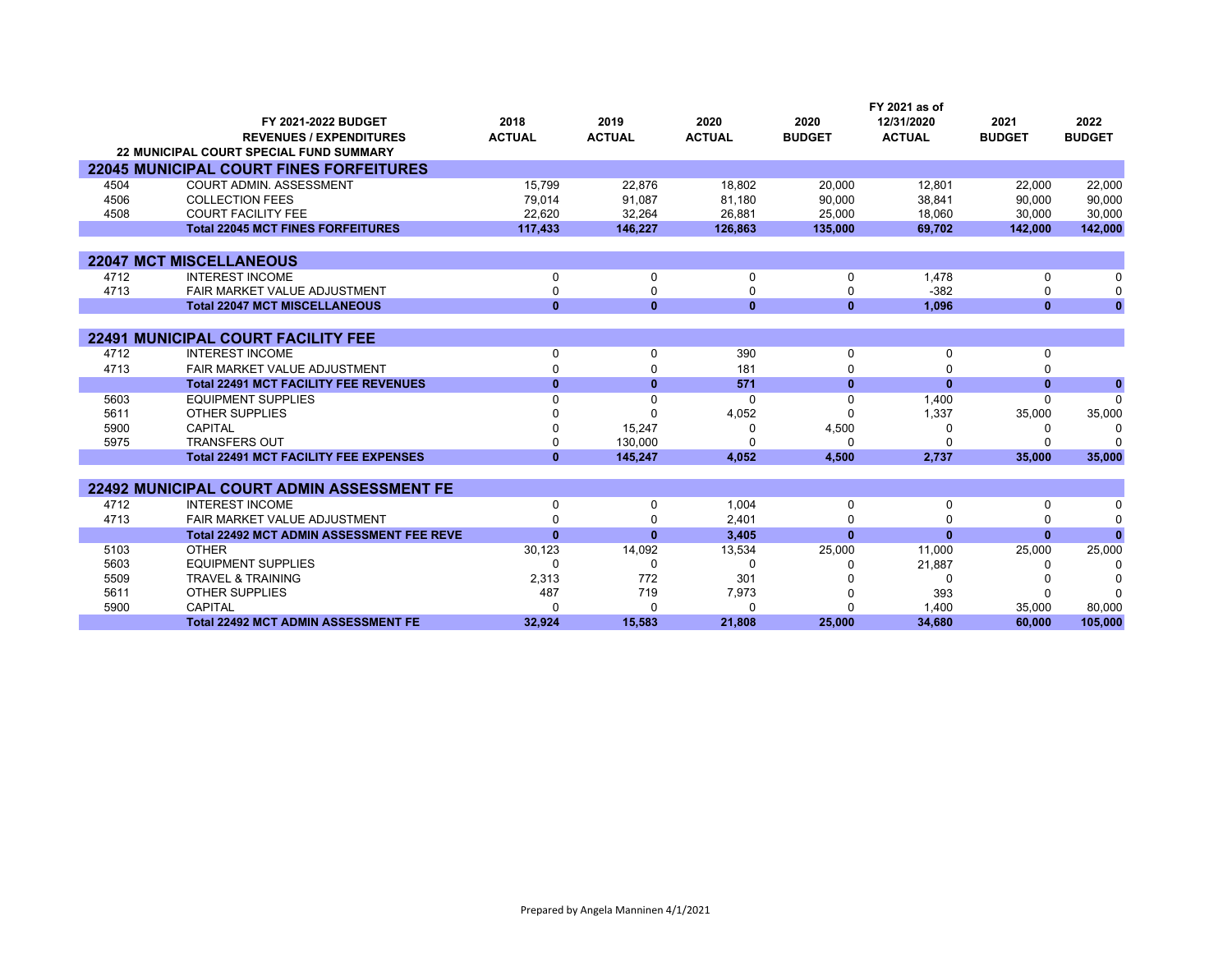|            |                                                       |                       |                       |                       |                       | FY 2021 as of               |                       |                       |
|------------|-------------------------------------------------------|-----------------------|-----------------------|-----------------------|-----------------------|-----------------------------|-----------------------|-----------------------|
|            | FY 2021-2022 BUDGET<br><b>REVENUES / EXPENDITURES</b> | 2018<br><b>ACTUAL</b> | 2019<br><b>ACTUAL</b> | 2020<br><b>ACTUAL</b> | 2020<br><b>BUDGET</b> | 12/31/2020<br><b>ACTUAL</b> | 2021<br><b>BUDGET</b> | 2022<br><b>BUDGET</b> |
|            | <b>22493 MUNICIPAL COURT COLLECTION FEE</b>           |                       |                       |                       |                       |                             |                       |                       |
| 4712       | <b>INTEREST INCOME</b>                                | 0                     | 0                     | 4,183                 | 0                     | 0                           | 0                     | <sup>0</sup>          |
| 4713       | FAIR MARKET VALUE ADJUSTMENT                          | $\Omega$              | 0                     | 0                     | $\Omega$              | $\Omega$                    | 0                     | $\mathsf{C}$          |
|            | <b>Total 22493 MCT COLLECTION FEE REVENUES</b>        | $\bf{0}$              | $\bf{0}$              | 4,183                 | $\bf{0}$              | $\bf{0}$                    | $\bf{0}$              | $\Omega$              |
| 5001       | <b>REGULAR</b>                                        | 35,911                | 39,778                | 61,040                | 65,788                | 35,965                      | 74,974                | 78,558                |
| 5012       | <b>OVERTIME NON PERS</b>                              | $\Omega$              | $\Omega$              | 317                   | $\Omega$              | 245                         | $\Omega$              | $\Omega$              |
| 5020       | <b>EMPLOYEES RETIREMENT</b>                           | 10,633                | 16,307                | 23,696                | 27,960                | 14,923                      | 31,864                | 34,566                |
| 5022       | <b>SIIS PREMIUMS</b>                                  | 1,122                 | 4,908                 | 6,757                 | 703                   | 972                         | 14,695                | 15,397                |
| 5024       | <b>MEDICARE</b>                                       | 486                   | 605                   | 925                   | 500                   | 543                         | 1,087                 | 1,139                 |
| 5026       | <b>SOCIAL SECURITY</b>                                | $\Omega$              | $\Omega$              | 8                     | $\Omega$              | $\Omega$                    | $\Omega$              | $\Omega$              |
| 5028       | <b>GROUP HEALTH INSURANCE</b>                         | 5,026                 | 6,525                 | 8,758                 | 12,600                | 7,650                       | 13,200                | 13,800                |
| 5032       | OTHER EMPLOYEE BENEFITS                               | 289                   | 386                   | 458                   | 350                   | 290                         | 400                   | 400                   |
| 5103       | OTHER PROFESSIONAL SERVICES                           | $\Omega$              | 95                    | 68                    | $\Omega$              | $\Omega$                    | $\Omega$              | 10,000                |
| 5303       | <b>MAINTENANCE VEHICLES</b>                           | 743                   | 2,230                 | 1,170                 | 6,000                 | 363                         | 4,800                 | 4,800                 |
| 5502       | <b>COMMUNICATIONS</b>                                 | 1,147                 | 1,272                 | 1,273                 | 1,500                 | 688                         | 1,500                 | 1,500                 |
| 5509       | <b>TRAVEL &amp; TRAINING</b>                          | 500                   | 1,436                 | 2,970                 | 5,000                 | $\Omega$                    | 7,000                 | 7,000                 |
| 5513       | OTHER PURCHASED SERVICES                              | $\Omega$              | $\Omega$              | $\Omega$              | $\Omega$              | $\Omega$                    | 0                     | 6,500                 |
| 5603       | <b>EQUIPMENT SUPPLIES</b>                             | $\Omega$              | $\Omega$              | $\Omega$              | $\Omega$              | $\Omega$                    | $\Omega$              | 35,000                |
| 5611       | <b>OTHER SUPPLIES</b>                                 | 13,688                | 19,266                | 19,268                | 23,000                | 9,122                       | 23,030                | 6,500                 |
| 5614       | UNIFORM (ALLOWANCES BOOT)                             | $\Omega$              | $\Omega$              | 2,113                 | 1,368                 | 1,435                       | 1,368                 | 2,500                 |
|            | <b>Total 22493 MCT COLLECTION FEE</b>                 | 69,545                | 92,807                | 128,820               | 144,769               | 72,196                      | 173,918               | 217,660               |
|            |                                                       |                       |                       |                       |                       |                             |                       |                       |
|            | <b>22049 MUNICIPAL COURT USE OF FUND BALANCE</b>      |                       |                       |                       |                       |                             |                       |                       |
| 4910       | USE OF FUND BALANCE                                   | 0                     | $\mathbf 0$           | 0                     | 34,769                | 0                           | 0                     | $\Omega$              |
| 4910 M0491 | USE OF FUND BALANCE FACILITY F                        | $\Omega$              | $\Omega$              | $\Omega$              | 4,500                 | $\Omega$                    | 5,000                 | 5,000                 |
| 4910 M0492 | USE OF FUND BALANCE ADMIN                             | $\Omega$              | $\Omega$              | $\Omega$              | 0                     | $\Omega$                    | 38,000                | 83,000                |
| 4910 M0493 | USE OF FUND BALANCE COLLECTION                        | 0                     | $\Omega$              | 0                     | $\Omega$              | 0                           | 83.888                | 127,660               |
|            | Total 22049 MC USE OF FUND BALANCE                    | $\bf{0}$              | $\bf{0}$              | $\mathbf{0}$          | 39,269                | $\mathbf{0}$                | 126,888               | 215,660               |
|            | <b>REVENUES OVER (UNDER) EXPENDITURES</b>             | 14,964                | $-107,409$            | $-19,657$             | 0                     | $-38,816$                   | $-30$                 | 0                     |
|            | <b>BEGINNING FUND BALANCE</b>                         | 630,118               | 645,082               | 537,672               | 537,672               | 518,015                     | 518,015               | 391,098               |
|            | <b>ENDING FUND BALANCE</b>                            | 645.082               | 537,672               | 518,015               | 537,672               | 479,199                     | 391.098               | 175,438               |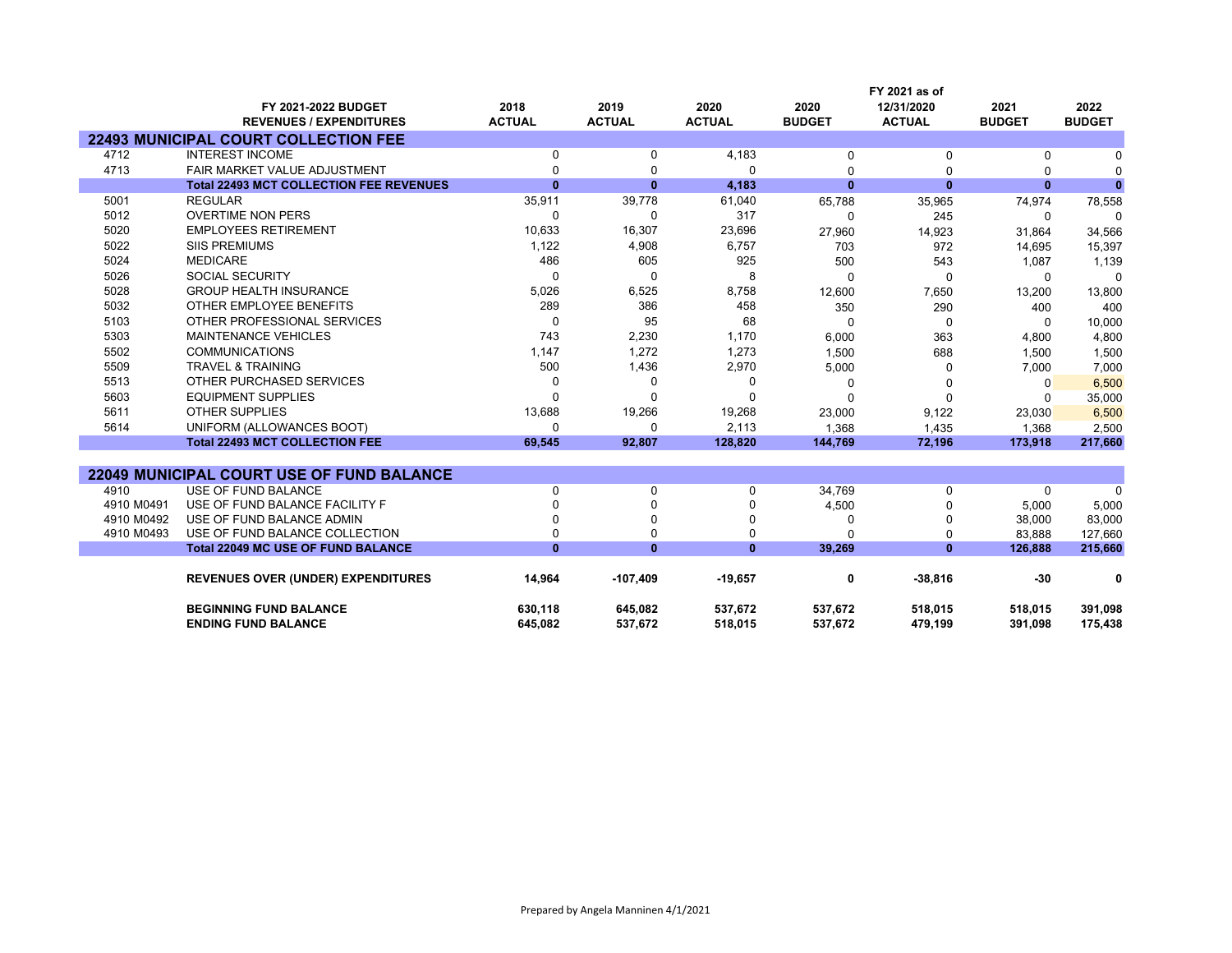|                  |                                           | FY 2021 as of |               |               |               |               |               |               |
|------------------|-------------------------------------------|---------------|---------------|---------------|---------------|---------------|---------------|---------------|
|                  | <b>FY 2021-2022 BUDGET</b>                | 2018          | 2019          | 2020          | 2020          | 12/31/2020    | 2021          | 2022          |
|                  | <b>REVENUES / EXPENDITURES</b>            | <b>ACTUAL</b> | <b>ACTUAL</b> | <b>ACTUAL</b> | <b>BUDGET</b> | <b>ACTUAL</b> | <b>BUDGET</b> | <b>BUDGET</b> |
|                  | <b>25 MORE COPS FUND</b>                  |               |               |               |               |               |               |               |
| 25041 MCF TAXES  |                                           |               |               |               |               |               |               |               |
| 4101             | <b>AD VALOREM</b>                         | 923,736       | $\mathbf{0}$  | 0             | $\Omega$      | $\Omega$      | $\Omega$      | $\Omega$      |
| 4106             | MORE COPS TAX                             | $\Omega$      | 916,512       | 949,394       | 950,000       | 292,110       | 570,000       | 800,000       |
| 4107             | <b>CRIMES PREVENTION TAX</b>              | $\Omega$      | $\mathbf{0}$  | 0             | $\Omega$      | 0             | 0             | $\Omega$      |
|                  | <b>Total 25041 MCF TAXES</b>              | 923,736       | 916,512       | 949,394       | 950,000       | 292,110       | 570,000       | 800,000       |
|                  |                                           |               |               |               |               |               |               |               |
|                  | <b>25047 MC MISCELLANEOUS</b>             |               |               |               |               |               |               |               |
| 4712             | <b>INTEREST INCOME</b>                    | $\Omega$      | 0             | 4,052         | 0             | 1,017         | $\mathbf 0$   | $\Omega$      |
| 4713             | FAIR MARKET VALUE ADJUSTMENT              | $\mathbf 0$   | 0             | 1,864         | $\Omega$      | $-268$        | $\mathbf 0$   | 0             |
|                  | <b>Total 25047 MC MISCELLANEOUS</b>       | $\mathbf{0}$  | $\mathbf{0}$  | 5,916         | $\mathbf{0}$  | 749           | $\mathbf{0}$  | $\mathbf{0}$  |
|                  |                                           |               |               |               |               |               |               |               |
|                  | <b>25049 MCF OTHER FINANCING</b>          |               |               |               |               |               |               |               |
| 4910             | <b>USE OF FUND BALANCE</b>                | $\mathbf 0$   | $\mathbf 0$   | 0             | 65,000        | 0             | 268,385       | 0             |
|                  | <b>Total 25049 MCF OTHER FINANCING</b>    | $\mathbf{0}$  | $\mathbf{0}$  | $\mathbf{0}$  | 65,000        | $\mathbf{0}$  | 268,385       | $\bf{0}$      |
|                  |                                           |               |               |               |               |               |               |               |
| 25500 MCF POLICE |                                           |               |               |               |               |               |               |               |
| 5001             | <b>REGULAR</b>                            | 426,558       | 389,926       | 442,200       | 452,744       | 227,114       | 431,949       | 388,520       |
| 5010             | <b>OVERTIME PERS</b>                      | $\Omega$      | $\Omega$      | 0             | 31,800        | 0             | $\Omega$      | $\Omega$      |
| 5012             | <b>OVERTIME NON PERS</b>                  | 7,510         | 28,704        | 62,064        | $\Omega$      | 21,548        | 31,800        | 31,800        |
| 5020             | <b>EMPLOYEES RETIREMENT</b>               | 158,614       | 158,414       | 184,447       | 164,791       | 94,010        | 183,578       | 170,949       |
| 5022             | <b>SIIS PREMIUMS</b>                      | 38,296        | 37,129        | 41,557        | 43,154        | 4,177         | 84,662        | 76,150        |
| 5024             | <b>MEDICARE</b>                           | 6,609         | 7,222         | 8,432         | 9,681         | 4,142         | 6,724         | 6,095         |
| 5028             | <b>GROUP HEALTH INSURANCE</b>             | 59,063        | 68,575        | 69,300        | 75,600        | 42,525        | 74,550        | 63,000        |
| 5032             | OTHER EMPLOYEE BENEFITS                   | 3,274         | 2,431         | 2,491         | 4,100         | 1,464         | 4,100         | 4,100         |
| 5302             | <b>MAINTENANCE EQUIPMENT</b>              | 3,572         | 534           | 0             | 0             | $\Omega$      | $\Omega$      | $\Omega$      |
| 5303             | <b>MAINTENANCE VEHICLES</b>               | 921           | $\Omega$      | 0             | 0             | $\Omega$      | 800           | 800           |
| 5403             | <b>VERF EXPENSE</b>                       |               | $\Omega$      | U             | $\Omega$      | $\Omega$      | 5,222         | 5,222         |
| 5614             | UNIFORM (ALLOWANCES BOOT)                 | 14,023        | 14,997        | 13,913        | 14,000        | 8,895         | 15,000        | 15,000        |
| 5900             | <b>CAPITAL</b>                            | 129.325       | 88,102        | 111,166       | 150,000       | $\Omega$      | $\Omega$      | $\mathbf 0$   |
|                  | <b>Total 25500 MCF POLICE</b>             | 847,764       | 796,035       | 935,571       | 945,870       | 403,875       | 838,385       | 761,635       |
|                  |                                           |               |               |               |               |               |               |               |
|                  | <b>REVENUES OVER (UNDER) EXPENDITURES</b> | 75,972        | 120,477       | 19,738        | 69.130        | $-111,016$    | 0             | 38,365        |
|                  | <b>BEGINNING FUND BALANCE</b>             | 218,046       | 294,018       | 414,495       | 414,495       | 434,233       | 434,233       | 165,848       |
|                  | <b>ENDING FUND BALANCE</b>                | 294,018       | 414,495       | 434,233       | 418,625       | 323,217       | 165,848       | 204,214       |
|                  |                                           |               |               |               |               |               |               |               |

**Operating Reserve 167,677 152,327**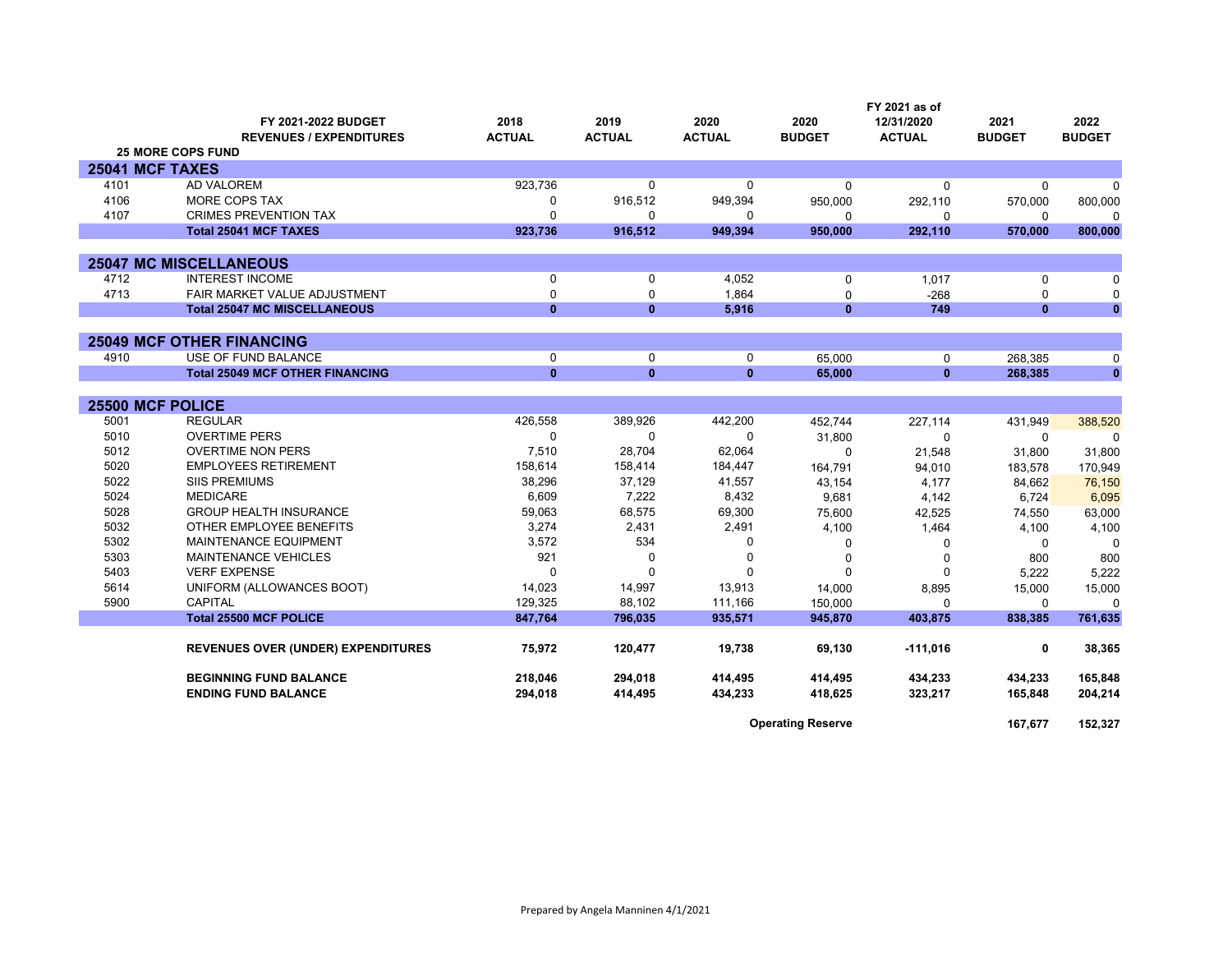|              |                                             |               |                   |                   |                          | FY 2021 as of   |                   |                   |  |
|--------------|---------------------------------------------|---------------|-------------------|-------------------|--------------------------|-----------------|-------------------|-------------------|--|
|              | FY 2021-2022 BUDGET                         | 2018          | 2019              | 2020              | 2020                     | 12/31/2020      | 2021              | 2022              |  |
|              | <b>REVENUES / EXPENDITURES</b>              | <b>ACTUAL</b> | <b>ACTUAL</b>     | <b>ACTUAL</b>     | <b>BUDGET</b>            | <b>ACTUAL</b>   | <b>BUDGET</b>     | <b>BUDGET</b>     |  |
|              | <b>26 PD CRIMES PREVENTION TAX</b>          |               |                   |                   |                          |                 |                   |                   |  |
|              | 26041 PD CRIMES PREV TAX REVE               |               |                   |                   |                          |                 |                   |                   |  |
| 4101         | <b>AD VALOREM</b>                           | 301,333       | $-60.000$         | $\Omega$          | 0                        | 0               | $\Omega$          | $\Omega$          |  |
| 4107         | <b>CRIMES PREVENTION TAX</b>                | $\Omega$      | 307,031           | 252,278           | 280.000                  | 78,462          | 168,000           | 200,000           |  |
|              | <b>Total 26041 PD CRIMES PREV TAX REVE</b>  | 301.333       | 247,031           | 252,278           | 280,000                  | 78.462          | 168,000           | 200,000           |  |
|              |                                             |               |                   |                   |                          |                 |                   |                   |  |
|              | <b>26047 CP MISCELLANEOUS</b>               |               |                   |                   |                          |                 |                   |                   |  |
| 4712         | <b>INTEREST INCOME</b>                      | 0             | 0                 | 1,816             | 0                        | 397             | 0                 | $\Omega$          |  |
| 4713         | FAIR MARKET VALUE ADJUSTMENT                | $\Omega$      | $\Omega$          | 824               | $\Omega$                 | $-101$          | $\Omega$          | $\Omega$          |  |
|              | <b>Total 26047 CP MISCELLANEOUS</b>         | $\bf{0}$      | $\bf{0}$          | 2,640             | $\bf{0}$                 | 296             | $\mathbf{0}$      | $\mathbf{0}$      |  |
|              |                                             |               |                   |                   |                          |                 |                   |                   |  |
|              | <b>26049 CRIMES PREVENTION OTHER</b>        |               |                   |                   |                          |                 |                   |                   |  |
| 4910         | USE OF FUND BALANCE                         | $\mathbf 0$   | $\Omega$          | $\mathbf 0$       | 40,000                   | 0               | 107,708           | 76,123            |  |
|              | <b>Total 26049 CRIMES PREVENTION OTHER</b>  | $\mathbf{0}$  | $\mathbf{0}$      | $\mathbf{0}$      | 40,000                   | $\mathbf{0}$    | 107,708           | 76,123            |  |
|              | <b>26500 PD CRIMES PREVENTION TA</b>        |               |                   |                   |                          |                 |                   |                   |  |
| 5001         | <b>REGULAR</b>                              | $\Omega$      | 158,908           | 159,876           | 179,135                  | 72,574          | 139,095           |                   |  |
| 5012         | <b>OVERTIME NON PERS</b>                    | 0             | 12,577            | 14,003            |                          |                 |                   | 138,082           |  |
| 5020         | <b>EMPLOYEES RETIREMENT</b>                 | $\Omega$      | 62,465            | 67,821            | 15,000<br>59,132         | 9,223<br>29,542 | 15,000<br>59,116  | 15,000<br>60,756  |  |
| 5022         | <b>SIIS PREMIUMS</b>                        | $\Omega$      | 11,515            | 14,089            | 10,000                   | 7,391           | 27,263            | 27,064            |  |
| 5024         | <b>MEDICARE</b>                             | $\Omega$      | 2.517             | 2,620             | 2,500                    | 1,295           | 2.234             | 2,220             |  |
| 5028         | <b>GROUP HEALTH INSURANCE</b>               | $\Omega$      | 26,250            | 23,100            |                          | 13,650          | 25,200            | 25,200            |  |
| 5032         | OTHER EMPLOYEE BENEFITS                     | $\mathbf 0$   | 938               | 1,192             | 25,200<br>500            | 246             | 1,000             | 1,000             |  |
| 5303         | MAINTENANCE VEHICLES                        |               | 3,997             | 1,301             | 0                        |                 | 800               | 800               |  |
| 5403         | <b>VERF EXPENSE</b>                         | 0             | $\Omega$          | $\Omega$          | $\Omega$                 | 0<br>$\Omega$   | $\Omega$          | $\Omega$          |  |
|              |                                             |               |                   |                   |                          |                 |                   |                   |  |
| 5614<br>5900 | UNIFORM (ALLOWANCES BOOT)<br><b>CAPITAL</b> | 54,278        | 5,588<br>$\Omega$ | 6,158<br>$\Omega$ | 6,000<br>0               | 684<br>0        | 6,000<br>$\Omega$ | 6,000<br>$\Omega$ |  |
|              | <b>Total 26500 PD CRIMES PREVENTION TA</b>  | 54,278        | 284,756           | 290,162           | 297,467                  | 134,605         | 275,708           | 276,123           |  |
|              |                                             |               |                   |                   |                          |                 |                   |                   |  |
|              |                                             |               |                   |                   |                          |                 |                   |                   |  |
|              | <b>REVENUES OVER (UNDER) EXPENDITURES</b>   | 247,055       | $-37,725$         | $-35,245$         | 22,533                   | $-55,847$       | 0                 | 0                 |  |
|              | <b>BEGINNING FUND BALANCE</b>               | 0             | 247,055           | 209,330           | 209,330                  | 174,086         | 174,086           | 191,863           |  |
|              | <b>ENDING FUND BALANCE</b>                  | 247,055       | 209,330           | 174,086           | 191,863                  | 118,238         | 66,378            | 115,740           |  |
|              |                                             |               |                   |                   | <b>Operating Reserve</b> |                 | 51.493            | 55,225            |  |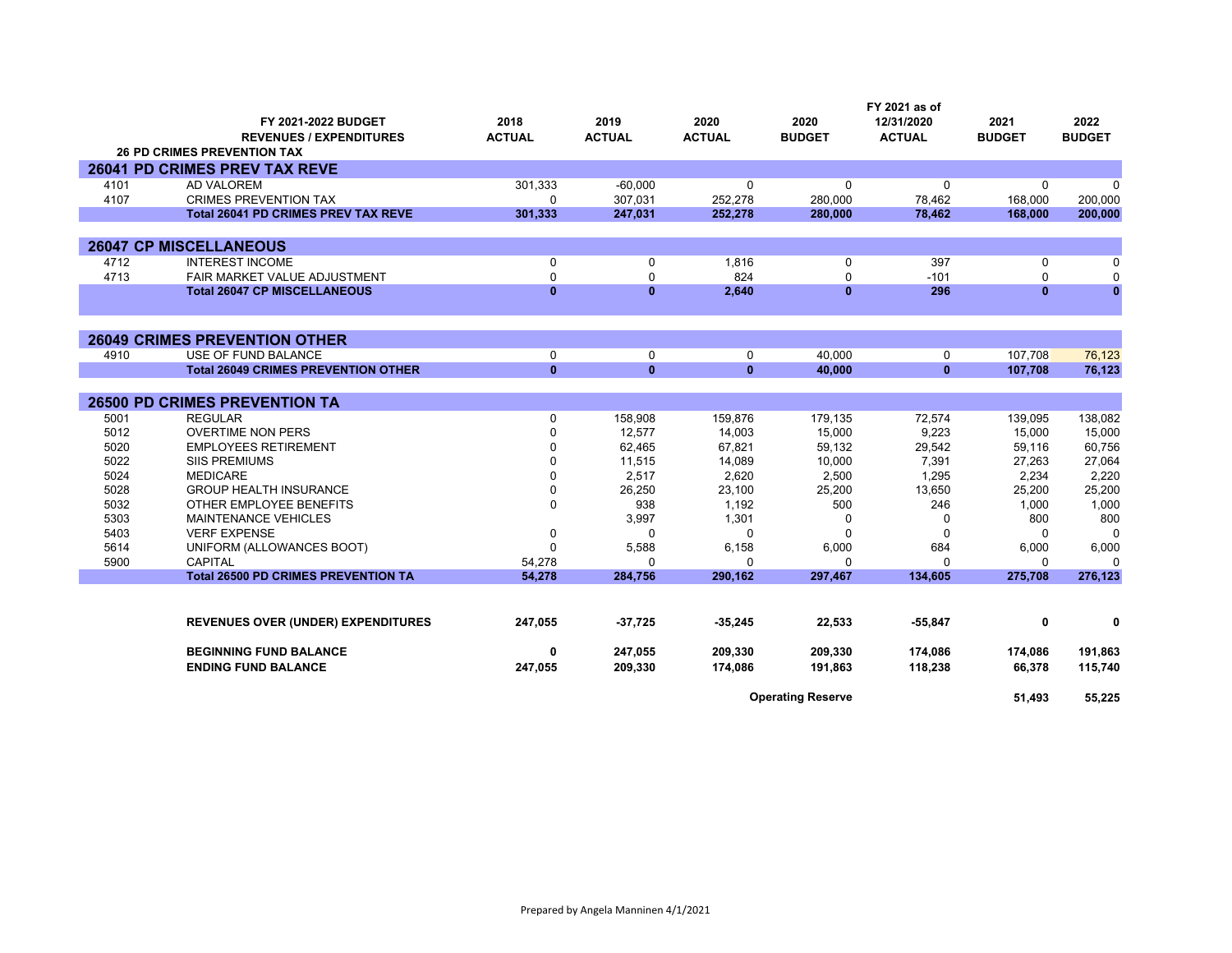|                          | FY 2021 as of                                      |                      |                      |                  |                |               |                         |               |
|--------------------------|----------------------------------------------------|----------------------|----------------------|------------------|----------------|---------------|-------------------------|---------------|
|                          | FY 2021-2022 BUDGET                                | 2018                 | 2019                 | 2020             | 2020           | 12/31/2020    | 2021                    | 2022          |
|                          | <b>REVENUES / EXPENDITURES</b>                     | <b>ACTUAL</b>        | <b>ACTUAL</b>        | <b>ACTUAL</b>    | <b>BUDGET</b>  | <b>ACTUAL</b> | <b>BUDGET</b>           | <b>BUDGET</b> |
|                          | <b>30 SPECIAL PROJECTS FUND</b>                    |                      |                      |                  |                |               |                         |               |
|                          | 30041 SPF SPECIAL \$.05 AD VALOREM                 |                      |                      |                  |                |               |                         |               |
|                          | 4103 ADVAL SPECIAL \$.05 AD VALOREM                | 80.882               | 79.583               | 86.593           | 78,254         | 39,561        | 46,952                  | 70,000        |
|                          | <b>Total 30041 SPF SPECIAL AD VALOREM</b>          | 80.882               | 79,583               | 86.593           | 78.254         | 39,561        | 46.952                  | 70.000        |
|                          |                                                    |                      |                      |                  |                |               |                         |               |
|                          | 30043 SPF INTERGOVERNMENTAL                        |                      |                      |                  |                |               |                         |               |
| 4339 E1913               | NDOT REIMBURSED ADMIN SALARY                       | $\Omega$             | 0                    | 640,000          | $\mathbf 0$    | 0             | 0                       | 0             |
| 4340 E1913<br>4340 PW162 | ST. OF NV - DEPT.OF TRAN. BC P                     | $\Omega$<br>$\Omega$ | $\Omega$<br>$\Omega$ | 0                | 640,000        | 0<br>0        | 640,000                 | O<br>O        |
| 4356                     | ST. OF NV - DOT RIVER MNT LOOP<br>ST OF NV - OTHER | $\Omega$             |                      | 0<br>0           | 380,997<br>0   | 0             | 380,997<br><sup>0</sup> | C             |
| 4360                     | POOL PACT GRANT                                    | $\Omega$             | 20,000<br>119,262    | 0                | 0              | 0             | $\Omega$                |               |
| 4373 E1409               | CC FLD REIMBURSED ADMIN SALARY                     | $\Omega$             | $\Omega$             | 292              | O              | 0             | <sup>0</sup>            |               |
| 4374                     | CLK.CNTY.FLD.CNTRL.DIST.                           | $\Omega$             | 4,767,079            | 86,962           | 200,000        | 0             | 0                       |               |
| 4374 C2009               | <b>CCFCD HEMENWAY PHASE IIB</b>                    | <sup>0</sup>         | <sup>0</sup>         | 0                | 4,669,036      | $\Omega$      | 4,669,036               |               |
| 4375 E1409               | R.T.C. BC PARKWAY                                  | <sup>0</sup>         | $\mathbf 0$          | 7,518            | 0              | 0             | n                       |               |
| 4377 C1903               | RTC REIMBURSED ADMIN SALARY                        | $\Omega$             | $\Omega$             | 2,022            | $\Omega$       | $\Omega$      | $\Omega$                |               |
| 4377 C1908               | RTC REIMBURSED ADMIN SALARY                        | $\Omega$             | $\Omega$             | 565              | $\Omega$       | 0             | $\Omega$                |               |
| 4377 C2003               | RTC REIMBURSED ADMIN SALARY                        | $\Omega$             | $\Omega$             | 851              | $\Omega$       | 0             | <sup>0</sup>            |               |
| 4377 C2006               | RTC REIMBURSED ADMIN SALARY                        | $\Omega$             | $\Omega$             | 782              | $\Omega$       | 114           | $\Omega$                |               |
| 4377 C2007               | RTC REIMBURSED ADMIN SALARY                        | $\Omega$             | $\Omega$             | 438              | 0              | 46            | $\Omega$                |               |
| 4377 C2010               | RTC REIMBURSED ADMIN SALARY                        | $\Omega$             | $\Omega$             | 149              | U              |               | <sup>0</sup>            |               |
| 4377 E1703               | RTC REIMBURSED ADMIN SALARY                        | $\Omega$             | $\Omega$             | 16,439           |                | 0<br>O        | $\Omega$                |               |
| 4378                     | R.T.C.                                             | $\Omega$             | 2,728,976            | 6,471,059        | $\Omega$       | 0             | <sup>0</sup>            |               |
| 4378 C1908               | R.T.C. Pavement Maintenance 19                     | $\Omega$             | 0                    |                  | 2,537,872<br>0 | 0             | $-1,443$                |               |
| 4378 C2003               | R.T.C. SLURRY SEAL FY19-20                         | $\Omega$             | 0                    | 1,443<br>467,888 | 700,000        | 0             | 232,112                 |               |
| 4378 C2004               | R.T.C. STREET RECON FY19-20                        | $\Omega$             | $\Omega$             | $\Omega$         | 1,400,000      | $\Omega$      | 1,400,000               |               |
| 4378 C2005               | R.T.C. RR MUSEUM ROAD                              | $\Omega$             | $\Omega$             | $\Omega$         | 500,000        | $\Omega$      | 500,000                 |               |
| 4378 C2006               | R.T.C. PEDESTRIAN SAFETY FY20                      | $\Omega$             | $\Omega$             | 186,074          | 200,000        | 13,022        | 13,926                  |               |
| 4378 C2007               | ADA UPGRADES PROGRAM FY19-20 R                     | $\Omega$             | $\mathbf 0$          | 229,810          | 250,000        | 17,754        | 20,190                  | O             |
| 4378 C2008               | <b>BIKEPATH REHABILITATION RTC</b>                 |                      | $\Omega$             | $\Omega$         | 400,000        | $\Omega$      | 400,000                 |               |
| 4378 C2010               | R.T.C. INTERSECTION IMPROVEMEN                     | $\Omega$             | $\Omega$             | 34,224           | 200,000        | 0             | 165,776                 |               |
| 4378 C2011               | R.T.C. Bike Path - Hemenway                        |                      | $\Omega$             | 0                | 250,000        | 0             | $\Omega$                |               |
| 4378 C2103               | Slurry Seal FY 21                                  |                      | <sup>0</sup>         | $\Omega$         | 0              | 0             | 1,262,400               |               |
| 4378 C2104               | R.T.C. Street Recon FY21                           |                      | $\Omega$             | $\Omega$         | 0              | O             | 1,000,000               |               |
| 4378 C2106               | PEDESTRIAN SAFETY UPGRADE FY21                     | $\Omega$             | $\Omega$             | $\Omega$         | 0              | $\Omega$      | 300,000                 |               |
| 4378 C2107               | ADA UPGRADES PROGRAM FY 21                         | $\Omega$             | $\Omega$             | 0                | 0              | 0             | 150,000                 |               |
| 4378 C2108               | <b>BIKEPATH REHABILITATION FY21</b>                | $\Omega$             | n                    | 0                | O              | 0             | 400,000                 | $\Omega$      |
| 4378 E1703               | R.T.C. BC PARKWAY                                  | $\Omega$             | 673,654              | 8,787,219        | 17,055,038     | 0             | 8,362,818               |               |
| 4378 C1903               | RTC REIMBURSED ENGINEER SALARY                     | $\Omega$             | $\Omega$             | 562              | 0              | $\Omega$      | <sup>0</sup>            |               |
| 4378 C1908               | RTC REIMBURSED ENGINEER SALARY                     | $\Omega$             | $\Omega$             | 6,683            | 0              | 0             | $\Omega$                |               |
| 4378 C2003               | RTC REIMBURSED ENGINEER SALARY                     | $\Omega$             | 0                    | 8,646            | $\Omega$       | $\Omega$      | O                       |               |
| 4378 C2006               | RTC REIMBURSED ENGINEER SALARY                     | $\Omega$             | $\Omega$             | 1,363            | $\Omega$       | 0             | O                       |               |
| 4378 C2007               | RTC REIMBURSED ENGINEER SALARY                     | $\Omega$             | $\Omega$             | 650              | U              | 0             | n                       |               |
| 4378 C2010               | RTC REIMBURSED ENGINEER SALARY                     | $\Omega$             | $\Omega$             | 1,671            | O              | 0             | U                       |               |
| 4379 E1703               | RTC REIMBURSED ENGINEER SALARY                     | $\Omega$             | 0                    | 27,142           | $\Omega$       | 0             | n                       |               |
| 4387 C2006               | RTC REIMBURSED ELECTRIC SALARY                     | $\Omega$             | $\Omega$             | 0                | $\Omega$       | 307           | $\Omega$                |               |
| 4387 E1703               | RTC REIMBURSED ELECTRIC SALARY                     | $\Omega$             | $\Omega$             | 8,229            | $\Omega$       | 0             | $\Omega$                |               |
| 4388 C2006               | RTC REIMBURSED STREETS SALARY                      | $\Omega$             | $\Omega$             | 7,283            | U              | 286           | ∩                       |               |
| 4388 C2007               | RTC REIMBURSED STREETS SALARY                      | $\Omega$             | $\Omega$             | 856              | U              | 445           | $\Omega$                | $\Omega$      |
|                          | <b>Total 30043 SPF INTERGOVERNMENTAL</b>           | $\Omega$             | 8,308,972            | 16,996,821       | 29.382.943     | 31,974        | 19.895.811              | $\mathbf{0}$  |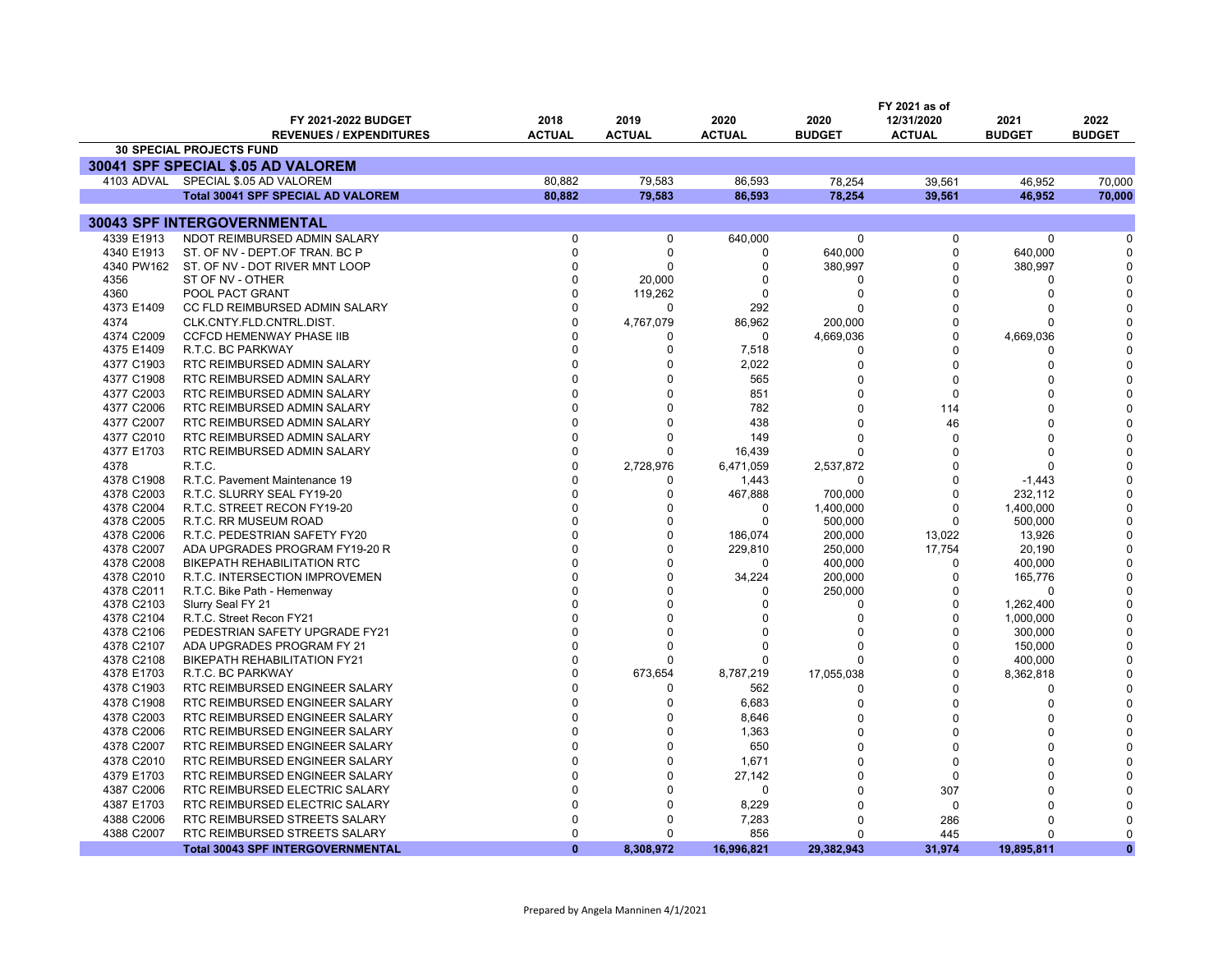|            |                                             | FY 2021 as of |               |                   |               |                     |                         |               |
|------------|---------------------------------------------|---------------|---------------|-------------------|---------------|---------------------|-------------------------|---------------|
|            | FY 2021-2022 BUDGET                         | 2018          | 2019          | 2020              | 2020          | 12/31/2020          | 2021                    | 2022          |
|            | <b>REVENUES / EXPENDITURES</b>              | <b>ACTUAL</b> | <b>ACTUAL</b> | <b>ACTUAL</b>     | <b>BUDGET</b> | <b>ACTUAL</b>       | <b>BUDGET</b>           | <b>BUDGET</b> |
|            |                                             |               |               |                   |               |                     |                         |               |
|            | <b>30047 SPECIAL PROJECTS MISCEL</b>        |               |               |                   |               |                     |                         |               |
| 4712       | <b>INTEREST INCOME</b>                      | $\Omega$      | $\Omega$      | 28.691            | 0             | 18,340              | $\Omega$                |               |
| 4713       | FAIR MARKET VALUE ADJUSTMENT                | $\mathbf 0$   | $\Omega$      | 12,490            | $\Omega$      | $-4,449$            | $\Omega$                |               |
| 4712       | <b>INTEREST INCOME</b>                      | $\Omega$      | $\Omega$      | 2,495             | $\Omega$      | $\Omega$            | <sup>0</sup>            |               |
| 4713       | FAIR MARKET VALUE ADJUSTMENT                | $\Omega$      | $\Omega$      | 1,086             | $\Omega$      | $\Omega$            | $\Omega$                | n             |
|            | <b>Total 30047 SPECIAL PROJECTS MISCEL</b>  | $\Omega$      | $\mathbf{0}$  | 44,762            | $\bf{0}$      | 13,892              | $\Omega$                | $\mathbf{0}$  |
|            |                                             |               |               |                   |               |                     |                         |               |
|            | <b>30900 SPF SPECIAL PROJECTS FUND</b>      |               |               |                   |               |                     |                         |               |
| 5101       | Smith Bldg Conversion to Police HQ - Design | 0             | $\mathbf 0$   | $\pmb{0}$         | 0             | $\Omega$            | $\Omega$                |               |
| 5104       | <b>TECHNICAL</b>                            | 14,435        | $\Omega$      | $\Omega$          | $\Omega$      | $\Omega$            | $\Omega$                |               |
| 5104 R1801 | Swimming Pool Feasibility Stud              | 95,722        | 13,278        | $\Omega$          | $\Omega$      | $\Omega$            | $\Omega$                |               |
| 5301 E1501 | ANNUAL MAINTENANCE-FLOOD                    | 1,666         | $\Omega$      | $\Omega$          | $\Omega$      | $\Omega$            | <sup>0</sup>            |               |
| 5301 E1601 | ANNUAL FLOOD CONTROL MAINT                  | 7,357         | $\Omega$      | $\Omega$          | $\Omega$      | $\Omega$            | <sup>0</sup>            |               |
| 5301 E1701 | LAKEVIEW PARK IMPROVEMENTS                  | 337,186       | $\Omega$      | $\Omega$          | $\Omega$      | $\Omega$            | $\Omega$                |               |
| 5301 E1801 | ANNUAL FLOOD MAINTENANCE                    | 120,154       | $\Omega$      | $\Omega$          | ∩             | $\Omega$            | U                       |               |
| 5301 F1801 | Pavillion Fire Suppression-Dry              | 4,405         | 35,595        | $\Omega$          |               | $\Omega$            |                         |               |
| 5301 P1601 | PD RESTROOM RENOVATION                      | 3,072         | $\Omega$      | $\Omega$          | O             | $\Omega$            | <sup>0</sup>            |               |
| 5301 PW182 | <b>City Shops Generator</b>                 | $\Omega$      | 58,792        | $\Omega$          |               | $\Omega$            |                         |               |
| 5301 R1802 | Boulder Cr Pav Replace Cover                | $\Omega$      | 50,000        | $\Omega$          | O             | $\Omega$            | <sup>0</sup>            |               |
| 5301 PW181 | City Hall Remodel/Council Audi              | 22,576        | $\Omega$      | $\Omega$          | O             | $\Omega$            | <sup>0</sup>            |               |
| 5301 R1704 | CITY HALL IMPROVEMENTS                      | 1,150         | $\Omega$      | $\Omega$          |               | $\Omega$            | U                       |               |
| 5301 R1808 | Council Chambers Audio Visual               | 106,800       | $\Omega$      | $\Omega$          | O             | $\Omega$            | <sup>0</sup>            |               |
| 5902 C1905 | LED LIGHTING REC BUILDING                   |               | 18,213        | $\Omega$          | $\Omega$      | $\Omega$            | $\Omega$                |               |
| 5902 CT171 | <b>COURT ADDITION</b>                       | 480           | $\mathbf 0$   | $\Omega$          | $\Omega$      | $\Omega$            | U                       |               |
| 5902 G1901 | REPAINT LADWP BUILDING                      | $\Omega$      | 448           | 117,500           | 124,552       | 7,043               | 7,052                   |               |
| 5902 G1903 | AQUATIC & CULTURAL CENTER DESG              | $\Omega$      | $\Omega$      | 0                 | 200,000       | $\Omega$            | 200,000                 |               |
| 5902 G1913 | MUNICIPAL COURT ADDITION                    | $\Omega$      | 265,040       | $\Omega$          | 14,960        | $\Omega$            | $\Omega$                |               |
| 5902 G1914 | BOULDER CREEK PAVILLION IMPRV               | $\Omega$      | 46,072        | 16,275            | 103,928       | $\Omega$            | 87,653                  |               |
| 5903 F1803 | FIRE TRUCK BALLOT APPVD 11.18               | $\Omega$      | 694,518       | 50,788            | 55,482        | 4,694               | 4,694                   |               |
| 5903 P1701 | POLICE VEHICLES                             | 20,596        | $\Omega$      | $\Omega$          | $\Omega$      | $\Omega$            | U                       |               |
| 5903 P1801 | <b>PDVEHICLES</b>                           | 205,546       | $\Omega$      | $\Omega$          | $\Omega$      | $\Omega$            | $\Omega$                |               |
| 5903 PW183 | <b>VEHICLES</b>                             | 448,714       | $\Omega$      | $\Omega$          | O             | $\Omega$            |                         |               |
| 5903 R1701 | <b>RECREATION VEHICLES</b>                  | $\Omega$      | $\Omega$      | $\Omega$          |               | $\Omega$            | U                       |               |
| 5903 R1804 | <b>VEHICLES</b>                             | 113,039       | $\Omega$      | $\Omega$          |               | $\Omega$            | $\Omega$                |               |
| 5904 PW174 | PUBLIC WORKS EQUIPMENT                      | $-433$        |               | $\Omega$          | O             | $\Omega$            | <sup>0</sup>            |               |
| 5904 F1907 | Fire Depart Cots Pool Pact Gra              | $\Omega$      | 159,016       | $\Omega$          | $\Omega$      | $\Omega$            | U                       |               |
| 5904 G1906 | FLEET REPLACEMENT-POLICE DEPT               | $\Omega$      | 246,198       | $\Omega$          | $\Omega$      | $\Omega$            | <sup>0</sup>            |               |
| 5905 G1907 | FLEET REPLACEMENT-PUBLIC WORKS              | $\Omega$      | 443,801       | 59,558            | 76,199        | $\Omega$            | 16,642                  |               |
| 5904 G1909 | BOULDER CREEK EQUIPMENT LEASE               | $\Omega$      | 453,575       | 110,813           | 140,000       | 110,813             | 140,000                 |               |
| 5905       | <b>IMPR OTHER THAN BUILDINGS</b>            | $\Omega$      | $\Omega$      | 0                 | $\Omega$      | $\Omega$            |                         |               |
|            |                                             | $\Omega$      | $\Omega$      |                   |               |                     | 3,000,000               |               |
| 5905 C2008 | <b>BIKEPATH REHABILITATION RTC</b>          | $\Omega$      |               | 5,156<br>$\Omega$ | 400,000       | 378,400<br>$\Omega$ | 394,844<br><sup>0</sup> |               |
| 5905 C1902 | N RR CONVEYANCE-CCRFCD                      | $\Omega$      | 2.361.543     |                   | 482,419       |                     |                         |               |
| 5905 C1903 | SLURRY SEAL FY18-19                         |               | 750,813       | 37,207            | 459,187       | $\Omega$            | $\Omega$                |               |
| 5905 C1904 | STREET RECON FY18-19                        | $\Omega$      | 802,404       | 58,738            | 57,596        | $\Omega$            | <sup>0</sup>            |               |
| 5905 C2004 | STREET RECON FY 19-20                       | $\Omega$      | $\Omega$      | 840               | 1,400,000     | 55,845              | 1,399,160               |               |
| 5905 C1908 | RTC Pavement Maintenance 2019               | $\Omega$      | 91,487        | 55,622            | 158,513       | $\Omega$            | 102,891                 |               |
| 5905 C2003 | SLURRY SEAL FY19-20                         | $\Omega$      | $\Omega$      | 466,980           | 700,000       | 117,346             | 233,020                 |               |
| 5905 C2005 | RTC RAILROAD MUSEUM ROAD                    | <sup>0</sup>  | <sup>0</sup>  | $\Omega$          | 500,000       | $\Omega$            | 500,000                 |               |
| 5905 C2006 | PEDESTRIAN SAFETY UPGRAD 19-20              | $\Omega$      | $\Omega$      | 191,249           | 200,000       | 6,545               | 8,751                   |               |
| 5905 C2007 | ADA UPGRADES PROGRAM FY19-20 R              | $\Omega$      | $\Omega$      | 229,565           | 250,000       | 17,692              | 20.435                  | $\Omega$      |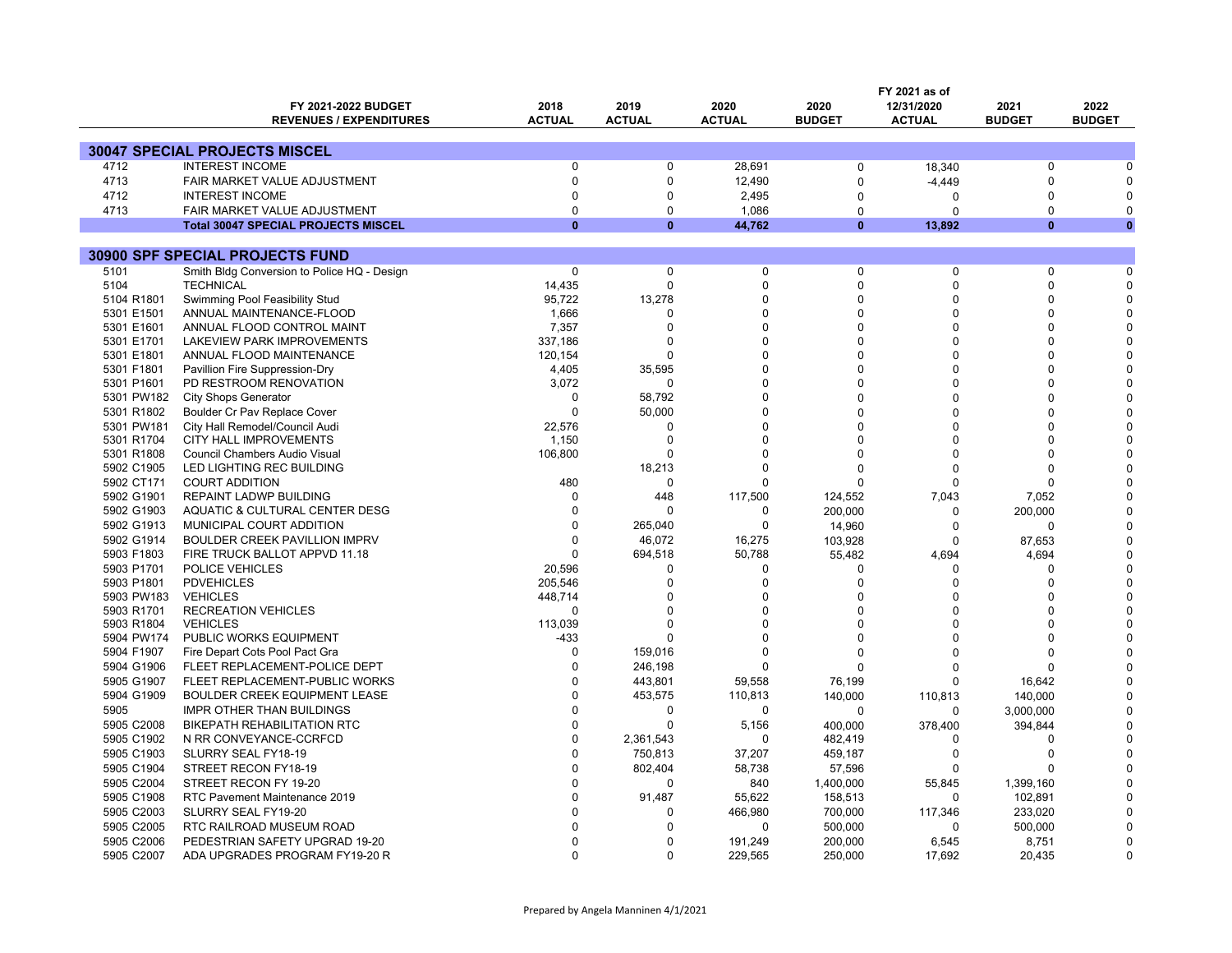|                          |                                                                  | FY 2021 as of         |                       |                       |                       |                             |                         |                       |
|--------------------------|------------------------------------------------------------------|-----------------------|-----------------------|-----------------------|-----------------------|-----------------------------|-------------------------|-----------------------|
|                          | FY 2021-2022 BUDGET<br><b>REVENUES / EXPENDITURES</b>            | 2018<br><b>ACTUAL</b> | 2019<br><b>ACTUAL</b> | 2020<br><b>ACTUAL</b> | 2020<br><b>BUDGET</b> | 12/31/2020<br><b>ACTUAL</b> | 2021<br><b>BUDGET</b>   | 2022<br><b>BUDGET</b> |
| 5905 C2009               | <b>HEMENWAY SYSTEM PHASE IIB</b>                                 | 0                     | $\mathbf{0}$          | $\Omega$              | 4.669.036             | 13,043                      | 4,669,036               | $\Omega$              |
| 5905 C2010               | INTERSECTION IMPROVE RTC NV WA                                   | $\Omega$              | $\Omega$              | 34,012                | 200,000               | 85.023                      | 165,988                 |                       |
| 5905 C2011               | RTC Bike Path - Hemenway                                         | $\Omega$              | $\Omega$              | $\Omega$              | 250,000               | $\Omega$                    | 250,000                 |                       |
| 5905 C2103               | Slurry Seal FY 21                                                | $\Omega$              | $\Omega$              | $\Omega$              | $\Omega$              | $\Omega$                    | 1,262,400               |                       |
| 5905 C2104               | R.T.C. Street Recon FY21                                         | $\Omega$              | $\Omega$              | $\Omega$              | $\Omega$              | $\Omega$                    | 1,000,000               |                       |
| 5905 C2106               | PEDESTRIAN SAFETY UPGRADE FY21                                   | $\Omega$              | $\Omega$              | $\Omega$              | $\Omega$              | 93,570                      | 300,000                 |                       |
| 5905 C2107               | ADA UPGRADES PROGRAM FY 21                                       | $\Omega$              | $\Omega$              | $\Omega$              | $\Omega$              |                             |                         |                       |
|                          |                                                                  | $\Omega$              | $\Omega$              | $\Omega$              | $\Omega$              | 102,608                     | 150,000                 |                       |
| 5905 C2108               | BIKEPATH REHABILITATION FY21                                     | $\Omega$              | $\Omega$              |                       |                       | 4,925                       | 400,000                 |                       |
| 5905 C2203               | SLURRY SEAL FY21-22                                              |                       |                       |                       |                       | $\Omega$                    | $\Omega$                |                       |
| 5905 C2204               | R.T.C. Street Recon FY22                                         | $\Omega$              | $\Omega$              | $\Omega$              | $\Omega$              | $\Omega$                    | $\Omega$                |                       |
| 5905 C2206               | PEDESTRIAN SAFETY UPGRADE FY22                                   | $\cap$                | $\Omega$              | $\Omega$              | $\Omega$              | $\Omega$                    | <sup>0</sup>            |                       |
| 5905 C2202               | TRAFFIC SIGNAL AND INTERSECTION IMPROVEMENTS                     | $\Omega$              | $\Omega$              | $\Omega$              | $\Omega$              | $\Omega$                    | n                       |                       |
| 5905 C2207               | ADA UPGRADES PROGRAM FY 22                                       | $\Omega$              | $\Omega$              | $\Omega$              | $\Omega$              | $\Omega$                    | n                       |                       |
| 5905 E1409               | HEMENWAY SYSTEM PHASE 2                                          | 113,513               | 2,406,734             | 79,679                | 422,315               | $\Omega$                    | 342,637                 |                       |
| 5905 E1410               | NO RAILROAD WATERSHED                                            | 5,799                 |                       | $\Omega$              | O                     | $\Omega$                    | ∩                       |                       |
| 5905 E1603               | STREET RECONSTRUCTION                                            | 45,124                | n                     | $\Omega$              | $\Omega$              | $\Omega$                    | n                       |                       |
| 5905 E1605               | ELM ST RETAINING WALL                                            | 292,124               | n                     | $\Omega$              | $\Omega$              | $\Omega$                    | $\Omega$                |                       |
| 5905 E1703               | <b>BC PARKWAY-RTC</b>                                            | 342,241               | 558,829               | 15,383,131            | 15,830,740            | 190,712                     | 335,205                 |                       |
| 5905 E1704               | SLURRY SEAL PRGM FY2016-17                                       | 328,560               | $\Omega$              | $\Omega$              | O                     | $\Omega$                    | O                       |                       |
| 5905 E1705               | STREET RECONST FY2016-17                                         | 161,056               | $\Omega$              | $\Omega$              | $\Omega$              | $\Omega$                    | $\Omega$                |                       |
| 5905 E1802               | STREET RECONSTR PRJT-AZ ST-OTH                                   | 624                   | 1,049,815             | $\Omega$              | $\Omega$              | $\Omega$                    | ∩                       |                       |
| 5905 E1913               | BC PARKWAY-NDOT                                                  | $\Omega$              | $\Omega$              | 640,000               | 640,000               | $\Omega$                    | <sup>0</sup>            |                       |
| 5905 F1802               | FIRE DEPT-STATION REMODEL                                        | 50,019                | 782,067               | 214,945               | 232,914               | 15,959                      | 17.969                  |                       |
| 5905 F2001               | FIRE STATION ROOF REPAIR                                         | $\Omega$              | $\Omega$              | 30,000                | 30,000                | O                           | <sup>0</sup>            |                       |
| 5905 F2101               | <b>CARDIAC MONITORS</b>                                          | $\Omega$              | $\Omega$              | $\Omega$              | $\Omega$              | $\Omega$                    | 150,000                 |                       |
| 5905 F2102               | REPLACE AUTO EXTRACTION EQUIPMENT                                | $\Omega$              | $\Omega$              | $\Omega$              | $\Omega$              | $\Omega$                    | $\Omega$                |                       |
| 5905 F2103               | OHV RESCUE VEHICLE                                               | $\Omega$              | $\Omega$              | $\Omega$              |                       | $\Omega$                    | $\Omega$                |                       |
| 5905 G1902               | COVERED PARKING POLICE DEPT                                      | $\Omega$              | $\Omega$              | $\Omega$              | 60,000                | $\Omega$                    | 60,000                  |                       |
| 5905 G1904               | REPLACE SWIM POOL WATER HTR                                      | $\Omega$              | $\Omega$              | $\Omega$              | 71,000                | $\Omega$                    | $\Omega$                |                       |
| 5905 G1905               | WHALEN FIELD PERIMETER FENCING                                   | $\Omega$              | 3,209                 | 116,219               | 131,791               | $\Omega$                    | $\Omega$                |                       |
| 5905 G1908               | INSTALL FIRE SPRINKLERS-CITY H                                   | $\Omega$              | $\mathbf 0$           | $\Omega$              | 50,000                | $\Omega$                    | 50,000                  |                       |
| 5905 G1909               | IMPR OTHER THAN BUILDINGS                                        | $\Omega$              | $\Omega$              | $\Omega$              | O                     | $\Omega$                    | $\Omega$                |                       |
| 5905 G1910               | CITY HALL CUSTOMER SERVICE IMP                                   | $\Omega$<br>$\Omega$  | 236,071               | 166,575<br>$\Omega$   | 263,929               | $\Omega$<br>$\Omega$        | $\Omega$                |                       |
| 5905 G1911               | FIRE DEPT & PUB WRK SHOP DESGN                                   | $\Omega$              | $\Omega$              |                       | 75,000                |                             | 75.000                  |                       |
| 5905 G1912               | POLICE SECURE PARKING IMPRVMNT                                   | $\Omega$              | 27,528                | 66,225                | 122,472               | 995                         | 56,247                  |                       |
| 5905 G2001<br>5905 G2002 | City Shops Renovation/Expansio<br>City Shops Main Bldg Renovatio | $\Omega$              | $\Omega$<br>$\Omega$  | 46,668<br>15,752      | 100,000<br>100,000    | $\Omega$                    | 53,332<br>84,248        |                       |
|                          |                                                                  | $\Omega$              | $\Omega$              |                       |                       | 25,242                      |                         |                       |
| 5904 G2003               | <b>HVAC REPLACEMENT</b>                                          | $\Omega$              | $\Omega$              | 77,276<br>$\Omega$    | 140,000               | 5,269                       | 62,724                  | 174,000               |
| 5905 G2004               | Video Security System All Faci                                   | $\Omega$              | $\Omega$              | $\Omega$              | 150,000               | 3,497<br>$\Omega$           | 150,000                 | 100,000               |
| 5905 G2005               | Sidewalk Hazard Repair                                           | $\Omega$              | $\Omega$              |                       | 50,000                |                             | 50,000                  | n                     |
| 5905 G2006               | School Zone Crosswalk Renovati                                   | $\Omega$              |                       | $\Omega$              | 30,000                | $\Omega$<br>$\Omega$        | 30,000                  |                       |
| 5905 G2007               | Street Light Conversion to LED                                   |                       | $\Omega$              | 57,210                | 100,000               |                             | 42,790                  |                       |
| 5905 G2101               | STREETSCAPE REHABILITATION                                       | $\Omega$              | $\Omega$              | $\Omega$              | $\Omega$              | $\Omega$                    | $\Omega$                | 50,000                |
| 5905 G21*                | Phase 1 - BC Parkway Complete Street - Street Furniture          | $\Omega$              | $\Omega$              | $\Omega$              | $\Omega$              | $\Omega$                    | $\Omega$                |                       |
| 5905 G2102               | CITY FACILITY PARKING LOT RENOVATIONS                            | $\Omega$              | $\Omega$              | $\Omega$              | $\Omega$              | $\Omega$                    | $\Omega$                | 200,000               |
| 5905 G2103               | CITY SHOPS - SIGN SHOP RENOVATION                                | $\Omega$              | $\Omega$              |                       | $\Omega$              | $\Omega$                    | <sup>0</sup>            |                       |
| 5905 G2104               | CITY SHOPS - WELDING SHOP RENOVATION                             |                       | $\Omega$              | $\Omega$              | $\Omega$              | $\Omega$                    | <sup>0</sup>            |                       |
| 5905 G22*                | CITY SHOPS COVERED PARKING                                       | $\Omega$              | $\Omega$              | $\Omega$              | $\Omega$              | $\Omega$                    | $\Omega$                | 60,000                |
| 5905 G22*                | PUBLIC SAFETY DISPATCH MICROWAVE REPLACEMENT                     | $\Omega$              | $\Omega$              | $\Omega$              |                       | $\Omega$                    | <sup>0</sup>            | 155,000               |
| 5905 G22*                | SELF CONTAINED BREATHING APPARATUS                               | C                     | n                     | $\Omega$              |                       | $\Omega$                    | <sup>0</sup>            | 168,000               |
| 5905 H2001               | <b>BISTRO LIGHTING - HISTORIC COM</b>                            | $\Omega$<br>$\Omega$  | 2,391<br>$\Omega$     | 77,069                | 249,401               | 104                         | 170,540<br><sup>0</sup> | n                     |
| 5905 12101               | <b>SERVER REPLACEMENTS</b>                                       |                       |                       |                       |                       |                             |                         |                       |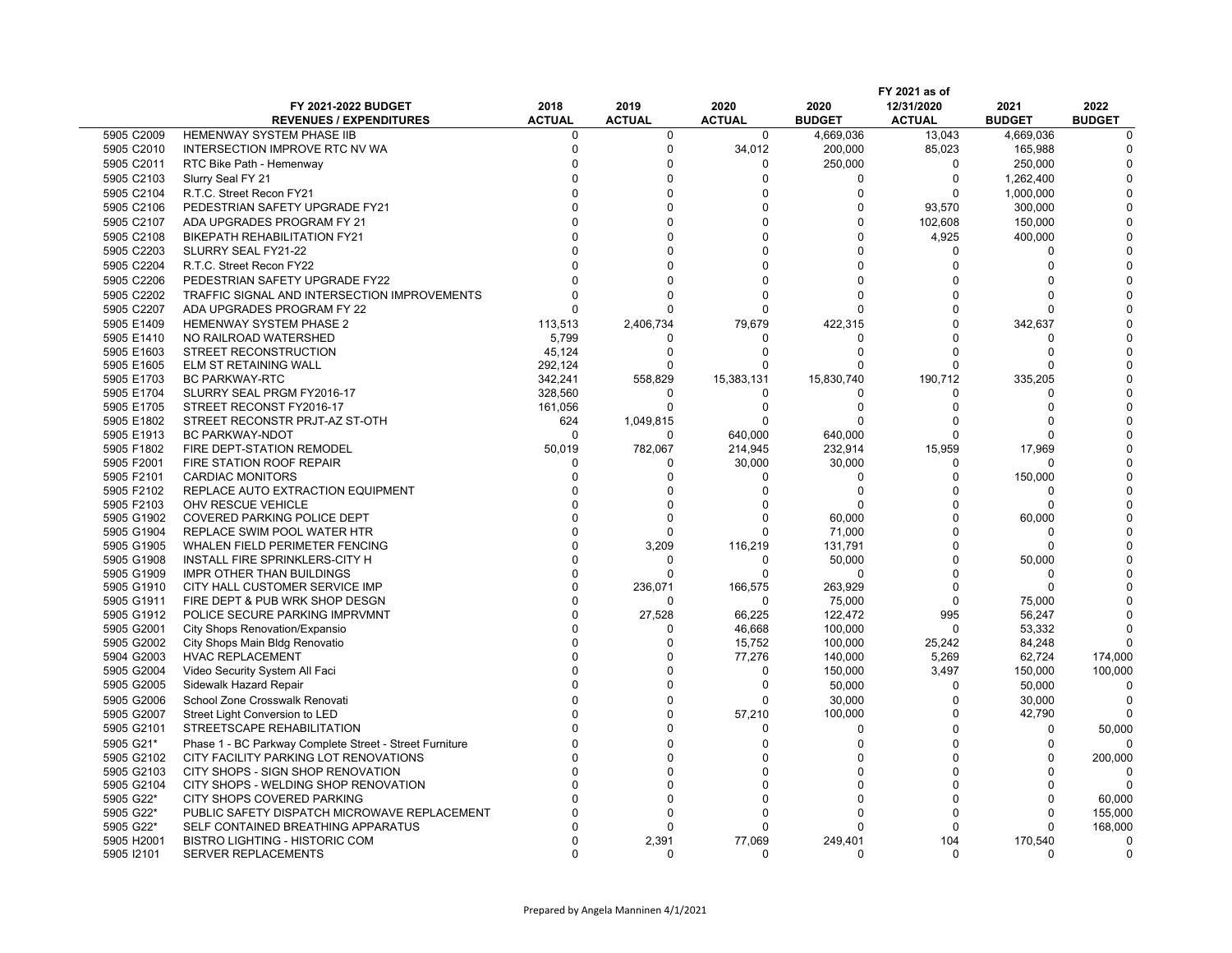|            |                                         |               |               |               |               | FY 2021 as of |               |               |
|------------|-----------------------------------------|---------------|---------------|---------------|---------------|---------------|---------------|---------------|
|            | <b>FY 2021-2022 BUDGET</b>              | 2018          | 2019          | 2020          | 2020          | 12/31/2020    | 2021          | 2022          |
|            | <b>REVENUES / EXPENDITURES</b>          | <b>ACTUAL</b> | <b>ACTUAL</b> | <b>ACTUAL</b> | <b>BUDGET</b> | <b>ACTUAL</b> | <b>BUDGET</b> | <b>BUDGET</b> |
| 5905 P1802 | PD STATION REMODEL                      | 2,025         | 0             | 0             | $\mathbf 0$   | 0             | $\mathbf 0$   |               |
| 5905 P2001 | POLICE BUILD CONVERSION                 | C             | $\Omega$      | $\Omega$      | 250,000       | $\Omega$      | 250,000       |               |
| 5905 P2002 | Police Dispatch Upgrades                |               |               | 54,311        | 58,000        | $\Omega$      |               |               |
| 5905 P2101 | EMERGENCY COMM VEHICLE COMM EQUIPMENT   |               |               |               |               | $\Omega$      |               |               |
| 5905 P2102 | SUPERVISOR ICS VEHICLE COMM UPGRADE     | $\Omega$      |               |               | $\Omega$      | $\Omega$      |               |               |
| 5905 PW162 | <b>RIVER MTN LOOP TRAIL</b>             | 8,045         |               |               | 377,690       | $\Omega$      | 377,690       |               |
| 5905 PW172 | <b>COVERED STORAGE SHOPS</b>            | $\Omega$      |               |               |               | $\Omega$      |               |               |
| 5905 PW184 | ANNEX BLDG-REMOVE 3 WALLS               | 137,602       | 4,035         |               |               | $\Omega$      |               |               |
| 5905 R1805 | <b>VETERANS PARK BBALL COURT</b>        | 92,298        | 115,063       |               |               |               |               |               |
| 5905 R1807 | <b>SWIM POOL REPAIRS</b>                | 55,918        | $\Omega$      |               |               |               |               |               |
| 5905 R1806 | REC CENTER-ELECT SYS REPLACE            | 113,787       | 19,065        |               |               |               |               |               |
| 5905 R1809 | MUNI GOLF SURCHARGE REPAIRS             | 31,280        |               |               |               |               |               |               |
| 5905 R2001 | Pool Building Roof Repair               | $\Omega$      |               | 16,100        | 27,500        |               |               |               |
| 5905 R2002 | Whalen Field Concession Buildi          | $\cap$        |               | 236           | 255,000       | 232,206       | 254,764       |               |
| 5905 R2003 | Hemenway Park Restroon Autoloc          |               |               | $\Omega$      | $\Omega$      |               |               |               |
| 5905 R2004 | <b>BCGC Greens Repair</b>               |               |               | 193           | 25,000        |               |               |               |
| 5905 R2005 | Muni Golf Clubhouse Renovation          |               |               | 4,125         | 50,000        |               | 45,875        |               |
| 5905 R2006 | City Park Irrigation Renovatio          |               |               | 6,141         | 100,000       | $\Omega$      | 93,859        |               |
| 5905 R2007 | Vets Park Multi-Purpose Field           |               |               | $\Omega$      | 55,000        | $\Omega$      | 55,000        |               |
| 5905 R2008 | Field Lights Conversion to LED          |               |               | $\Omega$      | 100,000       | $\Omega$      | 100,000       |               |
| 5905 R2009 | Hemenway Park Expansion                 |               |               | 22,400        | 150,000       | $\Omega$      | 127,600       |               |
| 5905 R2010 | <b>Teddy Fenton Park Renovation</b>     |               | U             | 94,586        | 95,000        | $\Omega$      | U             |               |
| 5905 R2011 | Whalen Field Spectator Shade S          |               | O             | 51,692        | 55,000        | $\Omega$      |               |               |
| 5905 R2012 | Vets Park Spectator Shade Stru          |               | U             | 55,155        | 150,000       | $\Omega$      |               |               |
| 5905 R2013 | Parks Main Bldg Landscape Reno          |               |               | 101,646       | 100,000       | $\Omega$      |               |               |
| 5905 R2014 | New Gym - Gymnasium Divider             |               |               | 29,380        | 25,000        | $\Omega$      |               |               |
| 5905 R2015 | <b>BCGC Maintenance Yard Paving</b>     |               |               | 17,418        | 150,000       | O             | 132,582       |               |
| 5905 R2016 | Muni Golf Cottonwood Tree Removal       |               |               | 0             | 70,000        | $\Omega$      | 70,000        |               |
| 5905 R2017 | MUNI GOLF IRRIGATION REPLACEMENT        |               |               | 250           | 1,000,000     | $\Omega$      | 999,750       |               |
| 5905 R2018 | Muni Golf Par 3 Tee Box Renova          |               |               | 24,997        | 25,000        | $\Omega$      | $\Omega$      |               |
| 5905 R2019 | Muni Golf Cart Path Drainage I          |               |               | $\Omega$      | 25,000        | $\Omega$      | 25,000        |               |
| 5905 R2020 | Muni Golf Greenside Bunker Ren          |               |               | 99,984        | 100,000       | $\Omega$      | $\Omega$      |               |
| 5905 R2021 | Muni Golf Beverage Cart for Co          |               |               |               | 35,000        | $\Omega$      | 35,000        |               |
| 5905 R2022 | <b>BCGC Repair Waterfall Coyote R</b>   |               |               |               | 25,000        | $\Omega$      | 25,000        |               |
| 5905 R2023 | <b>BCGC Repair Waterfall Putting</b>    |               |               |               | 25,000        | $\Omega$      | 25,000        |               |
| 5905 R2024 | <b>BCGC Water Feat Repair Desert</b>    |               |               |               | 50,000        | $\Omega$      | 50,000        |               |
| 5905 R2025 | <b>BCGC Lake Fill Auto Valve Repl</b>   |               |               |               | 25,000        | $\Omega$      | 49,807        |               |
| 5905 R2026 | <b>BCGC Repair Desert Hawk Creek</b>    |               |               |               | 30,000        | $\Omega$      | 30,000        |               |
| 5905 R21*  | PARK IMPROVEMENT - TBD                  |               |               |               |               |               |               |               |
| 5905 R2101 | ABC PARK GYM LIGHTING CONCERSION TO LED | $\Omega$      |               |               |               | ∩             | <sup>0</sup>  |               |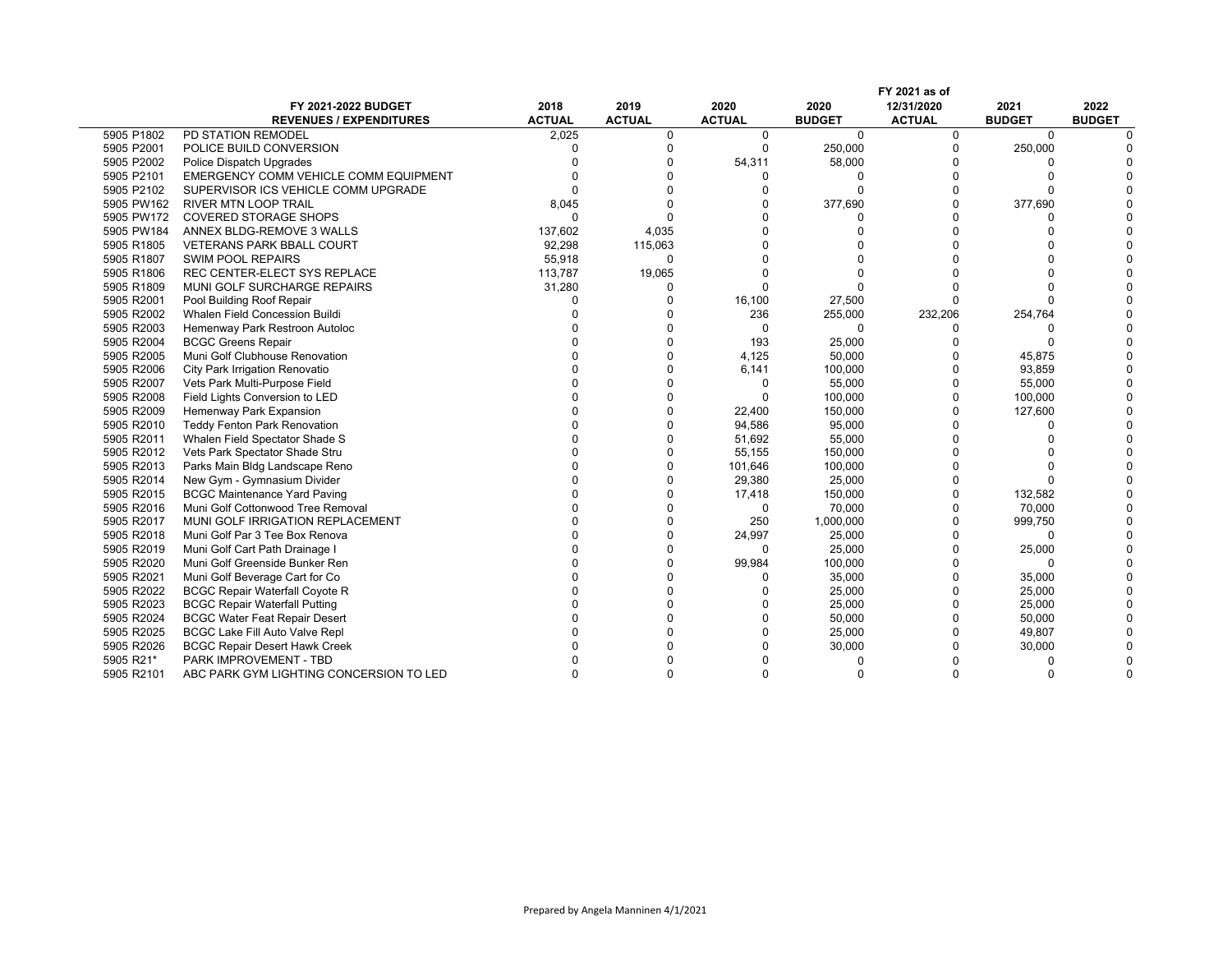|            | FY 2021-2022 BUDGET                           | 2018          | 2019          | 2020          | 2020          | 12/31/2020    | 2021          | 2022          |
|------------|-----------------------------------------------|---------------|---------------|---------------|---------------|---------------|---------------|---------------|
|            | <b>REVENUES / EXPENDITURES</b>                | <b>ACTUAL</b> | <b>ACTUAL</b> | <b>ACTUAL</b> | <b>BUDGET</b> | <b>ACTUAL</b> | <b>BUDGET</b> | <b>BUDGET</b> |
| 5905 R2102 | REC CENTER FLAT ROOF REPAIR                   | O             | 0             | 0             | 0             | 0             | $\Omega$      |               |
| 5905 R2103 | AQUATIC CENTER FILTRATION SYSTEM REPLACEMENT  | $\Omega$      | 0             | $\mathbf 0$   | $\mathbf 0$   | $\mathbf 0$   | $\Omega$      |               |
| 5905 R2104 | POOL SURGE TRENCH REPAIR                      | n             | $\Omega$      | $\Omega$      | $\Omega$      | $\Omega$      | ∩             |               |
| 5905 R2105 | ADD LIGHTING TO SKATE PARK - VETERANS PARK    |               | $\Omega$      | $\Omega$      | $\Omega$      | $\Omega$      |               |               |
| 5905 R2106 | <b>BOULDER CREEK SAND BIN</b>                 |               | $\Omega$      | $\Omega$      | $\Omega$      | $\Omega$      | U             |               |
| 5905 R2108 | PAVILLION FOUNDATION AND CARPET               |               | $\Omega$      | $\Omega$      | $\Omega$      | $\Omega$      |               |               |
| 5905 R21*  | MUNI GREENS PROTECTION                        |               | $\Omega$      | $\Omega$      | $\Omega$      | n             |               |               |
| 5905 R21*  | <b>MUNI GREENS MOWERS</b>                     |               | $\Omega$      | $\Omega$      | $\Omega$      | $\Omega$      |               |               |
| 5905 R21*  | MUNI SAND PRO BUNKER RAKING MACHINE           |               | $\Omega$      | $\Omega$      | $\Omega$      | $\Omega$      |               |               |
| 5905 R2107 | BOULDER CREEK PRV REPLACEMENT                 |               | $\Omega$      | $\Omega$      | $\Omega$      | O             | 71,000        |               |
| 5905 R22*  | ABC PARK PARKING LOT RESURFACING              |               | $\Omega$      | $\Omega$      | $\Omega$      | $\Omega$      | $\Omega$      | 250,000       |
| 5905 R22*  | CITY PARK IRRAGATION REPLACEMENT              |               | $\Omega$      | $\Omega$      | $\Omega$      | $\Omega$      | 0             | 100,000       |
| 5905 R22*  | <b>CITY PARK IMPROVEMENTS</b>                 |               | $\Omega$      | $\Omega$      | $\Omega$      | $\Omega$      | $\Omega$      | 200,000       |
| 5905 R22*  | BC GOLF COURSE IMPROVEMENTS                   |               | $\Omega$      | $\Omega$      | $\Omega$      | $\Omega$      | $\Omega$      | 100,000       |
| 5905 R22*  |                                               |               | $\Omega$      | $\Omega$      |               |               | $\Omega$      |               |
|            | MUNI GOLF COURSE IMPROVEMENTS                 | <sup>0</sup>  | O             | $\Omega$      | $\Omega$      |               | $\Omega$      | 75,000        |
| 5905 R22*  | GOLF CARTS 5 YEAR LEASE TO OWN                |               |               | $\Omega$      | $\Omega$      |               |               | 283,735       |
| 5975       | TRANSFERS OUT BACK TO SURCHARGE FUND          | <sup>0</sup>  | O             |               |               | O             | $\Omega$      | 195,003       |
|            | <b>Total 30900 SPF SPECIAL PROJECTS FUND</b>  | 3,282,481     | 11,695,599    | 18,983,664    | 32,724,625    | 1,471,530     | 18,861,185    | 2,110,738     |
|            |                                               |               |               |               |               |               |               |               |
|            | <b>30049 SPF OTHER FINANCING</b>              |               |               |               |               |               |               |               |
| 4902       | TRANSFERS IN GENERAL FUND                     | 0             | 4,852,425     | 2,225,500     | 2,745,500     | 1,878,000     | 1,878,000     | 2,000,000     |
| 4902       | TRANSFERS IN GENERAL FUND - EMERGENCY RESERVE | $\Omega$      | 0             | 400,000       | 400.000       | $\Omega$      | $\Omega$      | 1,600,000     |
| 4902 F2001 | TRANSFERS IN VOTER APPROVED                   | $\Omega$      | $\Omega$      | 30,000        | 30,000        | $\Omega$      | 0             |               |
| 4902 G2003 | TRANSFERS IN VOTER APPROVED                   |               | $\Omega$      | 140,000       | 140,000       | $\Omega$      | $\Omega$      |               |
| 4902 G2007 | TRANSFERS IN VOTER APPROVED                   |               | $\Omega$      | $\Omega$      | 100,000       | $\Omega$      |               |               |
| 4902 H2001 | <b>TRANSFERS IN RDA</b>                       |               | $\Omega$      | 250,000       | $\Omega$      | $\Omega$      | O             |               |
| 4902 P2002 | TRANSFERS IN VOTER APPROVED                   |               | $\Omega$      | 54,300        | 50,000        | $\Omega$      |               |               |
| 4902 R2001 | <b>TRANSFERS IN</b>                           |               | $\Omega$      | 16,100        | $\Omega$      | $\Omega$      |               |               |
| 4902 R2002 | <b>TRANSFERS IN</b>                           |               | $\Omega$      | 250,000       | 255,000       | $\Omega$      |               |               |
| 4902 R2005 | <b>TRANSFERS IN</b>                           |               | $\Omega$      | 4,125         | $\Omega$      | $\Omega$      |               |               |
| 4902 R2008 | <b>TRANSFERS IN</b>                           |               | $\Omega$      | 100,000       | $\mathbf 0$   | $\Omega$      | U             |               |
| 4902 R2009 | <b>TRANSFERS IN</b>                           |               | $\Omega$      | 22,400        | 42,557        | $\Omega$      |               |               |
|            |                                               |               | $\Omega$      |               |               | $\Omega$      |               |               |
| 4902 R2010 | <b>TRANSFERS IN</b>                           |               |               | 95,572        | 44,586        | $\Omega$      |               |               |
| 4902 R2011 | <b>TRANSFERS IN</b>                           |               | $\Omega$      | 51,384        | 51,692        | $\Omega$      |               |               |
| 4902 R2012 | <b>TRANSFERS IN</b>                           |               | $\Omega$      | 55,155        | 55,155        |               |               |               |
| 4902 R2013 | <b>TRANSFERS IN</b>                           |               | $\Omega$      | 101,600       | 101,646       | $\Omega$      |               |               |
| 4902 R2014 | <b>TRANSFERS IN</b>                           |               | $\Omega$      | 29,380        | 29,380        | $\Omega$      |               |               |
| 4902 R2016 | TRANSFERS IN MUNI GOLF                        |               | $\Omega$      | 70,000        | 0             | $\Omega$      |               |               |
| 4902 R2018 | <b>TRANSFERS IN MUNI GOLF</b>                 |               | $\Omega$      | 25,000        | $\Omega$      |               |               |               |
| 4902 R2019 | TRANSFERS IN MUNI GOLF                        |               | $\Omega$      | 25,000        | 0             | $\Omega$      | $\Omega$      |               |
| 4902 R2020 | TRANSFERS IN MUNI GOLF                        |               | $\Omega$      | 199,984       | 99,984        |               |               |               |
| 4902       | <b>TRANSFERS IN CIP#1</b>                     |               | $\Omega$      | $\Omega$      | 0             | 1,000,000     | 1,000,000     | 1,000,000     |
| 4902       | <b>TRANSFERS IN CIP#4</b>                     | ∩             |               | $\Omega$      | $\Omega$      | $\Omega$      | 262,000       |               |
| 4905 G1909 | PROCEEDS FROM DEBT ISSUANCE                   | n             | 319,379       | $\Omega$      | $\Omega$      | $\Omega$      | $\Omega$      |               |
| 4910       | <b>USE OF FUND BALANCE</b>                    | 0             | $\Omega$      | $\Omega$      | $\Omega$      | $\Omega$      | 103,048       |               |
|            | <b>Total 30049 SPF OTHER FINANCING</b>        | $\mathbf{0}$  | 5,171,804     | 4,145,500     | 4,145,500     | 2,878,000     | 3,243,048     | 4,600,000     |
|            |                                               |               |               |               |               |               |               |               |
|            | <b>REVENUES OVER (UNDER) EXPENDITURES</b>     | $-3,201,599$  | 1,864,759     | 2,290,012     | 882,072       | 1,491,897     | 4,324,627     | 2,559,262     |
|            |                                               |               |               |               |               |               |               |               |
|            | <b>BEGINNING FUND BALANCE</b>                 | 0             | 0             | 1,864,760     | 1,864,760     | 4,154,772     | 4,154,772     | 2,746,832     |
|            | <b>ENDING FUND BALANCE</b>                    | 0             | 1,864,760     | 4,154,772     | 2,746,832     | 5,646,669     | 8,479,399     | 5,306,094     |
|            |                                               |               |               |               |               |               |               |               |

**FY 2021 as of**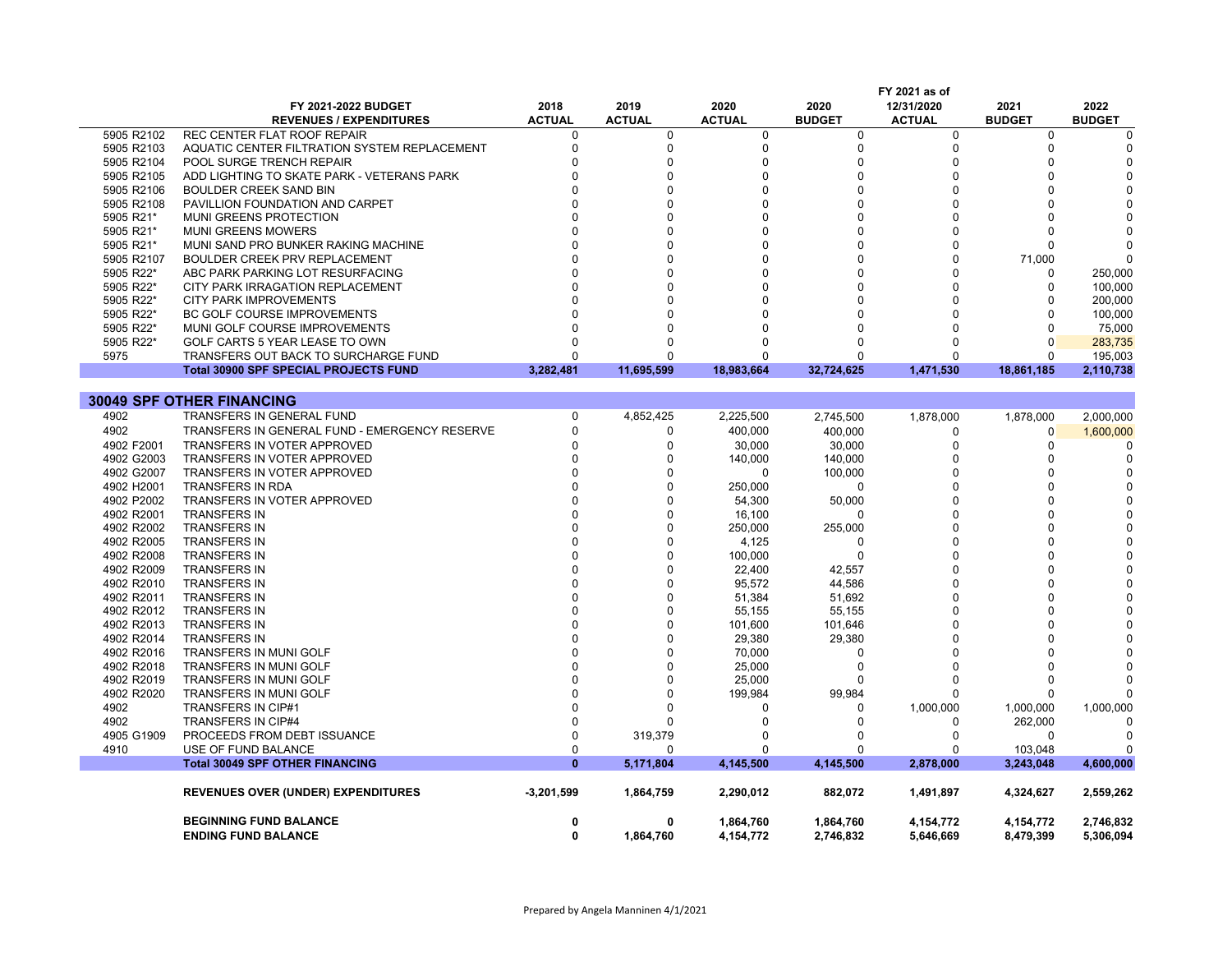|            |                                       |               |               |               |               | FY 2021 as of |               |               |
|------------|---------------------------------------|---------------|---------------|---------------|---------------|---------------|---------------|---------------|
|            | <b>FY 2021-2022 BUDGET</b>            | 2018          | 2019          | 2020          | 2020          | 12/31/2020    | 2021          | 2022          |
|            | <b>REVENUES / EXPENDITURES</b>        | <b>ACTUAL</b> | <b>ACTUAL</b> | <b>ACTUAL</b> | <b>BUDGET</b> | <b>ACTUAL</b> | <b>BUDGET</b> | <b>BUDGET</b> |
|            | <b>40 SPECIAL REVENUE FUND</b>        |               |               |               |               |               |               |               |
|            | <b>40047 SR MISCELLANEOUS</b>         |               |               |               |               |               |               |               |
| 4700       | MISCELLANEOUS REVENUE                 | $-794$        | $-3,157$      | $\mathbf 0$   | $\mathbf 0$   | 0             | $\Omega$      |               |
| 4700 M4901 | MISC REV - CT DRUG PROGRAM            | 14,684        | $\Omega$      | $\Omega$      | 15,000        | $\Omega$      | $\Omega$      |               |
| 4700 M4902 | <b>CT - STATE FUNDS</b>               | 30,000        | 30,000        | 30,000        | 30,000        | 14,883        | 30,000        | 30,000        |
| 4700 Z4303 | MISC REV - COMMUNITY GARDENS          | 613           | 586           | 585           | 600           | n             | 600           | 600           |
| 4700 Z5000 | MISC REV - EMPLOYEE RECOGNIT          | 12,000        | $-12,000$     | 500           | $\Omega$      | $\Omega$      | $\Omega$      | $\Omega$      |
| 4700 Z5000 | MISC REV - POLICE FORFEITURE          | 41,446        | $\Omega$      | $\Omega$      | 5,000         | $\Omega$      | $\Omega$      |               |
| 4700 Z5005 | MISC REV - POLICE FORFEIT HELD        | $\Omega$      | $\Omega$      | $\Omega$      | $\Omega$      | 1.409         | C             |               |
| 4700 Z5020 | MISC REV - POLICE                     | 600           | 5,000         |               | 5,000         | $\Omega$      | C             |               |
| 4700 Z5037 | MISC REV - ANIMAL CONTROL             | 1,457         | 31,018        | 7,637         | 2,000         | 1,217         | C             |               |
| 4700 Z5039 | MISC REV - POLICE EVIDENCE            | 3,266         | 5,303         | 1,993         | 3,000         | 2,030         | $\Omega$      |               |
| 4700 Z5042 | <b>PATROL FUND</b>                    |               | 15,000        | 0             | 0             | 0             | 10,000        |               |
| 4700 Z5127 | MISC REV - FIRE                       | 3,500         | 250           | $\Omega$      | 2,000         | $\Omega$      | $\Omega$      |               |
| 4700 Z7117 | MISC REV - RECREATION                 | 49,747        | 52,586        | 32,670        | 40,550        | 11,292        | $\Omega$      | 20,000        |
| 4700 Z7136 | MISC REV - YOUTH SPORTS               | 16,607        | 8,672         | 13,030        | 12,500        | 2,500         | $\Omega$      | 5,000         |
| 4700 Z7143 | MISC REV - GREENHEART RIDER FE        | $\Omega$      | $\Omega$      | 0             | 0             | 0             | $\Omega$      |               |
| 4700 Z7305 | <b>RESTRICTED DONATIONS COMM POOL</b> | $\Omega$      | 1,346,744     | $\Omega$      | $\Omega$      | $\Omega$      | n             |               |
| 4712       | <b>INTEREST INCOME</b>                | n             | n             | $\Omega$      | n             | 6,607         | ſ             |               |
| 4712 M4901 | <b>INTEREST INCOME</b>                |               | $\Omega$      | 568           | $\Omega$      | $\Omega$      |               |               |
| 4712 Z5000 | <b>INTEREST INCOME</b>                |               |               | 1,128         | $\Omega$      | $\Omega$      | ſ             |               |
| 4712 Z5037 | <b>INTEREST INCOME</b>                |               |               | 680           | $\Omega$      | $\Omega$      |               |               |
| 4712 Z5039 | <b>INTEREST INCOME</b>                |               |               | 476           | $\Omega$      | $\Omega$      | O             |               |
| 4712 Z5041 | <b>INTEREST INCOME</b>                |               |               | 440           | $\Omega$      | $\Omega$      |               |               |
| 4712 Z5042 | <b>INTEREST INCOME</b>                |               |               | 215           | $\Omega$      | $\Omega$      |               |               |
| 4712 Z5127 | <b>INTEREST INCOME</b>                |               |               | 221           | $\Omega$      | $\Omega$      |               |               |
| 4712 Z6501 | <b>INTEREST INCOME</b>                |               |               | 1,853         | $\Omega$      | $\Omega$      |               |               |
| 4712 Z7117 | <b>INTEREST INCOME</b>                |               |               | 1,146         | $\Omega$      | $\Omega$      | n             |               |
| 4712 Z7141 | <b>INTEREST INCOME</b>                |               |               | 233           | $\Omega$      | $\Omega$      |               |               |
| 4712 Z7143 | <b>INTEREST INCOME</b>                |               |               | 1,842         | $\Omega$      | $\Omega$      |               |               |
| 4712 Z7305 | <b>INTEREST INCOME</b>                |               |               | 14,147        | $\Omega$      | $\Omega$      |               |               |
| 4713       | FAIR MARKET VALUE ADJUSTMENT          |               |               | $\Omega$      | $\Omega$      | $-1,725$      | r             |               |
| 4713 M4901 | FAIR MARKET VALUE ADJUSTMENT          | $\Omega$      |               | 261           | $\Omega$      | $\Omega$      |               |               |
| 4713 Z5000 | FAIR MARKET VALUE ADJUSTMENT          |               |               | 514           | $\Omega$      | $\Omega$      | C             |               |
| 4713 Z5037 | FAIR MARKET VALUE ADJUSTMENT          |               |               | 312           | $\Omega$      | $\Omega$      |               |               |
| 4713 Z5039 | FAIR MARKET VALUE ADJUSTMENT          |               |               | 230           | $\Omega$      | $\Omega$      |               |               |
| 4713 Z5041 | FAIR MARKET VALUE ADJUSTMENT          |               |               | 195           | $\Omega$      | $\Omega$      |               |               |
| 4713 Z5042 | FAIR MARKET VALUE ADJUSTMENT          |               |               | 93            | n             | $\Omega$      |               |               |
| 4713 Z5127 | FAIR MARKET VALUE ADJUSTMENT          |               |               | 98            |               | $\Omega$      |               |               |
| 4713 Z6501 | FAIR MARKET VALUE ADJUSTMENT          |               |               | 870           | $\Omega$      | $\Omega$      |               |               |
| 4713 Z7117 | FAIR MARKET VALUE ADJUSTMENT          |               |               | 532           | $\Omega$      | $\Omega$      |               |               |
| 4713 Z7141 | FAIR MARKET VALUE ADJUSTMENT          |               | n             | 110           | $\Omega$      | $\Omega$      |               |               |
| 4713 Z7143 | FAIR MARKET VALUE ADJUSTMENT          |               |               | 860           | $\Omega$      | $\Omega$      |               |               |
| 4713 Z7305 | FAIR MARKET VALUE ADJUSTMENT          | $\Omega$      | $\Omega$      | 6,595         | $\Omega$      | $\Omega$      | C             | n             |
|            | <b>Total 40047 SR MISCELLANEOUS</b>   | 173.125       | 1.480.002     | 120,035       | 115.650       | 38.213        | 40.600        | 55.600        |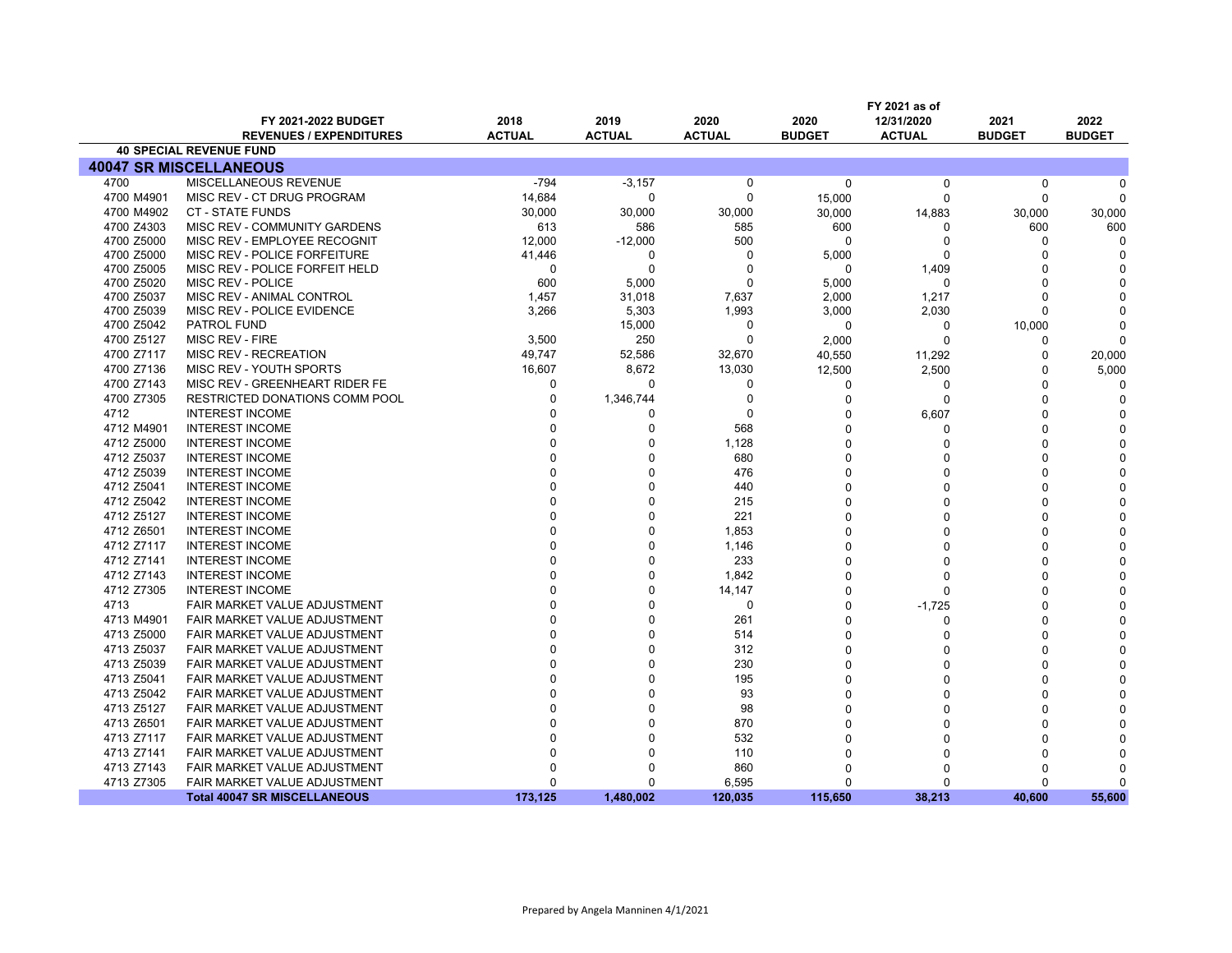|                           |                                      |               |               |               |               | FY 2021 as of               |               |               |
|---------------------------|--------------------------------------|---------------|---------------|---------------|---------------|-----------------------------|---------------|---------------|
|                           | FY 2021-2022 BUDGET                  | 2018          | 2019          | 2020          | 2020          | 12/31/2020                  | 2021          | 2022          |
|                           | <b>REVENUES / EXPENDITURES</b>       | <b>ACTUAL</b> | <b>ACTUAL</b> | <b>ACTUAL</b> | <b>BUDGET</b> | <b>ACTUAL</b>               | <b>BUDGET</b> | <b>BUDGET</b> |
| <b>40049 SP OTHER R</b>   |                                      |               |               |               |               |                             |               |               |
| 4910 M4902                | USE OF FUND BALANCE CT STATE FUNDS   | $\mathbf 0$   | $\mathbf 0$   | $\mathbf 0$   | $\Omega$      | $\Omega$                    | $\mathbf 0$   | 54,789        |
| 4910 Z4303                | USE OF FUND BALANCE COMMUNITY        | $\Omega$      | $\Omega$      | $\Omega$      | $\Omega$      | $\Omega$                    | 1,400         | 8,317         |
| 4910 Z5000                | USE OF FUND BALANCE EQUITABLE        | n             | O             | O             | 10,000        | 0                           | 10,000        | 92,492        |
| 4910 Z5037                | USE OF FUND BALANCE                  | n             | O             | $\Omega$      | 35,169        | 0                           | 20,000        | $\Omega$      |
| 4910 Z5039                | USE OF FUND BALANCE                  | $\Omega$      | O             | $\Omega$      | 6,200         | $\Omega$                    | 6,220         | $\Omega$      |
| 4910 Z5041                | USE OF FUND BALANCE                  |               |               | $\Omega$      | $\Omega$      | $\Omega$                    | 3,000         | $\Omega$      |
| 4910 Z4312                | USE OF FUND BALANCE                  | $\Omega$      |               | $\Omega$      | $\Omega$      | $\Omega$                    | $\Omega$      | 3,041         |
| 4910 Z4601                | USE OF FUND BALANCE                  | $\Omega$      |               | $\Omega$      | $\Omega$      | $\Omega$                    | $\Omega$      | 4,470         |
| 4910 Z5020                | USE OF FUND BALANCE                  | n             |               | 0             | n             | 0                           | 0             | 2,444         |
| 4910 Z5037                | USE OF FUND BALANCE                  |               |               | $\Omega$      | 35,169        | $\Omega$                    | 20,000        | 35,514        |
| 4910 Z5041                | USE OF FUND BALANCE                  | n             |               | $\Omega$      | $\Omega$      | $\Omega$                    | 3,000         | 32,322        |
| 4910 Z5127                | USE OF FUND BALANCE                  | $\Omega$      |               | $\Omega$      | 0             | 0                           | 17,500        | $\Omega$      |
| 4910 Z7117                | USE OF FUND BALANCE RECREATION       | $\Omega$      | $\Omega$      | $\Omega$      | 0             | 0                           | 110,000       | 0             |
| 4910 Z7136                | USE OF FUND BALANCE YOUTH SPOR       | $\Omega$      | $\Omega$      | $\Omega$      | O             | 0                           | 10,000        | 0             |
| 4910 Z7141                | USE OF FUND BALANCE                  | $\Omega$      | $\mathbf{0}$  | $\Omega$      | $\Omega$      | $\Omega$                    | $\Omega$      | $\Omega$      |
|                           | <b>Total 40047 SR MISCELLANEOUS</b>  | $\mathbf{0}$  | $\mathbf{0}$  | $\mathbf{0}$  | 86.538        | $\bf{0}$                    | 201,120       | 233,389       |
|                           |                                      |               |               |               |               |                             |               |               |
| <b>40430 SR FINANCE</b>   |                                      |               |               |               |               |                             |               |               |
| 5605 Z4303                | <b>COMMUNITY GARDENS</b>             | 0             | 0             | 0             | 600           | $\mathbf 0$                 | 2.000         | 8,917         |
|                           | <b>Total 40430 SR FINANCE</b>        | $\mathbf{0}$  | $\bf{0}$      | $\bf{0}$      | 600           | $\bf{0}$                    | 2,000         | 8,917         |
|                           |                                      |               |               |               |               |                             |               |               |
| <b>40450 SR PERSONNEL</b> |                                      |               |               |               |               |                             |               |               |
| 5605 Z4312                | <b>EMPLOYEE RECOGNITION</b>          | $\Omega$      | $\mathbf 0$   | $\Omega$      |               | $\mathbf{0}$                |               |               |
| 5605 Z4601                | <b>SAFETY COMMITTEE</b>              | $\mathbf 0$   | $\Omega$      | $\Omega$      | 0             |                             | 0             | 3,041         |
|                           |                                      | $\bf{0}$      | $\mathbf{0}$  | $\mathbf{0}$  | $\mathbf 0$   | $\mathbf 0$<br>$\mathbf{0}$ | $\mathbf 0$   | 4,470         |
|                           | <b>Total 40450 SR PERSONNEL</b>      |               |               |               | $\bf{0}$      |                             | $\mathbf{0}$  | 7,511         |
|                           |                                      |               |               |               |               |                             |               |               |
|                           | <b>40490 SR COURT PROGRAM</b>        |               |               |               |               |                             |               |               |
| 5605 M4901                | EXP - CT DRUG PROGRAM                | 9,318         | 38,214        | 8,843         | 30.000        | 3,233                       | $\mathbf 0$   | $\Omega$      |
| 5605 M4902                | <b>CT - STATE FUNDS</b>              | 26,129        | 13,660        | 18,686        | 15,000        | 9,496                       | 30,000        | 84,789        |
|                           | <b>Total 40490 SF COURT PROGRAM</b>  | 35,447        | 51,874        | 27,529        | 45,000        | 12,729                      | 30,000        | 84,789        |
|                           |                                      |               |               |               |               |                             |               |               |
| 40500 SR POLICE           |                                      |               |               |               |               |                             |               |               |
| 5605 Z5000                | <b>POLICE FORFEIURE</b>              | 31,904        | 24,165        | 8,263         | 10,000        | 0                           | 10,000        | 82,492        |
| 5605 Z5020                | <b>POLICE</b>                        | 5,214         | $\Omega$      | $\Omega$      | $\Omega$      | $\Omega$                    | $\Omega$      | 2,444         |
| 5605 Z5039                | POLICE EVIDENCE                      | 7,729         | 6,200         | 1,033         | 6,200         | 5,167                       | 6,220         | $\Omega$      |
| 5605 Z5041                | POLICE NARCOTICS                     | 7,035         | 2,797         | $\Omega$      | 3,000         | 0                           | 3,000         | 32,322        |
| 5605 Z5042                | <b>PATROL EXPENSES</b>               | $\Omega$      | $\Omega$      | 3.300         | 10.000        | $\Omega$                    | 10.000        | 10.000        |
|                           | <b>Total 40500 SR POLICE</b>         | 51,881        | 33,162        | 12,596        | 29,200        | 5,167                       | 29.220        | 127,258       |
|                           |                                      |               |               |               |               |                             |               |               |
| 40510                     |                                      |               |               |               |               |                             |               |               |
| 5605 Z5127                | <b>FIRE</b>                          | 949           | 1,194         | 503           | 2,000         | 11,515                      | 16,997        | $\mathbf 0$   |
|                           | <b>Total 40510 SR FIRE</b>           | 949           | 1,194         | 503           | 2,000         | 11,515                      | 16,997        | $\mathbf{0}$  |
|                           |                                      |               |               |               |               |                             |               |               |
| 40530                     |                                      |               |               |               |               |                             |               |               |
| 5605 Z5037                | <b>ANIMAL CONTROL</b>                | $\Omega$      | 5,983         | 14,361        | 37,169        | $\mathbf 0$                 | 20,000        | 35,514        |
|                           | <b>Total 40530 SR ANIMAL CONTROL</b> | $\mathbf{0}$  | 5,983         | 14,361        | 37.169        | $\mathbf{0}$                | 20,000        | 35,514        |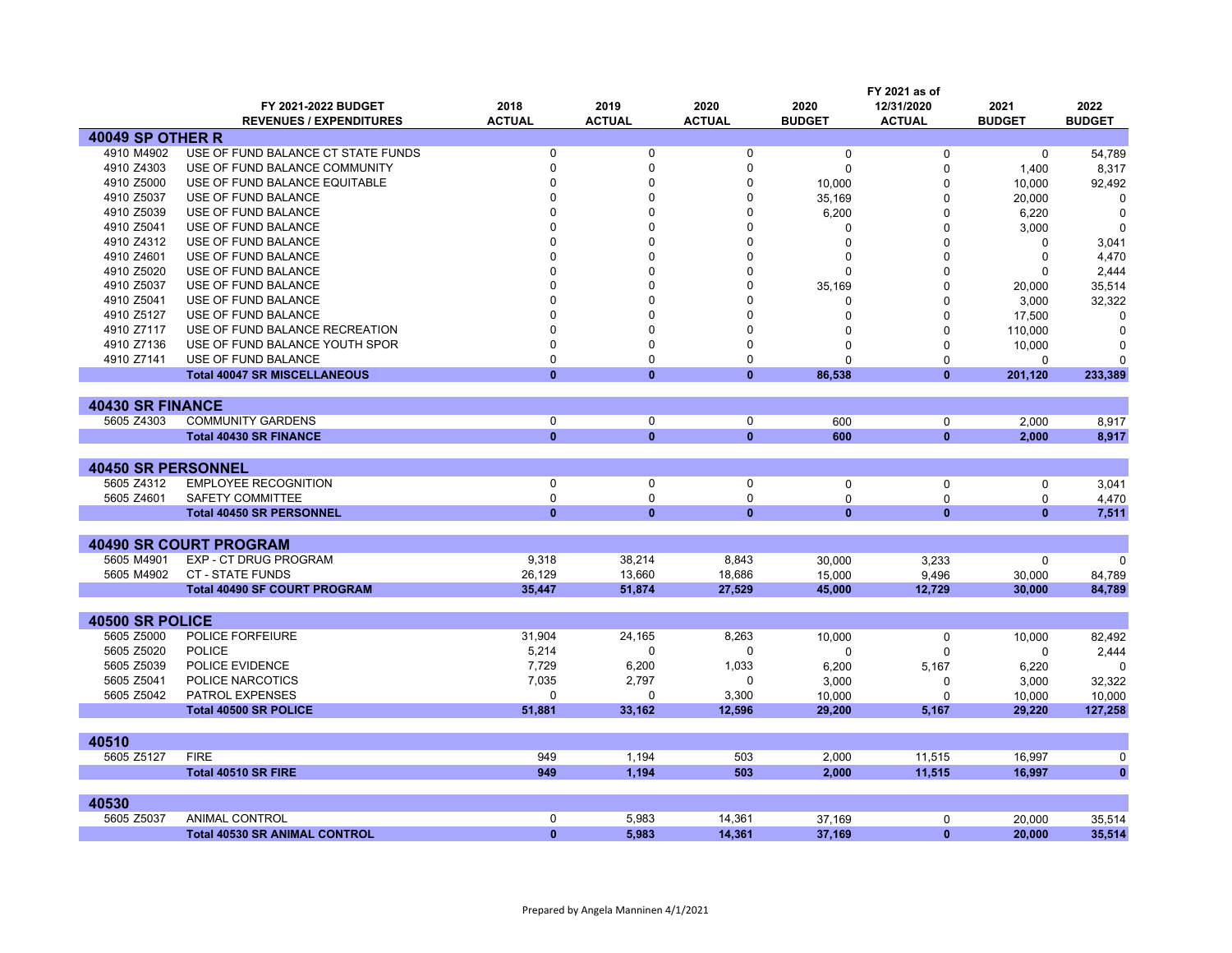|                           |                                           |               |               |               |               | FY 2021 as of |               |               |
|---------------------------|-------------------------------------------|---------------|---------------|---------------|---------------|---------------|---------------|---------------|
|                           | FY 2021-2022 BUDGET                       | 2018          | 2019          | 2020          | 2020          | 12/31/2020    | 2021          | 2022          |
|                           | <b>REVENUES / EXPENDITURES</b>            | <b>ACTUAL</b> | <b>ACTUAL</b> | <b>ACTUAL</b> | <b>BUDGET</b> | <b>ACTUAL</b> | <b>BUDGET</b> | <b>BUDGET</b> |
|                           | <b>40700 SR RECREATION ADMIN</b>          |               |               |               |               |               |               |               |
| 5605 Z7117                | <b>RECREATION</b>                         | 34,763        | 33,012        | 24,090        | 40,550        | 14.858        | 117.652       | 20,000        |
| 5605 Z7136                | YOUTH SPORTS                              | 11,502        | 11,742        | 10,288        | 12,500        | 3,356         | 2,212         | 5,000         |
| 5605 Z7141                | <b>BROADBENT PARK</b>                     | 0             | 0             | 0             |               |               | 23,395        |               |
|                           | <b>Total 62980 WF RESERVE TXFR</b>        | 46,266        | 44,755        | 34,378        | 53,050        | 18,214        | 143,259       | 25,000        |
|                           |                                           |               |               |               |               |               |               |               |
| <b>40900 SR TRANSFERS</b> |                                           |               |               |               |               |               |               |               |
| 5975 Z5020                | TRANSFERS OUT POLICE                      | 0             | 5,000         | 0             | 0             | 0             |               | 0             |
|                           | <b>Total 40980 SR TRANSFERS</b>           | $\mathbf{0}$  | 5,000         | $\mathbf{0}$  | $\mathbf{0}$  | $\mathbf{0}$  | $\bf{0}$      | $\mathbf{0}$  |
|                           |                                           |               |               |               |               |               |               |               |
|                           | <b>REVENUES OVER (UNDER) EXPENDITURES</b> | 38,582        | 1,338,034     | 30,668        | 35,169        | $-9,412$      | 244           | 0             |
|                           | <b>BEGINNING BALANCE</b>                  | 816,084       | 854,666       | 2,192,700     | 2,192,700     | 2,223,368     | 2,223,368     | 2,223,612     |
|                           | <b>ENDING BALANCE</b>                     | 854.666       | 2,192,700     | 2,223,368     | 2,227,869     | 2,213,956     | 2,223,612     | 1,990,222     |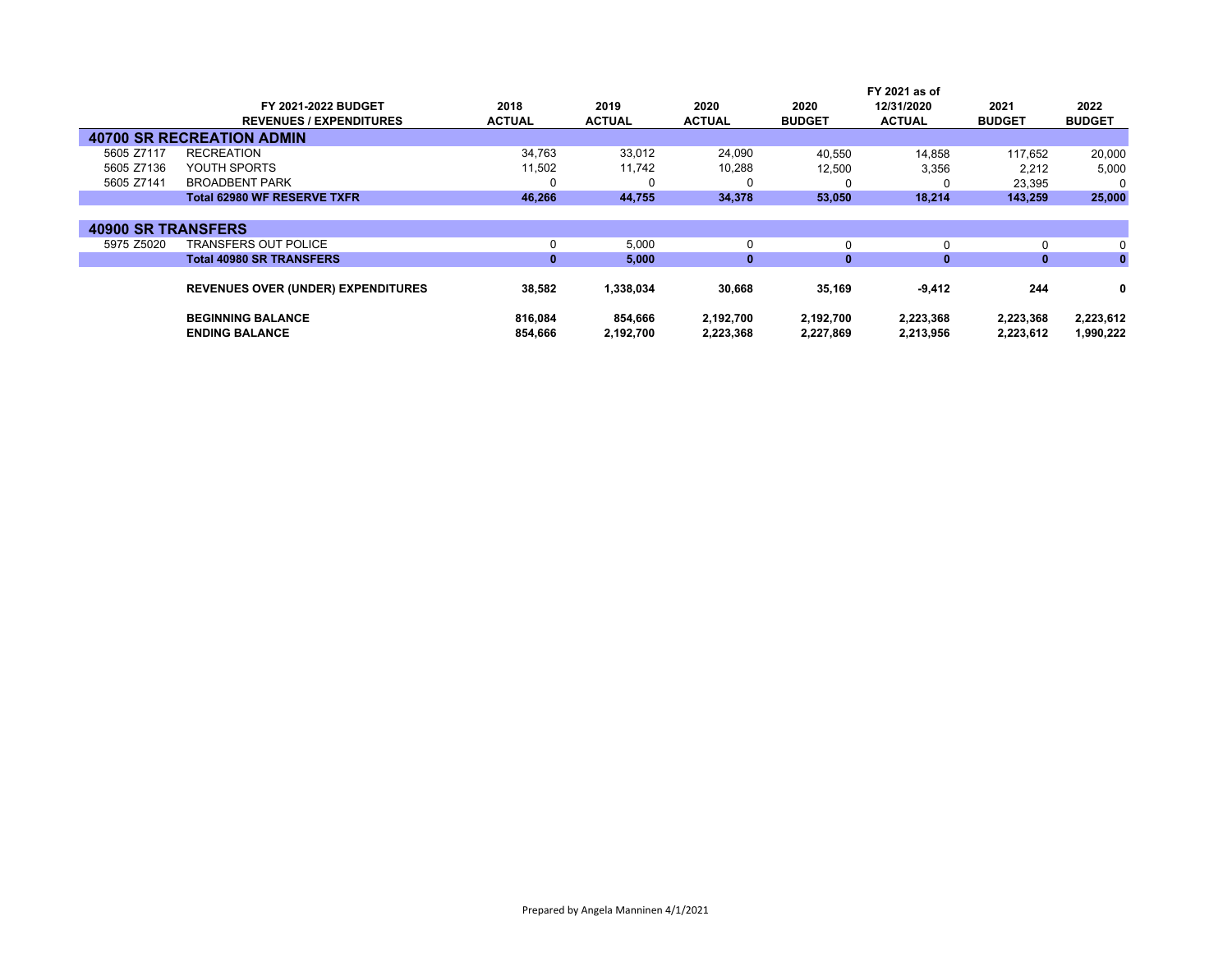|                          |                                                       |                       |                       |                       |                       | FY 2021 as of               |                       |                       |
|--------------------------|-------------------------------------------------------|-----------------------|-----------------------|-----------------------|-----------------------|-----------------------------|-----------------------|-----------------------|
|                          | FY 2021-2022 BUDGET<br><b>REVENUES / EXPENDITURES</b> | 2018<br><b>ACTUAL</b> | 2019<br><b>ACTUAL</b> | 2020<br><b>ACTUAL</b> | 2020<br><b>BUDGET</b> | 12/31/2020<br><b>ACTUAL</b> | 2021<br><b>BUDGET</b> | 2022<br><b>BUDGET</b> |
|                          | <b>41 COMPENSATED ABSENCES FUND</b>                   |                       |                       |                       |                       |                             |                       |                       |
|                          |                                                       |                       |                       |                       |                       |                             |                       |                       |
| <b>41046 CA RENTS</b>    |                                                       |                       |                       |                       |                       |                             |                       |                       |
| 4602                     | <b>MISC LAND/LEASE FEES</b>                           | $\mathbf{0}$          | $\mathbf 0$           | 0                     | $\mathbf 0$           | $\mathbf 0$                 | 819                   | 769                   |
| 4606                     | <b>COMMUNICATION SITE LEASES</b>                      | $\mathbf{0}$          | $\mathbf 0$           | 0                     | $\Omega$              | $\mathbf{0}$                | $\Omega$              | 112                   |
| 4606 ATT                 | AT&T COMMUNICATION SITE LEASE                         | $\mathbf{0}$          | $\Omega$              | 0                     | $\Omega$              | 198                         | $\overline{0}$        | 503                   |
| 4606 BROAD               | Broadwind/Level 3 Comm Lease                          | $\Omega$              | $\Omega$              | 0                     | $\Omega$              | $\mathbf 0$                 | 268                   | 307                   |
| 4606 CRCAS               | Crown Castle Communication Lea                        | $\Omega$              | $\mathbf 0$           | 0                     | $\Omega$              | 8                           | 643                   | 517                   |
| 4606 FAACL               | <b>FAA - Communication Lease</b>                      | $\Omega$              | $\Omega$              | 0                     | $\Omega$              | 474                         | 474                   | 521                   |
| 4606 GOGOL               | GOGO LLC - Communication Lease                        | $\mathbf{0}$          | $\mathbf 0$           | 0                     | $\overline{0}$        | 145                         | 305                   | 348                   |
| <b>4606 INTOW</b>        | Insite Towers Communication Le                        | $\Omega$              | $\Omega$              | 15                    | $\Omega$              | 412                         | 684                   | 775                   |
| <b>4606 MTNUN</b>        | MOUNTAIN UNION COMMUNICATION S                        | $\Omega$              | $\Omega$              | 0                     | $\Omega$              | 178                         | $\mathbf 0$           | $\Omega$              |
| 4606 LVMPD               | <b>LVMPD Communication Lease</b>                      | $\Omega$              | $\Omega$              | 0                     | $\Omega$              | $\mathbf{0}$                | $\mathbf 0$           | $\Omega$              |
| 4606 NOAAA               | Nat. Oceanic & Atmos Comm Leas                        | $\mathbf{0}$          | $\Omega$              | 0                     | $\Omega$              | 58                          | 117                   | 128                   |
| 4606 PAPAR               | <b>Papillon Airways Communication</b>                 | $\mathbf{0}$          | $\Omega$              | 0                     | $\Omega$              | 131                         | 136                   | 330                   |
| 4606 SOCAE               | So Cal Edison Comm Lease                              | $\Omega$              | $\mathbf{0}$          | 0                     | $\Omega$              | $\mathbf 0$                 | 3                     | $\overline{4}$        |
| 4606 SPRNT               | <b>Sprint Communication Lease</b>                     | $\Omega$              | $\Omega$              | 0                     | $\Omega$              | 154                         | $\overline{0}$        | 364                   |
| 4606 TMOB                | T-MOBILE COMMUNICATION SITE LE                        | $\Omega$              | 0                     | 0                     | $\overline{0}$        | 61                          | $\mathbf 0$           | 135                   |
| 4606 VERTB               | Vertical Bridge Comm Lease                            | $\Omega$              | $\Omega$              | 0                     | $\overline{0}$        | 142                         | 290                   | 329                   |
| 4606 VERZN               | Verizon Communication Lease                           | $\Omega$              | $\Omega$              | 0                     | $\Omega$              | 289                         | 236                   | 658                   |
| 4615 L1000               | <b>BOULDER SOLAR LLC - 1</b>                          | $\Omega$              | $\Omega$              | 0                     | $\Omega$              | 2,373                       | 9.489                 | 10,386                |
| 4615 L1001               | <b>BOULDER SOLAR LLC - 2</b>                          | $\Omega$              | $\Omega$              | 0                     | $\Omega$              | 2,168                       | 4,337                 | 4,747                 |
| 4615 L1002               | <b>BOULDER SOLAR LLC - 3</b>                          | $\Omega$              | $\Omega$              | 0                     | $\Omega$              | $\Omega$                    | 0                     | 286                   |
| 4615 L1010               | CASATA GOLF COURSE LAND LEASE                         | $\Omega$              | $\Omega$              | 0                     | $\overline{0}$        |                             |                       |                       |
| 4615 L1020               | <b>COPPER MOUNTAIN 1</b>                              | $\Omega$              | $\Omega$              | 0                     | $\Omega$              | 4,548<br>$\Omega$           | 9,277<br>920          | 10,409<br>6,976       |
| 4615 L1021               | <b>COPPER MOUNTAIN 2</b>                              | $\Omega$              | $\Omega$              | 0                     | $\Omega$              | 12,045                      | 24,090                | 26,499                |
| 4615 L1022               | <b>COPPER MOUNTAIN 3</b>                              | $\Omega$              | $\Omega$              | 0                     | $\Omega$              | 11,089                      | 22,177                | 24,395                |
| 4615 L1023               | <b>COPPER MOUNTAIN 4</b>                              | $\Omega$              | $\Omega$              | 0                     | $\Omega$              | 5,115                       | 10,230                | 11,253                |
| 4615 L1024               | <b>COPPER MOUNTAIN 5</b>                              | $\mathbf{0}$          | $\Omega$              | 0                     | $\Omega$              | 3,405                       | 9,080                 | 17,479                |
| 4615 L1030               | ELDORADO PEAKER (SEMPRA)                              | $\Omega$              | $\Omega$              | 0                     | $\Omega$              | 500                         | 500                   | 550                   |
| 4615 L1035               | DESERT STAR (SDG&E)                                   | $\Omega$              | $\Omega$              | 0                     | $\Omega$              | $\Omega$                    | 11,967                | 12,726                |
| 4615 L1050               | <b>GRIDLIANCE WEST TRANSCO SLOAN</b>                  | $\Omega$              | $\Omega$              | 0                     | $\Omega$              | 1,116                       | 2,117                 | 2,381                 |
| 4615 L1060               | NV SOLAR ONE (NSO/TWO ACCIONA)                        | $\Omega$              | $\Omega$              | 0                     | $\Omega$              | 0                           | 5,500                 | 6,050                 |
|                          | SILVER PEAK SOLAR (174 POWER GLOBAL                   | $\Omega$              | $\Omega$              | 0                     | $\Omega$              | $\Omega$                    | 690                   | 1,126                 |
| 4615 L1070<br>4615 L1080 | <b>SKYLAR - TOWNSITE</b>                              | $\mathbf{0}$          | $\Omega$              | $\Omega$              | $\Omega$              | 44,362                      | 4.261                 | 14,774                |
| 4615 L1090               | <b>TECHREN SOLAR 1 (CLENERA)</b>                      | $\Omega$              | $\Omega$              | 0                     | $\Omega$              | 4,870                       | 9,739                 | 11,098                |
| 4615 L1091               | <b>TECHREN SOLAR 2 (CLENERA)</b>                      | $\Omega$              | $\Omega$              | 0                     | $\Omega$              | 7,653                       | 15,306                | 16,837                |
| 4615 L1092               | <b>TECHREN SOLAR 3 (CLENERA)</b>                      | $\Omega$              | $\Omega$              | 0                     | $\Omega$              | $\mathbf 0$                 | 2,341                 | 3,219                 |
| 4615 L1093               | TECHREN SOLAR 4 (CLENERA)                             | $\Omega$              | $\Omega$              | 0                     | $\Omega$              | $\Omega$                    | 2,463                 | 2,709                 |
| 4615 L1094               | <b>TECHREN SOLAR 5 (CLENERA)</b>                      | $\Omega$              | $\Omega$              | 0                     | $\Omega$              | $\Omega$                    | 4,316                 | 4,748                 |
| 4615 L1100               | <b>TRANSWEST EXPRESS LLC</b>                          | $\Omega$              | $\Omega$              | 0                     | $\Omega$              | 421                         | 421                   | 463                   |
| 4615 L1110               | SO CAL EDISON SUBSTATION LEASE                        | $\mathbf 0$           | $\Omega$              | 0                     | $\Omega$              | 769                         | 1,500                 | 1,692                 |
| 4615 L1120               | <b>BOULDER FLATS SOLAR 1</b>                          | $\mathbf 0$           | $\mathbf 0$           | 0                     | 0                     | 400                         | 0                     | 1,936                 |
|                          | <b>Total 41046 CA RENTS</b>                           | $\mathbf{0}$          | $\mathbf{0}$          | 15                    | $\mathbf{0}$          | 103,085                     | 154,696               | 198,541               |
|                          |                                                       |                       |                       |                       |                       |                             |                       |                       |
|                          | <b>41047 COMP ABSENCE MISCELLANE</b>                  |                       |                       |                       |                       |                             |                       |                       |
| 4712                     | <b>INTEREST INCOME</b>                                | $\mathbf 0$           | 0                     | 864                   | 0                     | 5,881                       | $\mathbf 0$           | $\mathbf 0$           |
| 4713                     | FAIR MARKET VALUE ADJUSTMENT                          | $\mathbf 0$           | $\mathbf 0$           | 684                   | $\Omega$              | $-1,537$                    | $\mathbf 0$           | $\Omega$              |
|                          | <b>Total 41047 COMP ABSENCE MISCELLANE</b>            | $\bf{0}$              | $\mathbf{0}$          | 1,548                 | $\mathbf{0}$          | 4,344                       | $\mathbf{0}$          | $\mathbf{0}$          |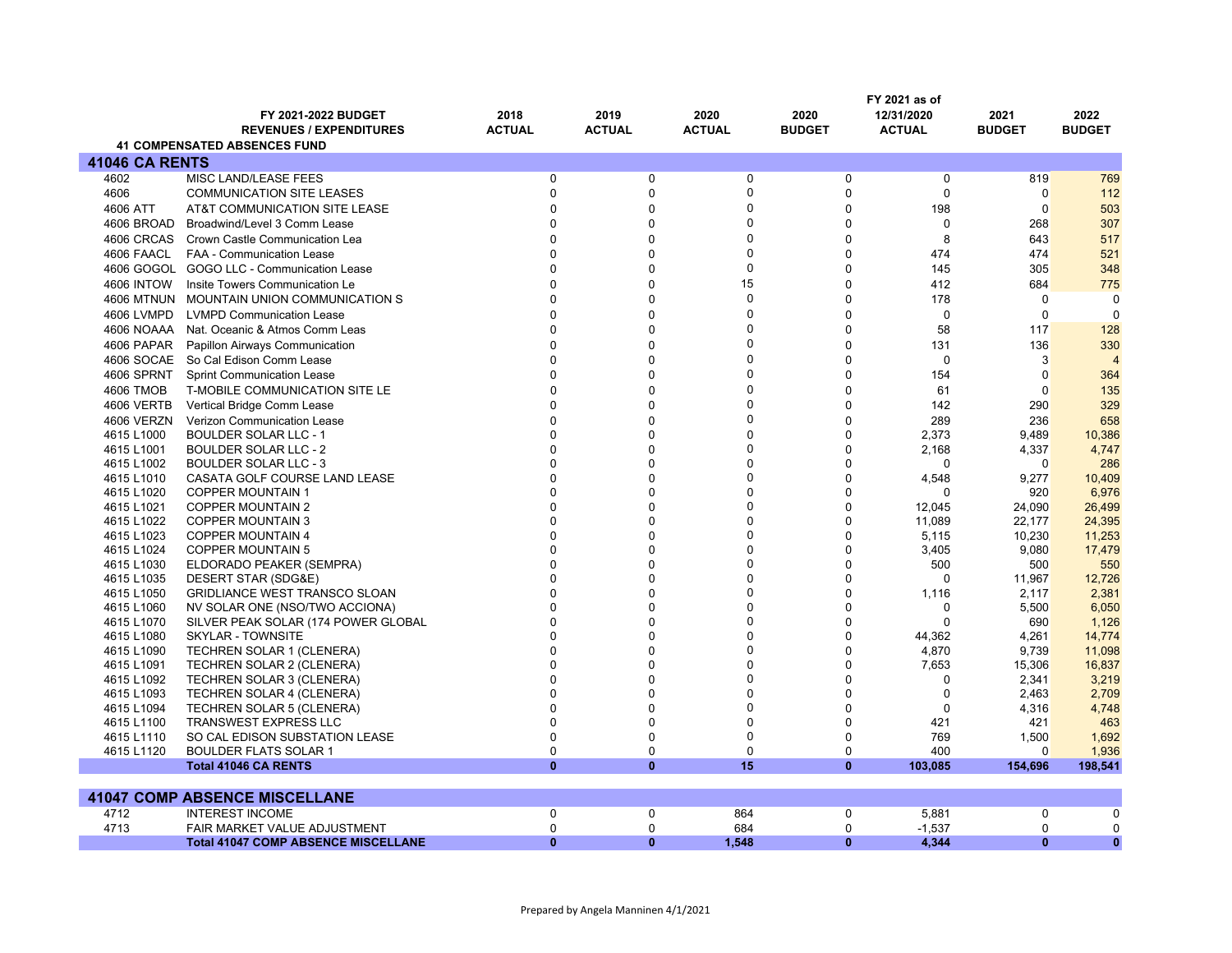|                     | FY 2021-2022 BUDGET<br><b>REVENUES / EXPENDITURES</b> | 2018<br><b>ACTUAL</b> | 2019<br><b>ACTUAL</b> | 2020<br><b>ACTUAL</b> | 2020<br><b>BUDGET</b> | FY 2021 as of<br>12/31/2020<br><b>ACTUAL</b> | 2021<br><b>BUDGET</b> | 2022<br><b>BUDGET</b> |
|---------------------|-------------------------------------------------------|-----------------------|-----------------------|-----------------------|-----------------------|----------------------------------------------|-----------------------|-----------------------|
|                     | <b>41430 CAFINANCE</b>                                |                       |                       |                       |                       |                                              |                       |                       |
| 5018                | <b>COMPENSATED ABSENCES</b>                           | 0                     | 0                     | 0                     | 30,000                | 6,007                                        | 350,000               | 0                     |
|                     | <b>Total 41430 CAFINANCE</b>                          | $\mathbf{0}$          | $\mathbf{0}$          | $\bf{0}$              | 30,000                | 6,007                                        | 350,000               | $\mathbf{0}$          |
|                     | <b>41460 CACENTSERV</b>                               |                       |                       |                       |                       |                                              |                       |                       |
| 5018                | <b>COMPENSATED ABSENCES</b>                           | 0                     | $\mathbf 0$           | 0                     | 30,000                | 72,404                                       | 442,753               | 598,541               |
|                     | <b>Total 41460 CACENTSERV</b>                         | $\mathbf{0}$          | $\mathbf{0}$          | $\mathbf{0}$          | 30,000                | 72,404                                       | 442,753               | 598,541               |
|                     | <b>41490 CA MUNICIPAL COURT</b>                       |                       |                       |                       |                       |                                              |                       |                       |
| 5018                | <b>COMPENSATED ABSENCES</b>                           | $\mathbf 0$           | 0                     | 101,677               | 302.730               | 0                                            | 0                     | 0                     |
|                     | <b>Total 41490 CA MUNICIPAL COURT</b>                 | $\mathbf{0}$          | $\mathbf{0}$          | 101,677               | 302,730               | $\mathbf{0}$                                 | $\mathbf{0}$          | $\mathbf{0}$          |
|                     |                                                       |                       |                       |                       |                       |                                              |                       |                       |
| 41500 CAPOLICE      |                                                       |                       |                       |                       |                       |                                              |                       |                       |
| 5018                | <b>COMPENSATED ABSENCES</b>                           | $\mathbf 0$           | $\mathbf 0$           | 15,799                | 30.000                | 0                                            | 350,000               |                       |
|                     | <b>Total 41500 CAPOLICE</b>                           | $\mathbf{0}$          | $\mathbf{0}$          | 15,799                | 30,000                | $\mathbf{0}$                                 | 350,000               | $\mathbf{0}$          |
| <b>41510 CAFIRE</b> |                                                       |                       |                       |                       |                       |                                              |                       |                       |
| 5018                | <b>COMPENSATED ABSENCES</b>                           | 0                     | 0                     | 78,695                | 30,000                | 0                                            | 350,000               | 0                     |
|                     | <b>Total 41510 CAFIRE</b>                             | $\mathbf{0}$          | $\mathbf{0}$          | 78,695                | 30.000                | $\mathbf{0}$                                 | 350,000               | $\mathbf 0$           |
|                     |                                                       |                       |                       |                       |                       |                                              |                       |                       |
|                     | <b>41600 CAPUBLCWRK</b>                               |                       |                       |                       |                       |                                              |                       |                       |
| 5018                | <b>COMPENSATED ABSENCES</b>                           | 0                     | 0                     | 0                     | 30,000                | 0                                            | 350,000               |                       |
|                     | <b>Total 41600 CAPUBLCWRK</b>                         | $\mathbf{0}$          | $\mathbf{0}$          | $\mathbf{0}$          | 30,000                | $\mathbf{0}$                                 | 350,000               | $\mathbf{0}$          |
|                     | 41049 CA OTHRFIN                                      |                       |                       |                       |                       |                                              |                       |                       |
| 4902                | <b>TRANSFERS IN</b>                                   | $\mathbf 0$           | 0                     | 452,730               | 452.730               | 1,688,057                                    | 1,688,057             | 400,000               |
|                     | <b>Total 41049 CA OTHRFIN</b>                         | $\mathbf{0}$          | $\mathbf{0}$          | 452,730               | 452,730               | 1,688,057                                    | 1,688,057             | 400,000               |
|                     | REVENUES OVER (UNDER) EXPENDITURES                    | 0                     | 0                     | 258,123               | 0                     | 1,717,075                                    | 0                     | 0                     |
|                     | <b>BEGINNING FUND BALANCE</b>                         | 0                     | 0                     | 0                     | 0                     | 258,123                                      | 258,123               | 0                     |
|                     | <b>ENDING FUND BALANCE</b>                            | 0                     | 0                     | 258,123               | 0                     | 1,975,198                                    | 258,123               | 0                     |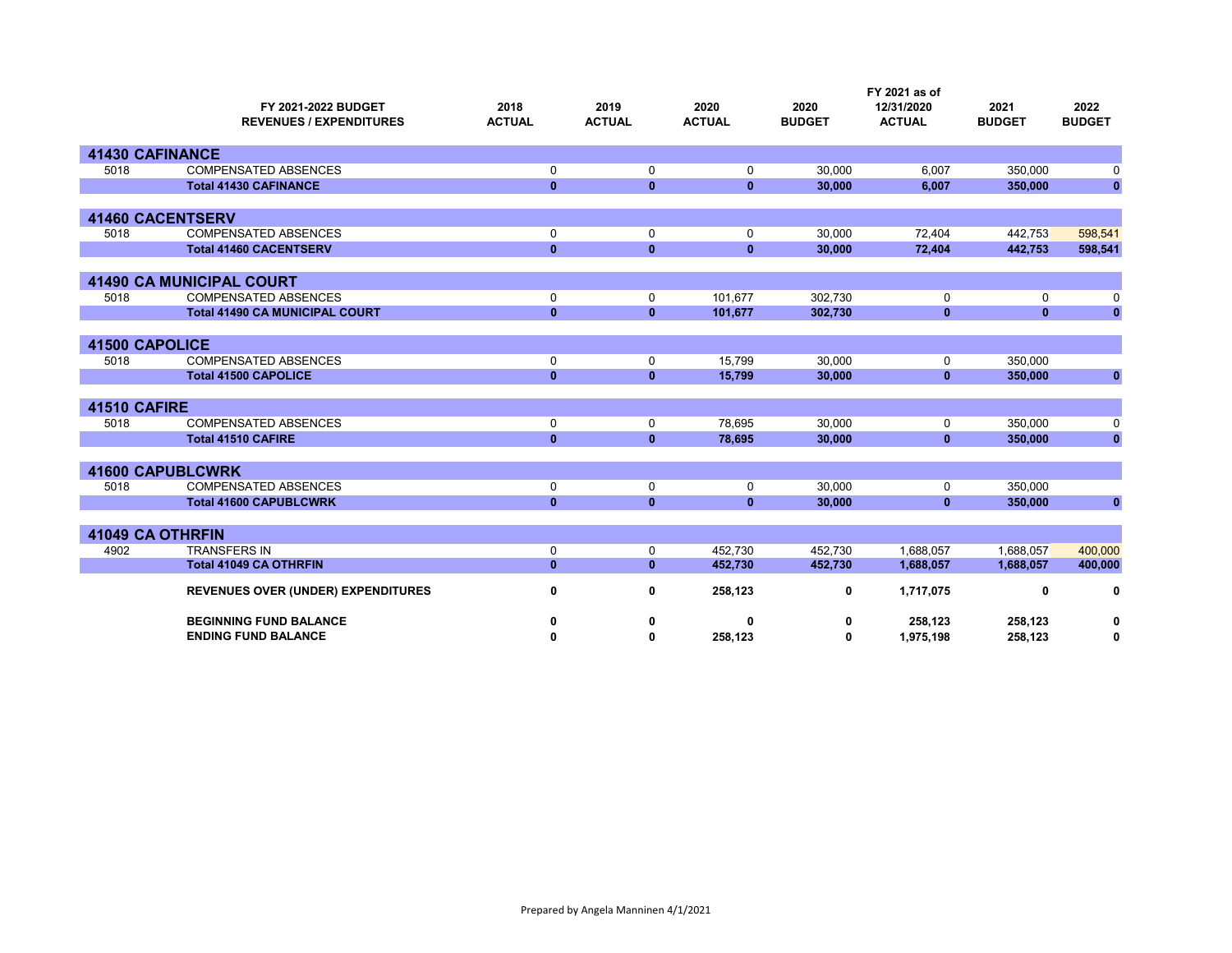|                       |                                            |               |               |               |               | FY 2021 as of |               |                |
|-----------------------|--------------------------------------------|---------------|---------------|---------------|---------------|---------------|---------------|----------------|
|                       | <b>FY 2021-2022 BUDGET</b>                 | 2018          | 2019          | 2020          | 2020          | 12/31/2020    | 2021          | 2022           |
|                       | <b>REVENUES / EXPENDITURES</b>             | <b>ACTUAL</b> | <b>ACTUAL</b> | <b>ACTUAL</b> | <b>BUDGET</b> | <b>ACTUAL</b> | <b>BUDGET</b> | <b>BUDGET</b>  |
|                       | <b>42 EXTRAORDINARY MAINTENANCE FUND</b>   |               |               |               |               |               |               |                |
| <b>42046 EM RENTS</b> |                                            |               |               |               |               |               |               |                |
| 4602                  | MISC LAND/LEASE FEES                       | 0             | 0             | $\mathbf 0$   | 0             | 0             | 819           | 769            |
| 4606                  | <b>COMMUNICATION SITE LEASES</b>           | $\Omega$      | $\Omega$      | 0             | $\Omega$      | $\mathbf 0$   | $\mathbf 0$   | 112            |
| 4606 ATT              | AT&T COMMUNICATION SITE LEASE              | $\Omega$      | $\Omega$      | 0             | $\Omega$      | 198           | $\mathbf 0$   | 503            |
| 4606 BROAD            | Broadwind/Level 3 Comm Lease               | $\Omega$      | $\Omega$      | $\Omega$      | $\mathbf 0$   | $\mathbf 0$   | 268           | 307            |
| 4606 CRCAS            | Crown Castle Communication Lea             | $\Omega$      | $\Omega$      | $\Omega$      | $\Omega$      | 8             | 643           | 517            |
| 4606 FAACL            | FAA - Communication Lease                  | O             | $\Omega$      | $\Omega$      | $\Omega$      | 474           | 474           | 521            |
| 4606 GOGOL            | GOGO LLC - Communication Lease             | $\Omega$      | $\Omega$      | 0             | $\Omega$      | 145           | 305           | 348            |
| <b>4606 INTOW</b>     | Insite Towers Communication Le             | 0             | $\Omega$      | 15            | $\Omega$      | 412           | 684           | 775            |
| <b>4606 MTNUN</b>     | <b>MOUNTAIN UNION COMMUNICATION S</b>      | $\Omega$      | $\Omega$      | $\mathbf 0$   | $\Omega$      | 178           | $\mathbf 0$   | $\Omega$       |
|                       |                                            |               | $\Omega$      | $\Omega$      | $\Omega$      |               |               |                |
| 4606 LVMPD            | <b>LVMPD Communication Lease</b>           |               |               |               |               | $\Omega$      | $\mathbf 0$   | $\Omega$       |
| 4606 NOAAA            | Nat. Oceanic & Atmos Comm Leas             | $\Omega$      | $\Omega$      | $\Omega$      | $\Omega$      | 58            | 117           | 128            |
| 4606 PAPAR            | Papillon Airways Communication             | $\Omega$      | $\Omega$      | 0             | $\Omega$      | 131           | 136           | 330            |
| 4606 SOCAE            | So Cal Edison Comm Lease                   | U             | $\Omega$      | $\Omega$      | $\Omega$      | $\Omega$      | 3             | $\overline{4}$ |
| <b>4606 SPRNT</b>     | <b>Sprint Communication Lease</b>          |               | $\Omega$      | $\Omega$      | $\Omega$      | 154           | $\Omega$      | 364            |
| 4606 TMOB             | T-MOBILE COMMUNICATION SITE LE             | $\Omega$      | $\Omega$      | $\Omega$      | $\Omega$      | 62            | $\Omega$      | 135            |
| 4606 VERTB            | Vertical Bridge Comm Lease                 |               | $\Omega$      | $\Omega$      | $\Omega$      | 142           | 290           | 329            |
| 4606 VERZN            | Verizon Communication Lease                | U             | $\Omega$      | $\Omega$      | $\mathbf 0$   | 289           | 236           | 658            |
| 4615 L1000            | <b>BOULDER SOLAR LLC - 1</b>               |               | $\Omega$      | $\mathbf{0}$  | $\Omega$      | 2,373         | 9,489         | 10,386         |
| 4615 L1001            | <b>BOULDER SOLAR LLC - 2</b>               | U             | $\Omega$      | $\mathbf{0}$  | $\mathbf 0$   | 2,168         | 4,337         | 4,747          |
| 4615 L1002            | <b>BOULDER SOLAR LLC - 3</b>               | O             | $\Omega$      | $\Omega$      | $\mathbf 0$   | $\Omega$      | $\Omega$      | 286            |
| 4615 L1010            | CASATA GOLF COURSE LAND LEASE              | $\Omega$      | $\Omega$      | $\Omega$      | $\mathbf 0$   | 4,548         | 9,277         | 10,409         |
| 4615 L1020            | <b>COPPER MOUNTAIN 1</b>                   | U             | $\Omega$      | $\Omega$      | $\Omega$      | $\Omega$      | 920           | 6,976          |
| 4615 L1021            | <b>COPPER MOUNTAIN 2</b>                   | U             | $\Omega$      | $\Omega$      | $\Omega$      | 12,045        | 24,090        | 26,499         |
| 4615 L1022            | <b>COPPER MOUNTAIN 3</b>                   | O             | $\Omega$      | $\Omega$      | $\Omega$      | 11,089        | 22.177        | 24,395         |
| 4615 L1023            | <b>COPPER MOUNTAIN 4</b>                   |               | $\Omega$      | $\Omega$      | $\Omega$      | 5,115         | 10,230        | 11,253         |
| 4615 L1024            | <b>COPPER MOUNTAIN 5</b>                   | O             | $\Omega$      | $\Omega$      | $\mathbf 0$   | 3,405         | 9,080         | 17,479         |
| 4615 L1030            | ELDORADO PEAKER (SEMPRA)                   | U             | $\Omega$      | $\mathbf{0}$  | $\mathbf 0$   | 500           | 500           | 550            |
| 4615 L1035            | DESERT STAR (SDG&E)                        | $\Omega$      | $\Omega$      | $\Omega$      | $\mathbf 0$   | $\mathbf 0$   | 11,967        | 12,726         |
| 4615 L1050            | <b>GRIDLIANCE WEST TRANSCO SLOAN</b>       | U             | $\Omega$      | $\Omega$      | $\Omega$      | 1,116         | 2,117         | 2,381          |
| 4615 L1060            | NV SOLAR ONE (NSO/TWO ACCIONA)             | U             | $\Omega$      | $\Omega$      | $\Omega$      | $\Omega$      | 5,500         | 6,050          |
| 4615 L1070            | SILVER PEAK SOLAR (174 POWER GLOBAL        | 0             | $\Omega$      | $\Omega$      | $\Omega$      | $\Omega$      | 690           | 1,126          |
| 4615 L1080            | SKYLAR - TOWNSITE                          |               | $\Omega$      | $\Omega$      | $\Omega$      | 44,362        | 4,261         | 14,774         |
| 4615 L1090            | <b>TECHREN SOLAR 1 (CLENERA)</b>           | U             | $\Omega$      | $\Omega$      | $\mathbf 0$   | 4,870         | 9,739         | 11,098         |
| 4615 L1091            | TECHREN SOLAR 2 (CLENERA)                  | O             | $\Omega$      | $\Omega$      | $\Omega$      | 7,653         | 15,306        | 16,837         |
| 4615 L1092            | <b>TECHREN SOLAR 3 (CLENERA)</b>           | $\Omega$      | $\Omega$      | $\Omega$      | $\Omega$      | $\mathbf 0$   | 2,341         | 3,219          |
| 4615 L1093            | <b>TECHREN SOLAR 4 (CLENERA)</b>           | U             | $\Omega$      | $\Omega$      | $\Omega$      | $\Omega$      | 2,463         | 2,709          |
| 4615 L1094            | <b>TECHREN SOLAR 5 (CLENERA)</b>           | $\Omega$      | $\Omega$      | $\Omega$      | $\Omega$      | $\Omega$      | 4,316         | 4,748          |
| 4615 L1100            | <b>TRANSWEST EXPRESS LLC</b>               | $\Omega$      | $\Omega$      | 0             | $\mathbf 0$   | 421           | 421           | 463            |
| 4615 L1110            | SO CAL EDISON SUBSTATION LEASE             | $\Omega$      | $\Omega$      | 0             | $\Omega$      | 769           | 1,500         | 1,692          |
| 4615 L1120            | <b>BOULDER FLATS SOLAR 1</b>               | 0             | $\Omega$      | 0             | 0             | 400           | $\Omega$      | 1,936          |
|                       | <b>Total 42046 EM RENTS</b>                | $\mathbf{0}$  | $\bf{0}$      | 15            | $\mathbf{0}$  | 103,084       | 154,696       | 198,541        |
|                       |                                            |               |               |               |               |               |               |                |
|                       | <b>42047 EXTRAORD MAINT MISCELLA</b>       |               |               |               |               |               |               |                |
| 4712                  | <b>INTEREST INCOME</b>                     | $\pmb{0}$     | $\mathbf 0$   | 941           | 0             | 5,145         | $\mathbf 0$   | $\Omega$       |
| 4713                  | FAIR MARKET VALUE ADJUSTMENT               | $\mathbf 0$   | $\Omega$      | 735           | $\mathbf 0$   | $-1,357$      | $\mathbf 0$   | $\Omega$       |
|                       | <b>Total 42047 EXTRAORD MAINT MISCELLA</b> | $\mathbf{0}$  | $\bf{0}$      | 1,676         | $\mathbf{0}$  | 3,788         | $\mathbf{0}$  | $\mathbf{0}$   |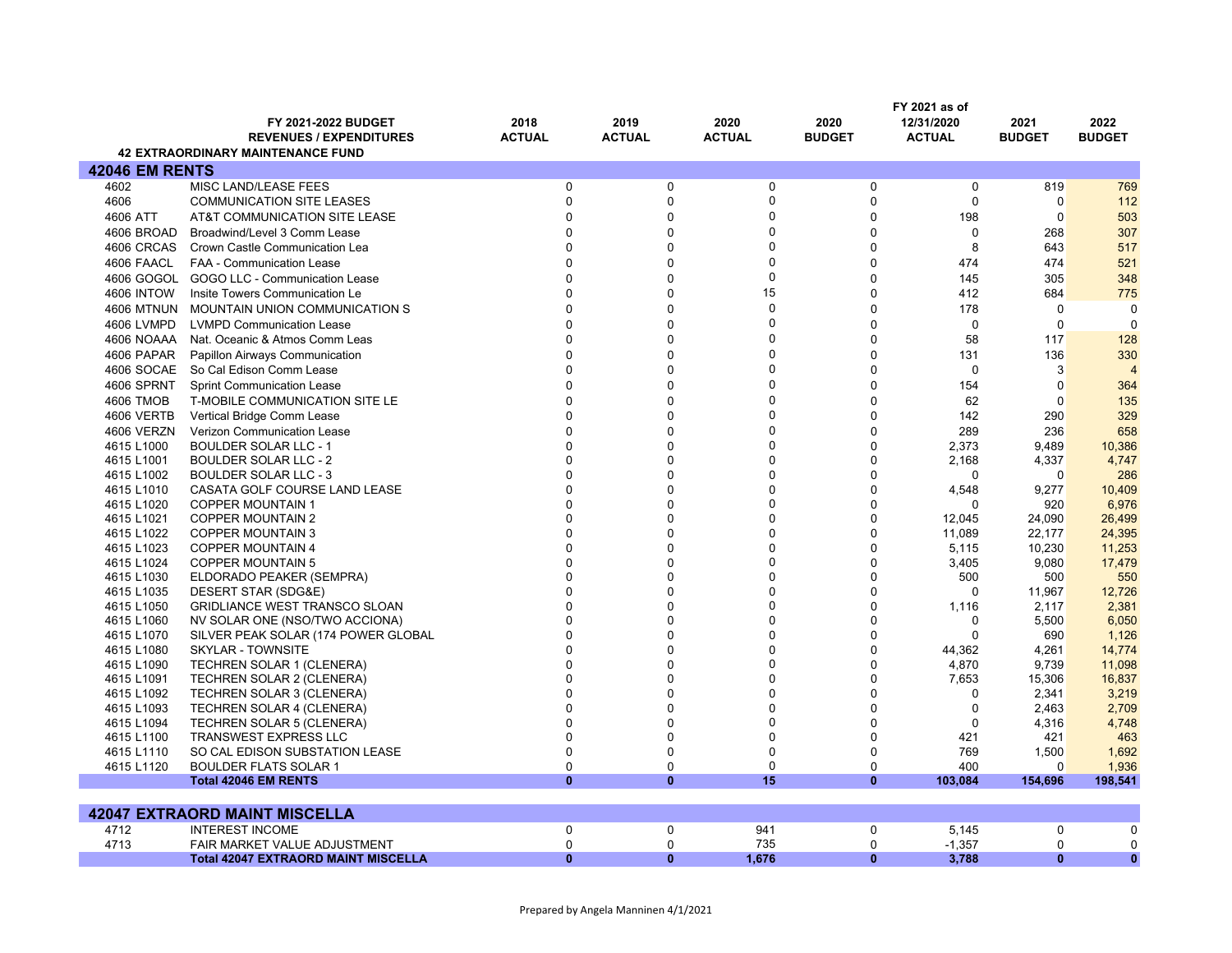|      |                                           |               |               |               |               | FY 2021 as of |               |               |  |  |
|------|-------------------------------------------|---------------|---------------|---------------|---------------|---------------|---------------|---------------|--|--|
|      | <b>FY 2021-2022 BUDGET</b>                | 2018          | 2019          | 2020          | 2020          | 12/31/2020    | 2021          | 2022          |  |  |
|      | <b>REVENUES / EXPENDITURES</b>            | <b>ACTUAL</b> | <b>ACTUAL</b> | <b>ACTUAL</b> | <b>BUDGET</b> | <b>ACTUAL</b> | <b>BUDGET</b> | <b>BUDGET</b> |  |  |
|      |                                           |               |               |               |               |               |               |               |  |  |
|      | <b>42620 EOPWDBLDMN</b>                   |               |               |               |               |               |               |               |  |  |
| 5305 | <b>MAINTENANCE GROUNDS</b>                | 0             | 0             | 127,666       | 725,460       | 18,000        | 1,839,137     | 448,541       |  |  |
|      | <b>Total 42600 EOPWDBLDMN</b>             | $\bf{0}$      | $\bf{0}$      | 127,666       | 725,460       | 18,000        | 1,839,137     | 448,541       |  |  |
|      |                                           |               |               |               |               |               |               |               |  |  |
|      | <b>42049 EM OTHERFIN</b>                  |               |               |               |               |               |               |               |  |  |
| 4902 | <b>TRANSFERS IN</b>                       | 0             |               | 422,730       | 725,460       | 1,381,711     | 1,684,441     | 250,000       |  |  |
|      | <b>Total 42049 EM OTHERFIN</b>            | $\mathbf{0}$  | $\bf{0}$      | 422,730       | 725,460       | 1,381,711     | 1,684,441     | 250,000       |  |  |
|      |                                           |               |               |               |               |               |               |               |  |  |
|      | <b>REVENUES OVER (UNDER) EXPENDITURES</b> | 0             | 0             | 296,755       | 0             | 1,470,583     | 0             | 0             |  |  |
|      | <b>BEGINNING FUND BALANCE</b>             | 0             | 0             | $\bf{0}$      | 0             | 296,755       | 296,755       | 0             |  |  |
|      |                                           |               |               |               |               |               |               |               |  |  |
|      | <b>ENDING FUND BALANCE</b>                | 0             | 0             | 296.755       | 0             | 1,767,339     | 296,755       | 0             |  |  |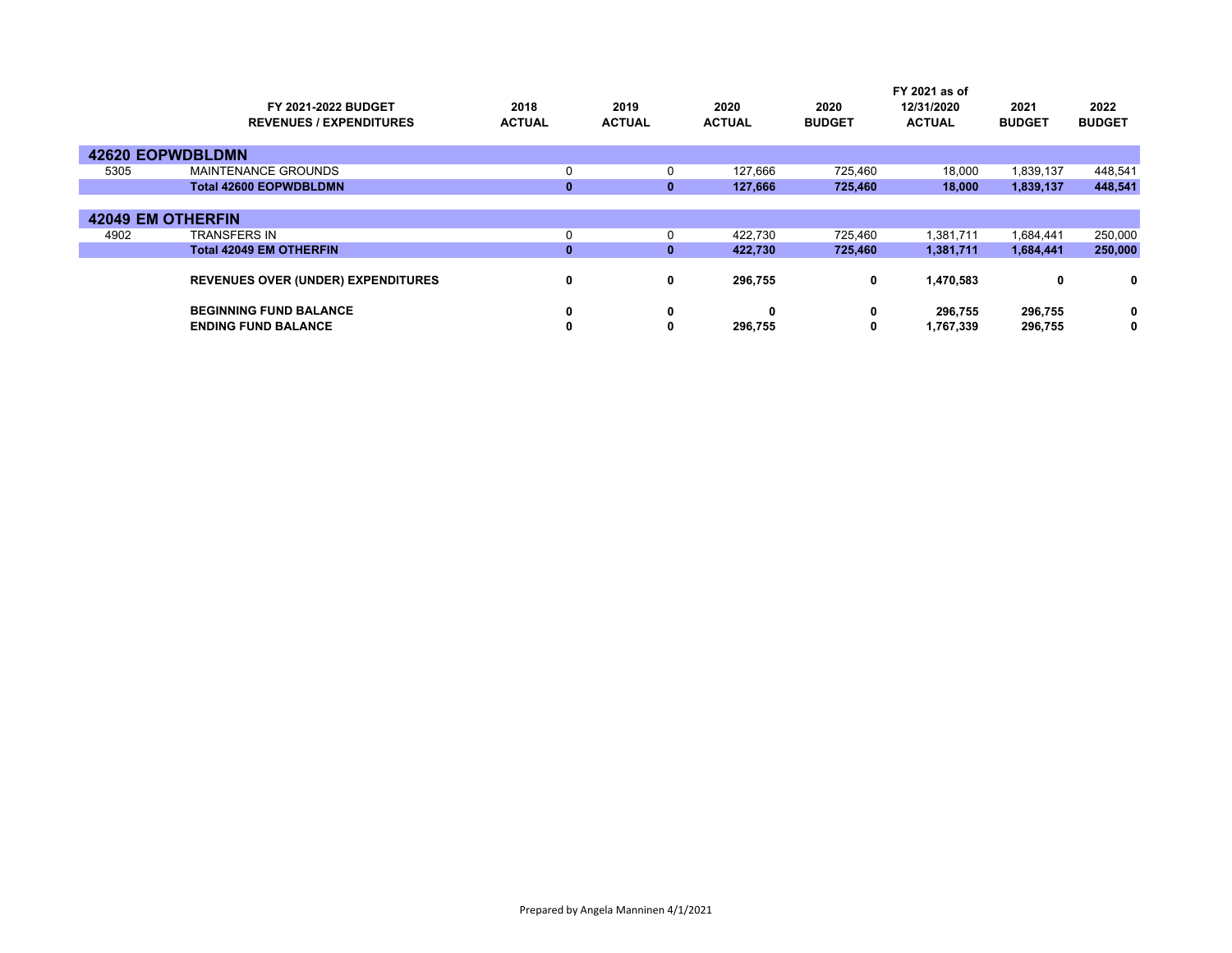|                          |                                                                |                       |                       |                       |                       | FY 2021 as of               |                       |                       |
|--------------------------|----------------------------------------------------------------|-----------------------|-----------------------|-----------------------|-----------------------|-----------------------------|-----------------------|-----------------------|
|                          | FY 2021-2022 BUDGET<br><b>REVENUES / EXPENDITURES</b>          | 2018<br><b>ACTUAL</b> | 2019<br><b>ACTUAL</b> | 2020<br><b>ACTUAL</b> | 2020<br><b>BUDGET</b> | 12/31/2020<br><b>ACTUAL</b> | 2021<br><b>BUDGET</b> | 2022<br><b>BUDGET</b> |
|                          | <b>43 RISK MANAGEMENT FUND</b>                                 |                       |                       |                       |                       |                             |                       |                       |
|                          | <b>43044 RM CHARGE FOR SERVICE</b>                             |                       |                       |                       |                       |                             |                       |                       |
| 4495                     | PROPERTY REIMBURSEMENT                                         | 0                     | $\Omega$              | 5,283                 | $\mathbf 0$           | 6,163                       | $\Omega$              | 0                     |
| 4496                     | <b>LABOR REIMBURSEMENT</b>                                     | $\mathbf 0$           | $\Omega$              | 779                   | $\pmb{0}$             | 3,407                       | $\Omega$              | $\Omega$              |
| 4497                     | <b>VEHICLE REIMBURSEMENT</b>                                   | $\mathbf 0$           | $\Omega$              | 5.343                 | $\mathbf 0$           | 3,820                       | $\Omega$              | $\mathbf 0$           |
|                          | <b>Total 43044 RM CHARGE FOR SERVICE</b>                       | $\mathbf{0}$          | $\bf{0}$              | 11,405                | $\mathbf{0}$          | 13,390                      | $\Omega$              | $\bf{0}$              |
| <b>43046 RM RENTS</b>    |                                                                |                       |                       |                       |                       |                             |                       |                       |
| 4602                     | <b>MISC LAND/LEASE FEES</b>                                    | $\mathbf 0$           | $\Omega$              | $\mathbf 0$           | $\mathbf 0$           | $\mathbf 0$                 | 819                   | 769                   |
| 4606                     | <b>COMMUNICATION SITE LEASES</b>                               | $\pmb{0}$             | $\Omega$              | $\mathbf 0$           | $\mathbf 0$           | $\mathbf 0$                 | $\mathbf 0$           | 112                   |
| 4606 ATT                 | AT&T COMMUNICATION SITE LEASE                                  | 0                     | $\Omega$              | $\Omega$              | $\Omega$              | 198                         | $\mathbf 0$           | 503                   |
| 4606 BROAD               | Broadwind/Level 3 Comm Lease                                   | $\mathbf 0$           | $\Omega$              | 0                     | $\mathbf 0$           | $\mathbf 0$                 | 268                   | 307                   |
| 4606 CRCAS               | Crown Castle Communication Lea                                 | 0                     | $\Omega$              | $\Omega$              | $\Omega$              | 8                           | 643                   | 517                   |
| 4606 FAACL               | <b>FAA - Communication Lease</b>                               | $\Omega$              | $\Omega$              | 0                     | $\Omega$              | 474                         | 474                   | 521                   |
| 4606 GOGOL               | GOGO LLC - Communication Lease                                 | $\Omega$              | $\Omega$              | $\Omega$              | $\Omega$              | 145                         | 305                   | 348                   |
| <b>4606 INTOW</b>        | Insite Towers Communication Le                                 | $\mathbf 0$           | $\Omega$              | 15                    | $\mathbf 0$           | 412                         | 684                   | 775                   |
| <b>4606 MTNUN</b>        | MOUNTAIN UNION COMMUNICATION S                                 | $\Omega$              | $\Omega$              | $\Omega$              | $\Omega$              | 178                         | $\mathbf 0$           | 0                     |
| 4606 LVMPD               | <b>LVMPD Communication Lease</b>                               | $\Omega$              | $\Omega$              | $\Omega$              | $\mathbf 0$           | $\mathbf 0$                 | $\mathbf 0$           | $\mathbf 0$           |
| 4606 NOAAA               | Nat. Oceanic & Atmos Comm Leas                                 | $\Omega$              | $\Omega$              | $\Omega$              | $\Omega$              | 58                          | 117                   | 128                   |
| 4606 PAPAR               | Papillon Airways Communication                                 | $\mathbf 0$           | $\Omega$              | $\Omega$              | $\Omega$              | 131                         | 136                   | 330                   |
| 4606 SOCAE               | So Cal Edison Comm Lease                                       | $\Omega$              | $\Omega$              | $\Omega$              | $\Omega$              | $\mathbf{0}$                | 3                     | $\overline{4}$        |
| 4606 SPRNT               | <b>Sprint Communication Lease</b>                              | $\Omega$              | $\Omega$              | $\Omega$              | $\mathbf{0}$          | 154                         | $\mathbf 0$           | 364                   |
| 4606 TMOB                | T-MOBILE COMMUNICATION SITE LE                                 | $\Omega$              | $\Omega$              | $\Omega$              | $\Omega$              | 62                          | $\Omega$              | 135                   |
| 4606 VERTB               | Vertical Bridge Comm Lease                                     | $\Omega$              | $\Omega$              | $\Omega$              | $\mathbf{0}$          | 142                         | 290                   | 329                   |
| 4606 VERZN               | Verizon Communication Lease                                    | $\Omega$              | $\Omega$              | $\Omega$              | $\Omega$              | 289                         | 236                   | 658                   |
| 4615 L1000               | <b>BOULDER SOLAR LLC - 1</b>                                   | $\Omega$              | $\Omega$              | $\Omega$              | $\mathbf 0$           | 2,373                       | 9,489                 | 10,386                |
| 4615 L1001               | <b>BOULDER SOLAR LLC - 2</b>                                   | $\Omega$              | $\Omega$              | $\Omega$              | $\Omega$              | 2,168                       | 4,337                 | 4,747                 |
| 4615 L1002               | <b>BOULDER SOLAR LLC - 3</b>                                   | $\Omega$              | $\Omega$              | $\Omega$              | $\Omega$              | $\Omega$                    | $\Omega$              | 286                   |
| 4615 L1010               | CASATA GOLF COURSE LAND LEASE                                  | $\Omega$              | $\Omega$              | $\Omega$              | $\mathbf 0$           | 4,548                       | 9,277                 | 10,409                |
| 4615 L1020               | <b>COPPER MOUNTAIN 1</b>                                       | $\Omega$              | $\Omega$              | $\Omega$              | $\Omega$              | $\Omega$                    | 920                   | 6,976                 |
| 4615 L1021               | <b>COPPER MOUNTAIN 2</b>                                       | $\Omega$              | $\Omega$              | $\Omega$              | $\Omega$              | 12,045                      | 24,090                | 26,499                |
| 4615 L1022               | <b>COPPER MOUNTAIN 3</b>                                       | $\Omega$              | $\Omega$              | $\Omega$              | $\Omega$              | 11,089                      | 22,177                | 24,395                |
| 4615 L1023               | COPPER MOUNTAIN 4                                              | 0                     | $\Omega$              | $\Omega$              | $\Omega$              | 5,115                       | 10,230                | 11,253                |
| 4615 L1024               | <b>COPPER MOUNTAIN 5</b>                                       | 0                     | $\Omega$              | $\Omega$              | $\mathbf 0$           | 3,405                       | 9,080                 | 17,479                |
| 4615 L1030               | ELDORADO PEAKER (SEMPRA)                                       | $\Omega$              | $\Omega$              | $\Omega$              | $\Omega$              | 500                         | 500                   | 550                   |
| 4615 L1035               | DESERT STAR (SDG&E)                                            | $\Omega$              | $\Omega$              | $\Omega$              | $\Omega$              | $\Omega$                    | 11,967                | 12,726                |
| 4615 L1050               | <b>GRIDLIANCE WEST TRANSCO SLOAN</b>                           | $\Omega$              | $\Omega$              | $\Omega$              | $\Omega$              | 1,116                       | 2,117                 | 2,381                 |
| 4615 L1060               | NV SOLAR ONE (NSO/TWO ACCIONA)                                 | $\Omega$              | $\Omega$              | $\Omega$              | $\Omega$              | 0                           | 5,500                 | 6,050                 |
| 4615 L1070               | SILVER PEAK SOLAR (174 POWER GLOBAL                            | $\Omega$              | $\Omega$              | $\Omega$              | $\Omega$              | $\mathbf{0}$                | 690                   | 1,126                 |
| 4615 L1080               | <b>SKYLAR - TOWNSITE</b>                                       | $\Omega$              | $\Omega$              | $\Omega$              | $\Omega$              | 44,362                      | 4,261                 | 14,774                |
| 4615 L1090               | <b>TECHREN SOLAR 1 (CLENERA)</b>                               | $\Omega$              | $\Omega$              | $\Omega$              | $\Omega$              | 4,870                       | 9,739                 | 11,098                |
| 4615 L1091               | <b>TECHREN SOLAR 2 (CLENERA)</b>                               | $\Omega$              | $\Omega$              | $\Omega$              | $\Omega$              | 7,653                       | 15,306                | 16,837                |
| 4615 L1092               | <b>TECHREN SOLAR 3 (CLENERA)</b>                               | $\Omega$              | $\Omega$              | $\Omega$              | $\Omega$              | $\mathbf 0$                 | 2,341                 | 3,219                 |
| 4615 L1093               | TECHREN SOLAR 4 (CLENERA)                                      | $\Omega$<br>$\Omega$  | $\Omega$<br>$\Omega$  | $\Omega$<br>$\Omega$  | $\Omega$<br>$\Omega$  | $\mathbf 0$                 | 2,463                 | 2,709                 |
| 4615 L1094               | <b>TECHREN SOLAR 5 (CLENERA)</b>                               | $\mathbf 0$           | $\Omega$              | $\Omega$              | $\Omega$              | $\mathbf 0$<br>421          | 4,316                 | 4,748                 |
| 4615 L1100               | <b>TRANSWEST EXPRESS LLC</b>                                   | $\Omega$              | $\Omega$              | $\Omega$              | $\Omega$              | 769                         | 421                   | 463                   |
| 4615 L1110<br>4615 L1120 | SO CAL EDISON SUBSTATION LEASE<br><b>BOULDER FLATS SOLAR 1</b> | $\mathbf 0$           | $\Omega$              | 0                     | $\Omega$              | 400                         | 1,500<br>$\Omega$     | 1,692<br>1,936        |
|                          | <b>Total 43046 EM RENTS</b>                                    | $\mathbf{0}$          | $\Omega$              | 15                    | $\mathbf{0}$          | 103,084                     | 154,696               | 198,541               |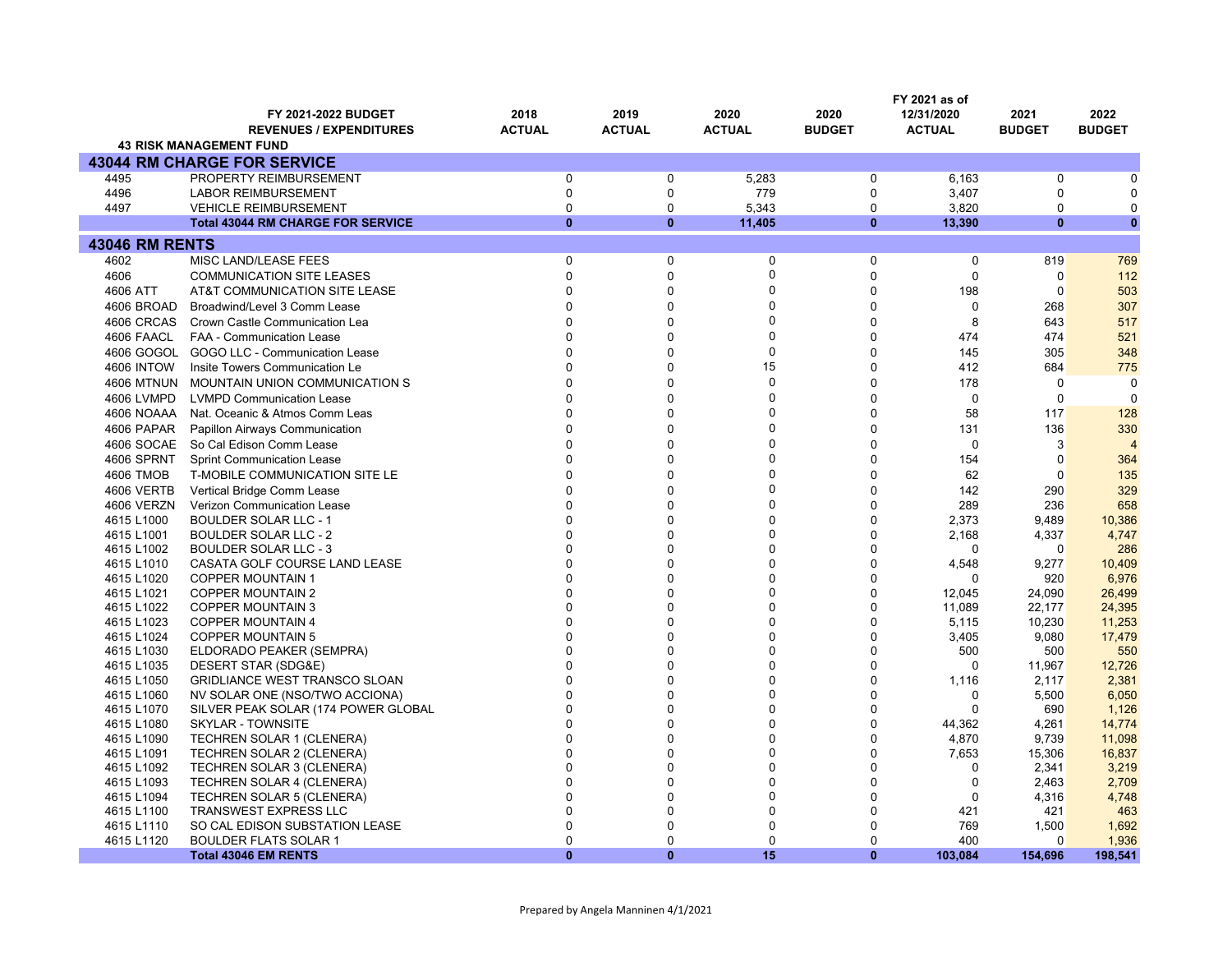|      | FY 2021-2022 BUDGET<br><b>REVENUES / EXPENDITURES</b> | 2018<br><b>ACTUAL</b> | 2019<br><b>ACTUAL</b> | 2020<br><b>ACTUAL</b> | 2020<br><b>BUDGET</b> | FY 2021 as of<br>12/31/2020<br><b>ACTUAL</b> | 2021<br><b>BUDGET</b> | 2022<br><b>BUDGET</b> |
|------|-------------------------------------------------------|-----------------------|-----------------------|-----------------------|-----------------------|----------------------------------------------|-----------------------|-----------------------|
|      | <b>43047 RISK MANAGEMENT MISCELLA</b>                 |                       |                       |                       |                       |                                              |                       |                       |
| 4712 | <b>INTEREST INCOME</b>                                | 0                     | $\Omega$              | 619                   | 0                     | 4,579                                        | $\Omega$              |                       |
| 4713 | FAIR MARKET VALUE ADJUSTMENT                          | 0                     |                       | 600                   | 0                     | $-1,178$                                     |                       |                       |
|      | <b>Total 43047 RISK MANAGEMENT MISCELLA</b>           | $\mathbf{0}$          | $\mathbf{0}$          | 1,219                 | $\mathbf{0}$          | 3,401                                        | $\mathbf{0}$          | $\mathbf{0}$          |
|      |                                                       |                       |                       |                       |                       |                                              |                       |                       |
|      | <b>43460 RM CENTRAL SERVICES</b>                      |                       |                       |                       |                       |                                              |                       |                       |
| 5102 | <b>PROFESSIONAL</b>                                   | 0                     | 0                     | $\Omega$              | $\Omega$              | 17,700                                       | $\Omega$              | $\Omega$              |
| 5103 | OTHER PROF SERVICES                                   |                       |                       | 23,905                | 302,730               | 154,935                                      | 1,358,818             | 698,540               |
| 5501 | <b>INSURANCE</b>                                      | 0                     |                       |                       |                       | 352,706                                      | $\Omega$              | 387,976               |
| 5511 | <b>INTERFUND REIMBURSEMENT</b>                        | 0                     |                       |                       |                       | O                                            | 376,000               | $\Omega$              |
|      | <b>Total 43460 RM CENTRAL SERVICES</b>                | $\mathbf{0}$          | $\mathbf{0}$          | 23,905                | 302,730               | 525,340                                      | 1,734,818             | 1,086,516             |
|      |                                                       |                       |                       |                       |                       |                                              |                       |                       |
|      | <b>43049 RM OTHERFIN</b>                              |                       |                       |                       |                       |                                              |                       |                       |
| 4902 | <b>TRANSFERS IN</b>                                   | $\mathbf 0$           | 0                     | 302,730               | 302,730               | 1,580,122                                    | 1,580,122             | 887,976               |
|      | <b>Total 43049 RM OTHERFIN</b>                        | $\mathbf{0}$          | $\mathbf{0}$          | 302,730               | 302,730               | 1,580,122                                    | 1,580,122             | 887,976               |
|      |                                                       |                       |                       |                       |                       |                                              |                       |                       |
|      | <b>REVENUES OVER (UNDER) EXPENDITURES</b>             | $\mathbf 0$           | $\mathbf 0$           | 291,464               | 0                     | 1,174,657                                    | 0                     | 0                     |
|      | <b>BEGINNING FUND BALANCE</b>                         | 0                     | 0                     |                       | 0                     | 291,464                                      | 291,464               | 0                     |
|      | <b>ENDING FUND BALANCE</b>                            | 0                     | 0                     | 291,464               | 0                     | 1,466,121                                    | 291,464               | 0                     |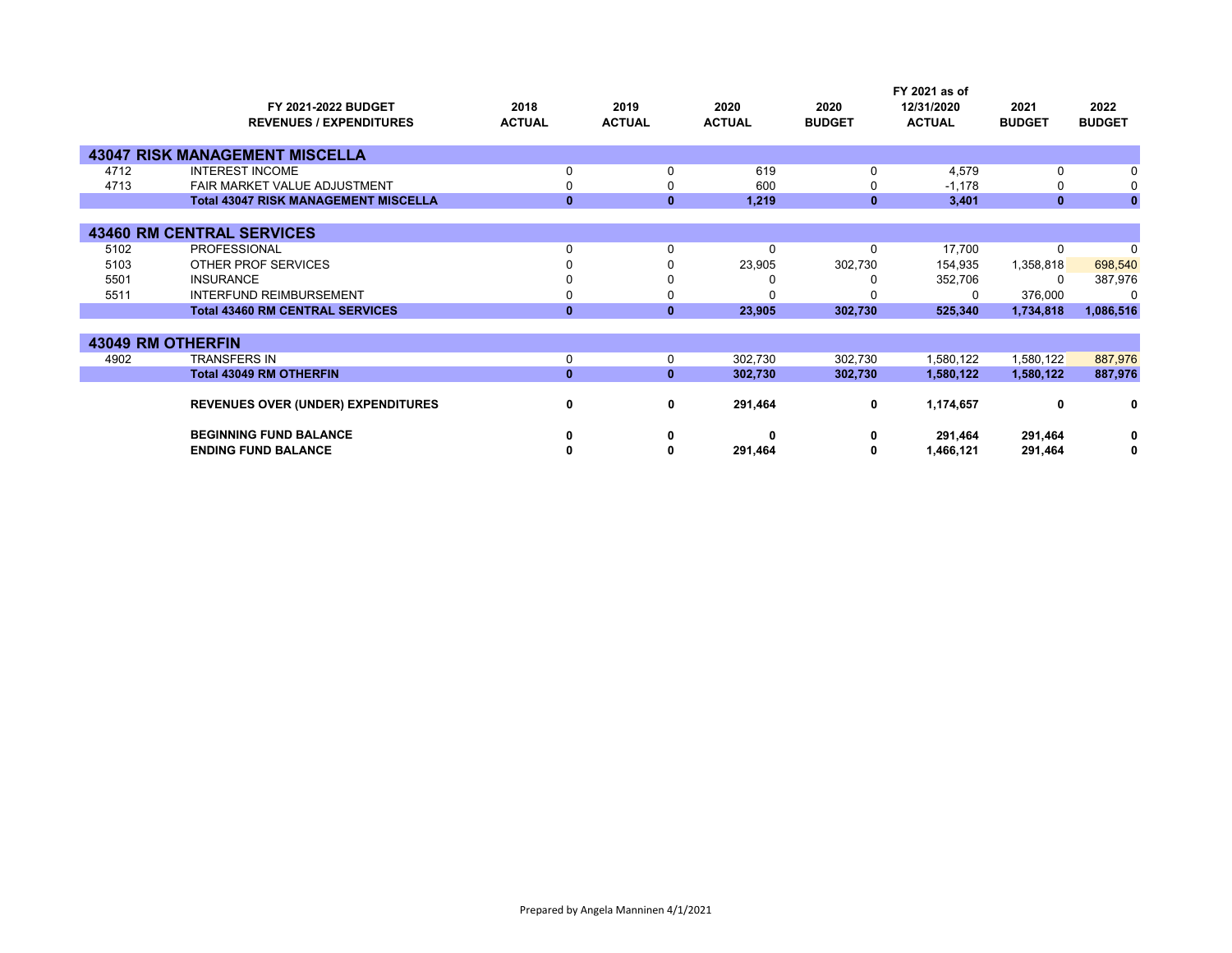|                   | <b>FY 2021-2022 BUDGET</b><br><b>REVENUES / EXPENDITURES</b><br><b>44 CAPITAL IMPROVEMENT FUND</b> | 2018<br><b>ACTUAL</b> | 2019<br><b>ACTUAL</b> | 2020<br><b>ACTUAL</b> | 2020<br><b>BUDGET</b> | FY 2021 as of<br>12/31/2020<br><b>ACTUAL</b> | 2021<br><b>BUDGET</b> | 2022<br><b>BUDGET</b> |
|-------------------|----------------------------------------------------------------------------------------------------|-----------------------|-----------------------|-----------------------|-----------------------|----------------------------------------------|-----------------------|-----------------------|
|                   | <b>44046 CIF RENTS &amp; ROYALTIES</b>                                                             |                       |                       |                       |                       |                                              |                       |                       |
| 4600              | <b>RENTS &amp; ROYALTIES</b>                                                                       | $-512,036$            | $-34,106$             | 115,600               | 0                     | $\mathbf 0$                                  | $\mathbf 0$           | $\Omega$              |
| 4602              |                                                                                                    | $\Omega$              |                       |                       | 0                     |                                              |                       |                       |
|                   | MISC LAND/LEASE FEES                                                                               |                       | 1,400                 | 960                   |                       | 1,440                                        | 13,398                | 13,980                |
| 4606              | <b>COMMUNICATION SITE LEASES</b>                                                                   | 79,713                | 90,005                | 29,226                | 75,576                | $\Omega$                                     | 0                     | 2,040                 |
| 4606 ATT          | AT&T COMMUNICATION SITE LEASE                                                                      | 0                     | 0                     | 1,746                 | 0                     | 3,966                                        | $\mathbf 0$           | 9,138                 |
| 4606 BROAD        | Broadwind/Level 3 Comm Lease                                                                       | $\mathbf{0}$          | $\mathbf 0$           | 540                   | 0                     | 10,314                                       | 5,363                 | 5,578                 |
| 4606 CRCAS        | Crown Castle Communication Lea                                                                     | $\Omega$              | $\Omega$              | 7,374                 | 0                     | 164                                          | 12,853                | 9,394                 |
| 4606 FAACL        | FAA - Communication Lease                                                                          | $\Omega$              | $\mathbf 0$           | $\mathbf 0$           | 0                     | 9,477                                        | 9,477                 | 9,477                 |
|                   | 4606 GOGOL GOGO LLC - Communication Lease                                                          | $\Omega$              | $\Omega$              | 3,922                 | 0                     | 2,903                                        | 6,091                 | 6,335                 |
| <b>4606 INTOW</b> | Insite Towers Communication Le                                                                     | $\Omega$              | $\Omega$              | 11,531                | 0                     | 8,234                                        | 13,688                | 14,098                |
| <b>4606 MTNUN</b> | MOUNTAIN UNION COMMUNICATION S                                                                     | $\Omega$              | $\Omega$              | 1,827                 | 0                     | 3,565                                        | 0                     | $\Omega$              |
| 4606 LVMPD        | <b>LVMPD Communication Lease</b>                                                                   | $\Omega$              | $\Omega$              | $\Omega$              | 0                     | $\mathbf 0$                                  | $\mathbf 0$           | $\Omega$              |
| 4606 NOAAA        | Nat. Oceanic & Atmos Comm Leas                                                                     | $\mathbf{0}$          | 0                     | 1,554                 | 0                     | 1,165                                        | 2,330                 | 2,330                 |
| 4606 PAPAR        | Papillon Airways Communication                                                                     | $\Omega$              | $\Omega$              | 3,451                 | 0                     | 2,614                                        | 2,718                 | 5,998                 |
| 4606 SOCAE        | So Cal Edison Comm Lease                                                                           | $\Omega$              | $\mathbf 0$           | $\mathbf 0$           | 0                     | $\mathbf 0$                                  | 69                    | 69                    |
| 4606 SPRNT        | <b>Sprint Communication Lease</b>                                                                  | $\Omega$              | $\Omega$              | 4,103                 | 0                     | 3,078                                        | $\mathbf 0$           | 6,615                 |
| <b>4606 TMOB</b>  | T-MOBILE COMMUNICATION SITE LE                                                                     | $\Omega$              | $\Omega$              | 615                   | 0                     | 1,230                                        | $\Omega$              | 2,460                 |
| 4606 VERTB        | Vertical Bridge Comm Lease                                                                         | $\Omega$              | $\Omega$              | 3,774                 | 0                     | 2,831                                        | 5,803                 | 5,978                 |
| 4606 VERZN        | Verizon Communication Lease                                                                        | $\Omega$              | $\Omega$              | 7,639                 | 0                     | 5,783                                        | 4,723                 | 11,971                |
| 4608              | CASCATA GOLF COURSE                                                                                | 173,939               | 132,516               | $\Omega$              | 0                     | $\mathbf 0$                                  | $\Omega$              |                       |
| 4612              | <b>GREENHEART LLC</b>                                                                              | 21,094                | 11,064                | $\Omega$              | $\Omega$              | $\Omega$                                     | $\Omega$              | $\Omega$              |
| 4615 L1000        | <b>BOULDER SOLAR LLC - 1</b>                                                                       | 184,741               | 187,519               | 189,394               | 189,783               | 47,466                                       | 186,974               | 188,844               |
| 4615 L1001        | <b>BOULDER SOLAR LLC - 2</b>                                                                       | 84,398                | 64,197                | 86,307                | 86,738                | 43,369                                       | 85,454                | 86,309                |
| 4615 L1002        | <b>BOULDER SOLAR LLC - 3</b>                                                                       | $\Omega$              | $\Omega$              | 5,208                 | 5,208                 | $\mathbf 0$                                  | 2,604                 | 5,208                 |
| 4615 L1010        | CASATA GOLF COURSE LAND LEASE                                                                      | $\Omega$              | $\Omega$              | 179,235               | 180,758               | 90,955                                       | 185,548               | 189,259               |
| 4615 L1020        | <b>COPPER MOUNTAIN 1</b>                                                                           | 174,268               | 175,144               | 211,590               | 165,402               | 0                                            | 131,084               | 126,837               |
| 4615 L1021        | <b>COPPER MOUNTAIN 2</b>                                                                           | 482,680               | 482,680               | 482,240               | 482,680               | 240,900                                      | 481,800               | 481,800               |
| 4615 L1022        | <b>COPPER MOUNTAIN 3</b>                                                                           | 443,540               | 443,540               | 332,655               | 443,540               | 221,770                                      | 443,540               | 443,540               |
| 4615 L1023        | <b>COPPER MOUNTAIN 4</b>                                                                           | 409,200               | 170,500               | 238,700               | 204,600               | 102,300                                      | 204,600               | 204,600               |
| 4615 L1024        | <b>COPPER MOUNTAIN 5</b>                                                                           | $\Omega$              | 10,072                | 73,161                | 13,832                | 68,099                                       | 136,198               | 317,797               |
| 4615 L1030        | ELDORADO PEAKER (SEMPRA)                                                                           | 10,332                | 10,332                | 10,332                | 22,000                | 10,000                                       | 10,332                | 10,000                |
| 4615 L1035        | DESERT STAR (SDG&E)                                                                                | 237,273               | 237,273               | 241,306               | 226,188               | 0                                            | 235,734               | 231,388               |
| 4615 L1050        | <b>GRIDLIANCE WEST TRANSCO SLOAN</b>                                                               | 9,688                 | 38,750                | 40,496                | 41,110                | 22,316                                       | 41,727                | 43,296                |
| 4615 L1060        | NV SOLAR ONE (NSO/TWO ACCIONA)                                                                     | 110,000               | 110,000               | 110,000               | 110,000               | $\mathbf 0$                                  | 110,000               | 110,000               |
| 4615 L1070        | SILVER PEAK SOLAR (174 POWER GLOBAL                                                                | $\Omega$              | $\Omega$              | 13,390                | 0                     | $\Omega$                                     | 13,591                | 20,477                |
| 4615 L1080        | SKYLAR - TOWNSITE                                                                                  | $-7,542$              | 13,000                | 82,738                | 80,328                | 887,248                                      | 81,533                | 268,617               |
| 4615 L1090        | TECHREN SOLAR 1 (CLENERA)                                                                          | 211,997               | 193,598               | 118,991               | 196,842               | 97,394                                       | 201,913               | 201,787               |
| 4615 L1091        | TECHREN SOLAR 2 (CLENERA)                                                                          | 317,826               | 298,139               | 27,677                | 306,123               | 153,062                                      | 306,123               | 306,123               |
| 4615 L1092        | <b>TECHREN SOLAR 3 (CLENERA)</b>                                                                   | 0                     | 0                     | 58,530                | 3,941                 | 0                                            | 46,824                | 58,530                |
| 4615 L1093        | TECHREN SOLAR 4 (CLENERA)                                                                          | $\mathbf 0$           | $\mathbf 0$           | 61,568                | 0                     | 0                                            | 49,254                | 49,254                |
| 4615 L1094        | TECHREN SOLAR 5 (CLENERA)                                                                          | $\mathbf{0}$          | $\Omega$              | 100,709               | 0                     | $\mathbf 0$                                  | 86,322                | 86,322                |
| 4615 L1100        | TRANSWEST EXPRESS LLC                                                                              | $\Omega$              | 6,732                 | 6,732                 | 8,415                 | 8,415                                        | 8,415                 | 8,415                 |
| 4615 L1110        | SO CAL EDISON SUBSTATION LEASE                                                                     | $\Omega$              | $\mathbf 0$           | 5,128                 | 0                     | 15,383                                       | 32,548                | 30,766                |
| 4615 L1120        | <b>BOULDER FLATS SOLAR 1</b>                                                                       | $\Omega$              | $\Omega$              | $\Omega$              | 0                     | 8,000                                        | $\mathbf 0$           | 35,200                |
|                   | <b>Total 44046 CIF RENTS &amp; ROYALTIES</b>                                                       | 2,431,110             | 2,642,355             | 2,875,260             | 2,853,222             | 2,073,440                                    | 3,158,631             | 3,609,830             |
|                   |                                                                                                    |                       |                       |                       |                       |                                              |                       |                       |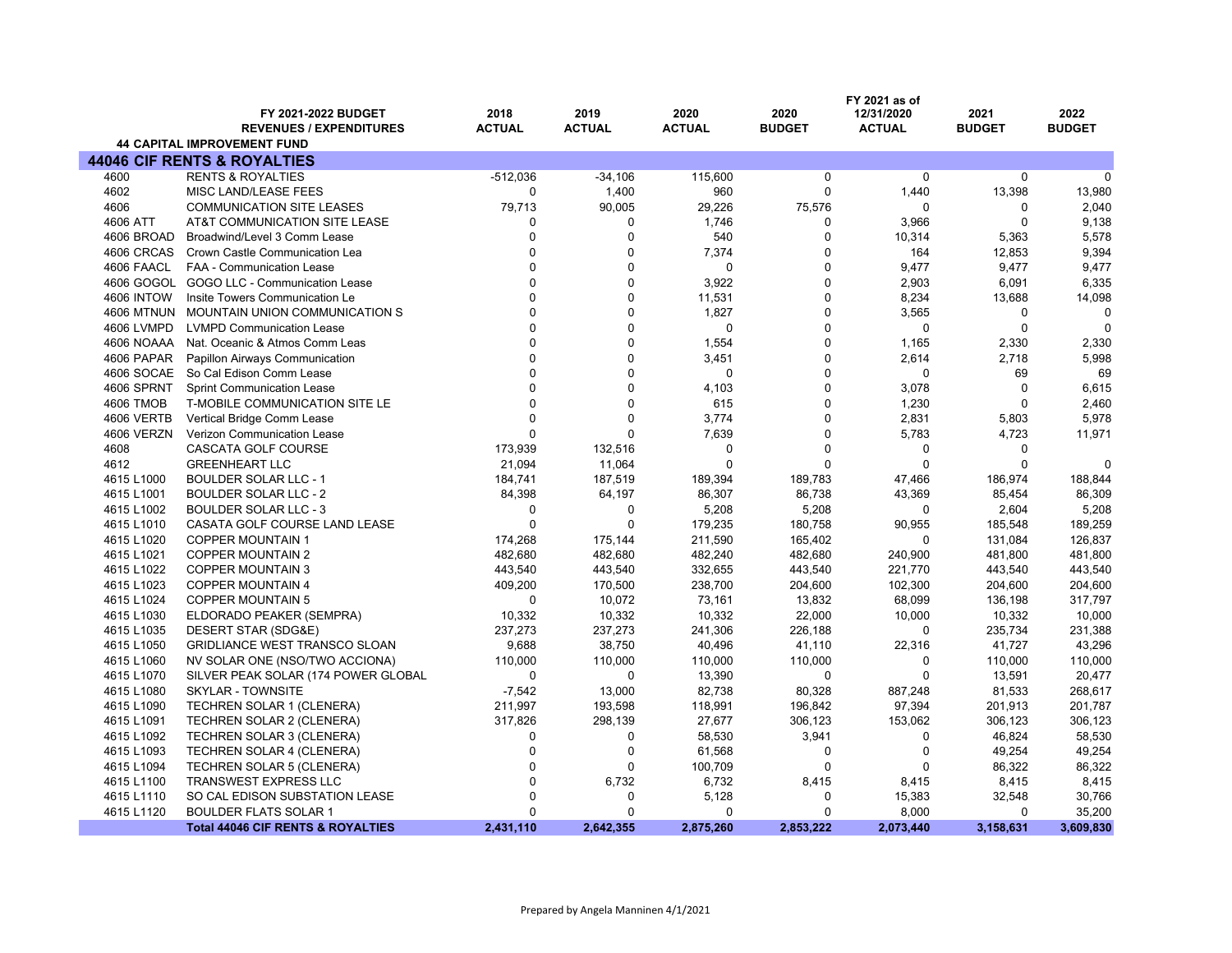|                            | <b>FY 2021-2022 BUDGET</b>                 | 2018          | 2019          | 2020          | 2020          | FY 2021 as of<br>12/31/2020 | 2021          | 2022          |
|----------------------------|--------------------------------------------|---------------|---------------|---------------|---------------|-----------------------------|---------------|---------------|
|                            | <b>REVENUES / EXPENDITURES</b>             | <b>ACTUAL</b> | <b>ACTUAL</b> | <b>ACTUAL</b> | <b>BUDGET</b> | <b>ACTUAL</b>               | <b>BUDGET</b> | <b>BUDGET</b> |
|                            | <b>44047 CIF MISCELLANEOUS</b>             |               |               |               |               |                             |               |               |
| 4700                       | MISCELLANEOUS REVENUE                      | 3.771         | 0             | $\Omega$      | 46,633        | $\Omega$                    | $\Omega$      | U             |
| 4712                       | <b>INTEREST INCOME</b>                     | 8,034         | 178,102       | 117,467       | 8,000         | 29,175                      | 40,000        | O             |
| 4713                       | <b>FAIR MARKET VALUE ADJUSTMENT</b>        | $\Omega$      | 0             | 55,625        | 0             | $-7,928$                    | 0             | $\Omega$      |
| 4780                       | SALES OF FIXED ASSETS                      | 2,977,256     | 6,790         | 3,201,000     | 0             | $\mathbf 0$                 | 0             | $\mathbf 0$   |
|                            | <b>Total 44047 CIF MISCELLANEOUS</b>       | 2,989,061     | 184,892       | 3,374,092     | 54,633        | 21,247                      | 40,000        | $\mathbf{0}$  |
|                            |                                            |               |               |               |               |                             |               |               |
|                            | 44049 CIF USE OF FUND BALANCE              |               |               |               |               |                             |               |               |
| 4910                       | USE OF FUND BALANCE                        | $\mathbf 0$   | 0             | 0             | 1.582.145     | 0                           | 1,213,369     | 0             |
|                            | <b>Total 44049 CIF USE OF FUND BALANCE</b> | $\mathbf{0}$  | $\bf{0}$      | $\mathbf{0}$  | 1,582,145     | $\mathbf{0}$                | 1,213,369     | $\mathbf{0}$  |
|                            |                                            |               |               |               |               |                             |               |               |
| <b>44980 CIF TRANSFERS</b> |                                            |               |               |               |               |                             |               |               |
| 5975                       | <b>TRANSFERS OUT</b>                       | 1,500,000     | 2,250,000     | 0             | 0             | 1,000,000                   | 4,412,000     | 2,750,000     |
| 5975 E1907                 | <b>TRANSFERS OUT</b>                       | $\mathbf 0$   | 0             | 90,000        | 90,000        | $\mathbf 0$                 | 0             | $\Omega$      |
| 5975 E1909                 | <b>TRANSFERS OUT</b>                       | $\Omega$      | 0             | $\Omega$      | $\Omega$      | 1,200,000                   | $\Omega$      | $\Omega$      |
| 5975 E2001                 | <b>TRANSFERS OUT</b>                       | n             | 0             | 250,000       | 250,000       | 0                           | $\Omega$      |               |
| 5975 E2009                 | <b>TRANSFERS OUT</b>                       |               | 0             | 750,000       | 750,000       | 0                           | $\Omega$      |               |
| 5975 E2010                 | <b>TRANSFERS OUT</b>                       |               | 0             | 500,000       | 500,000       | $\Omega$                    | $\Omega$      |               |
| 5975 E2101                 | <b>TRANSFERS OUT ELECTRIC</b>              |               | $\Omega$      | $\Omega$      | 0             | 500,000                     | $\Omega$      | U             |
| 5975 E2102                 | <b>TRANSFERS OUT ELECTRIC</b>              | $\Omega$      | 0             | $\Omega$      | 0             | 200,000                     | $\Omega$      |               |
| 5975 F2001                 | <b>TRANSFERS OUT</b>                       |               | 0             | 30,000        | 30,000        | 0                           | $\Omega$      |               |
| 5975 G2003                 | <b>TRANSFERS OUT</b>                       |               | 0             | 140,000       | 140,000       | $\Omega$                    | $\Omega$      | n             |
| 5975 G2007                 | <b>TRANSFERS OUT</b>                       |               | $\Omega$      | $\Omega$      | 100,000       | $\Omega$                    | $\Omega$      | O             |
| 5975 P2002                 | <b>TRANSFERS OUT</b>                       | n             | $\Omega$      | 54,300        | 50,000        | $\Omega$                    | $\Omega$      | ŋ             |
| 5975 R2001                 | <b>TRANSFERS OUT</b>                       |               | 0             | 16,100        | 0             | $\Omega$                    | $\Omega$      |               |
| 5975 R2002                 | <b>TRANSFERS OUT</b>                       |               | 0             | 250,000       | 255,000       | $\Omega$                    | $\Omega$      | O             |
| 5975 R2005                 | <b>TRANSFERS OUT SEWER</b>                 |               | $\Omega$      | 4,125         | 0             | $\Omega$                    | $\Omega$      | O             |
| 5975 R2008                 | <b>TRANSFERS OUT SEWER</b>                 |               | 0             | 100,000       | 0             | $\Omega$                    | $\Omega$      | U             |
| 5975 R2009                 | <b>TRANSFERS OUT SEWER</b>                 |               | 0             | 22,400        | 42,557        | $\Omega$                    | $\Omega$      |               |
| 5975 R2010                 | <b>TRANSFERS OUT LANDFILL</b>              |               | 0             | 45,572        | 44,586        | $\Omega$                    | $\Omega$      | O             |
| 5975 R2011                 | <b>TRANSFERS OUT</b>                       |               | $\Omega$      | 51,384        | 51,692        | $\Omega$                    | $\Omega$      | O             |
| 5975 R2012                 | <b>TRANSFERS OUT</b>                       |               | 0             | 55,155        | 55,155        | $\Omega$                    | $\Omega$      |               |
| 5975 R2013                 | <b>TRANSFERS OUT</b>                       |               | $\Omega$      | 101,600       | 101,646       | $\Omega$                    | $\Omega$      |               |
| 5975 R2014                 | <b>TRANSFERS OUT</b>                       |               | 0             | 29,380        | 29,380        | $\Omega$                    | $\Omega$      | ŋ             |
| 5975 R2020                 | <b>TRANSFERS OUT</b>                       |               | 0             | 99,984        | 99,984        | $\Omega$                    | $\Omega$      |               |
| 5975 S1901                 | <b>TRANSFERS OUT</b>                       |               | 0             | 100,000       | 100,000       | $\mathbf 0$                 | $\Omega$      |               |
| 5975 S1902                 | <b>TRANSFERS OUT</b>                       |               | 0             | 300,000       | 300,000       | $\Omega$                    | O             | ∩             |
| 5975 S2101                 | <b>TRANSFERS OUT SEWER</b>                 |               | 0             | $\Omega$      | 0             | 100,000                     |               | $\Omega$      |
| 5975 S2102                 | <b>TRANSFERS OUT SEWER</b>                 | $\Omega$      | $\Omega$      | U             | U             | 120,000                     | $\Omega$      | $\Omega$      |

S2103 TRANSFERS OUT SEWER

UL202 TRANSFERS OUT LANDFILL

R 0 0 0 0 120,000 0 0

L 0 0 0 0 300,000 0 0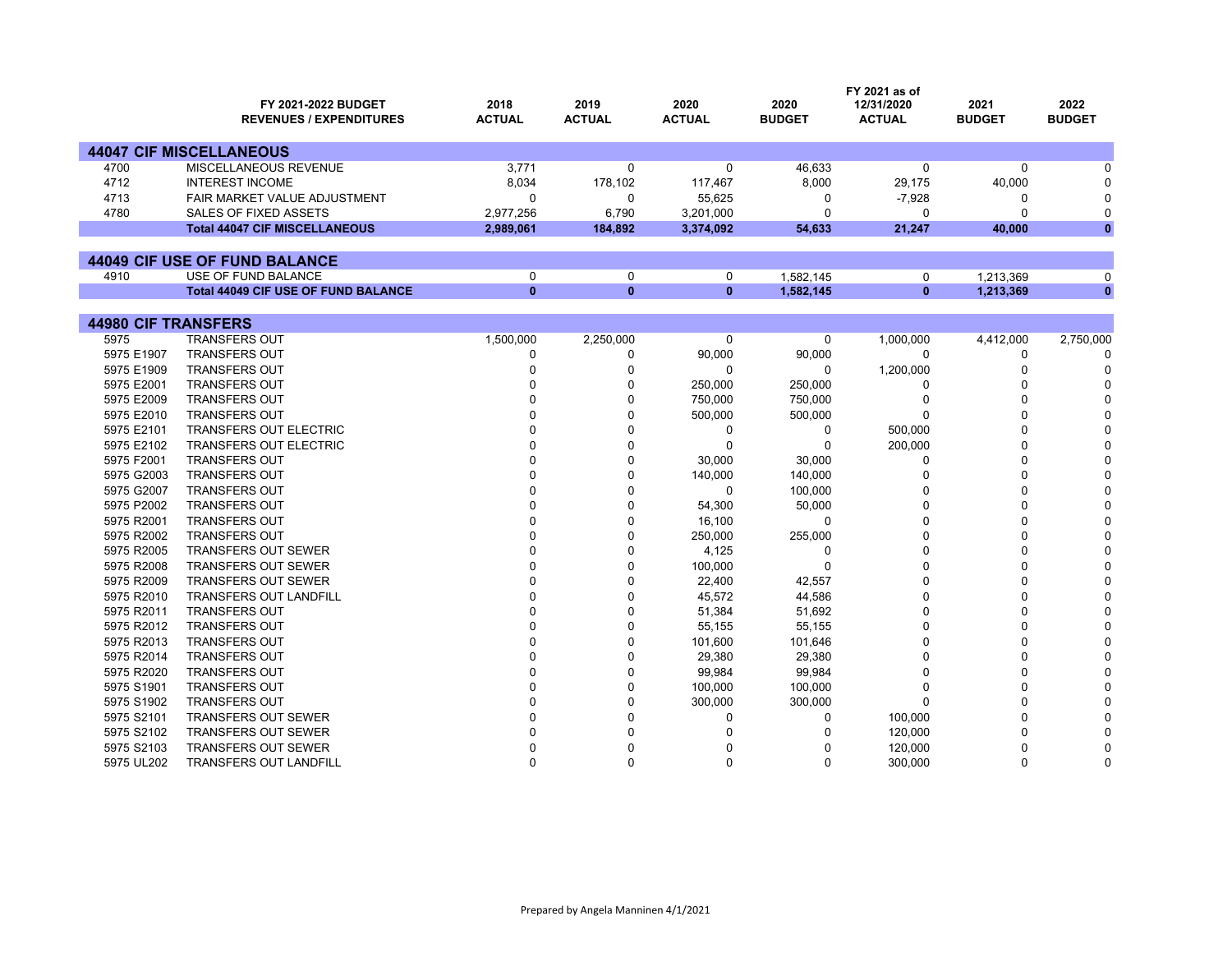| <b>FY 2021-2022 BUDGET</b>       | 2018                                      | 2019          | 2020          | 2020          | 12/31/2020    | 2021                          | 2022          |
|----------------------------------|-------------------------------------------|---------------|---------------|---------------|---------------|-------------------------------|---------------|
| <b>REVENUES / EXPENDITURES</b>   | <b>ACTUAL</b>                             | <b>ACTUAL</b> | <b>ACTUAL</b> | <b>BUDGET</b> | <b>ACTUAL</b> | <b>BUDGET</b>                 | <b>BUDGET</b> |
| TRANSFERS OUT                    |                                           | 0             | 500,000       | 500,000       |               |                               | 0             |
| TRANSFERS OUT                    |                                           |               | 100,000       | 100,000       |               |                               | 0             |
| TRANSFERS OUT                    |                                           |               | 200,000       | 200,000       |               |                               |               |
| TRANSFERS OUT                    |                                           |               | 400,000       | 400.000       | 100,000       |                               |               |
| TRANSFERS OUT                    |                                           |               | 250,000       | 250,000       |               |                               |               |
| TRANSFERS OUT                    |                                           |               | 50,000        | 50,000        |               |                               | 0             |
| TRANSFERS OUT WATER              |                                           |               |               |               | 100.000       |                               |               |
| TRANSFERS OUT WATER              |                                           |               |               |               | 250.000       |                               |               |
| TRANSFERS OUT WATER              |                                           |               |               |               | 80,000        |                               |               |
| TRANSFERS OUT WATER              |                                           |               |               |               | 80,000        |                               |               |
| <b>Total 44980 CIF TRANSFERS</b> | 1,500,000                                 | 2,250,000     | 4,490,000     | 4,490,000     | 4,150,000     | 4,412,000                     | 2,750,000     |
|                                  |                                           |               |               |               |               |                               | 859,830       |
|                                  |                                           |               |               |               |               |                               |               |
| <b>BEGINNING FUND BALANCE</b>    | 5,420,171                                 | 9,340,342     | 9,917,589     | 9,917,589     | 11,676,941    | 11,676,941                    | 10,463,572    |
| <b>ENDING FUND BALANCE</b>       | 9,340,342                                 | 9,917,589     | 11,676,941    | 8,335,444     | 9,621,628     | 10,463,572                    | 11,323,402    |
|                                  | <b>REVENUES OVER (UNDER) EXPENDITURES</b> | 3,920,171     | 577,247       | 1,759,352     | 0             | FY 2021 as of<br>$-2,055,313$ | 0             |

 $\mathbb{R}^n$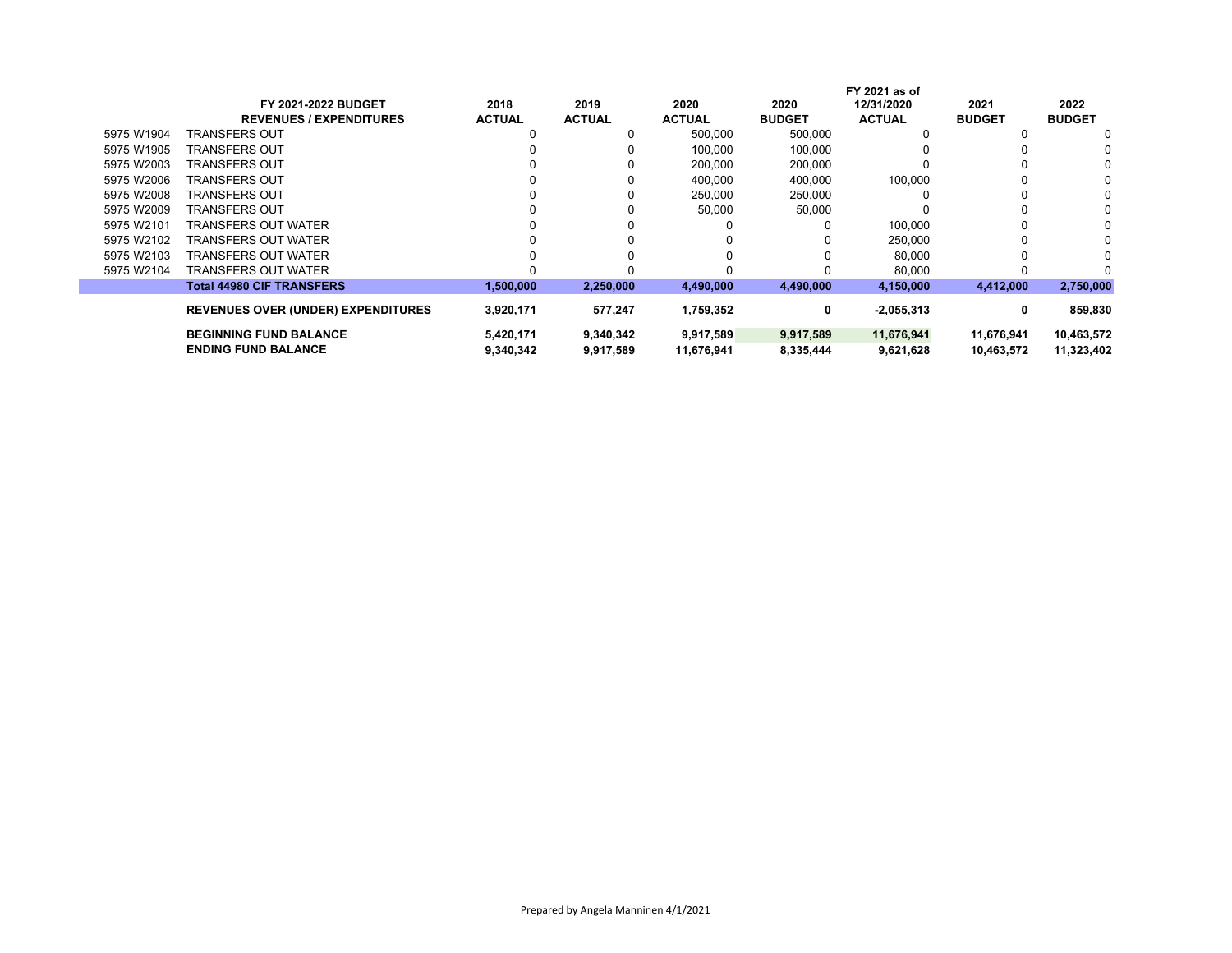|                          | FY 2021-2022 BUDGET<br><b>REVENUES / EXPENDITURES</b> | 2018<br><b>ACTUAL</b> | 2019<br><b>ACTUAL</b> | 2020<br><b>ACTUAL</b> | 2020<br><b>BUDGET</b> | FY 2021 as of<br>12/31/2020<br><b>ACTUAL</b> | 2021<br><b>BUDGET</b> | 2022<br><b>BUDGET</b> |
|--------------------------|-------------------------------------------------------|-----------------------|-----------------------|-----------------------|-----------------------|----------------------------------------------|-----------------------|-----------------------|
| <b>45 VERF FUND</b>      |                                                       |                       |                       |                       |                       |                                              |                       |                       |
| <b>45046 VERF RENTS</b>  |                                                       |                       |                       |                       |                       |                                              |                       |                       |
| 4602                     | MISC LAND/LEASE FEES                                  | $\mathbf 0$           | 0                     | 0                     | 0                     | $\mathbf 0$                                  | 819                   | 769                   |
| 4606                     | <b>COMMUNICATION SITE LEASES</b>                      | $\Omega$              | $\Omega$              | 0                     | $\Omega$              | 198                                          | $\Omega$              | 112                   |
| 4606 ATT                 | AT&T COMMUNICATION SITE LEASE                         | $\Omega$              | 0                     | $\Omega$              | $\Omega$              | 198                                          | $\Omega$              | 503                   |
| 4606 BROAD               | Broadwind/Level 3 Comm Lease                          | $\Omega$              | 0                     | $\Omega$              | $\Omega$              | 0                                            | 268                   | 307                   |
| 4606 CRCAS               | Crown Castle Communication Lea                        | $\Omega$              | 0                     | $\Omega$              | $\Omega$              | 8                                            | 643                   | 517                   |
| 4606 FAACL               | <b>FAA - Communication Lease</b>                      | $\Omega$              | 0                     |                       | $\mathbf{0}$          | 474                                          | 474                   | 521                   |
| 4606 GOGOL               | GOGO LLC - Communication Lease                        | $\Omega$              | 0                     | $\Omega$              | $\Omega$              | 145                                          | 305                   | 348                   |
| <b>4606 INTOW</b>        | Insite Towers Communication Le                        | $\Omega$              | $\Omega$              | 15                    | $\mathbf{0}$          | 412                                          | 684                   | 775                   |
| <b>4606 MTNUN</b>        | MOUNTAIN UNION COMMUNICATION S                        | $\Omega$              | 0                     | $\Omega$              | $\mathbf{0}$          | 178                                          | 0                     | $\Omega$              |
| 4606 LVMPD               | <b>LVMPD Communication Lease</b>                      | $\Omega$              | 0                     | $\Omega$              | $\Omega$              | $\mathbf 0$                                  | 0                     | $\Omega$              |
| 4606 NOAAA               | Nat. Oceanic & Atmos Comm Leas                        | $\Omega$              | 0                     |                       | $\Omega$              | 58                                           | 117                   | 128                   |
| 4606 PAPAR               | <b>Papillon Airways Communication</b>                 | $\Omega$              | $\Omega$              | ∩                     | $\mathbf{0}$          | 131                                          | 136                   | 330                   |
| 4606 SOCAE               | So Cal Edison Comm Lease                              | $\Omega$              | 0                     |                       | $\Omega$              | $\mathbf 0$                                  | 3                     | $\overline{4}$        |
| 4606 SPRNT               | <b>Sprint Communication Lease</b>                     | $\Omega$              | 0                     | $\Omega$              | $\Omega$              | 154                                          | $\Omega$              | 364                   |
| 4606 TMOB                | T-MOBILE COMMUNICATION SITE LE                        | $\Omega$              | U                     | ∩                     | $\Omega$              | 62                                           | $\Omega$              | 135                   |
| 4606 VERTB               | Vertical Bridge Comm Lease                            | $\Omega$              | 0                     |                       | $\Omega$              | 142                                          | 290                   | 329                   |
| 4606 VERZN               | Verizon Communication Lease                           | $\Omega$              | 0                     | $\Omega$              | O                     | 289                                          | 236                   | 658                   |
| 4615 L1000               | <b>BOULDER SOLAR LLC - 1</b>                          | $\Omega$              | U                     | ∩                     | O                     | 2,373                                        | 9,489                 | 10,386                |
| 4615 L1001               | <b>BOULDER SOLAR LLC - 2</b>                          | $\Omega$              | 0                     |                       | $\Omega$              | 2,168                                        | 4,337                 | 4,747                 |
| 4615 L1002               | <b>BOULDER SOLAR LLC - 3</b>                          | $\Omega$              | 0                     |                       | $\Omega$              | 0                                            | $\Omega$              | 286                   |
| 4615 L1010               | CASATA GOLF COURSE LAND LEASE                         | $\Omega$              | 0                     | $\Omega$              | 0                     | 4,548                                        | 9,277                 | 10,409                |
| 4615 L1020               | <b>COPPER MOUNTAIN 1</b>                              | $\Omega$              | O                     |                       | $\Omega$              | $\Omega$                                     | 920                   | 6,976                 |
| 4615 L1021               | <b>COPPER MOUNTAIN 2</b>                              | $\Omega$              | O                     |                       | $\Omega$              | 12,045                                       | 24,090                | 26,499                |
| 4615 L1022               | <b>COPPER MOUNTAIN 3</b>                              | $\Omega$              | 0                     |                       | $\Omega$              | 11,089                                       | 22,177                | 24,395                |
| 4615 L1023               | <b>COPPER MOUNTAIN 4</b>                              | $\Omega$<br>$\Omega$  | U<br>0                |                       | 0                     | 5,115                                        | 10,230                | 11,253                |
| 4615 L1024               | <b>COPPER MOUNTAIN 5</b>                              | $\Omega$              | 0                     | ŋ                     | $\Omega$<br>$\Omega$  | 3,405                                        | 9,080                 | 17,479                |
| 4615 L1030<br>4615 L1035 | ELDORADO PEAKER (SEMPRA)<br>DESERT STAR (SDG&E)       | $\Omega$              | U                     |                       | O                     | 500<br>∩                                     | 500<br>11,967         | 550<br>12,726         |
| 4615 L1050               | <b>GRIDLIANCE WEST TRANSCO SLOAN</b>                  | $\Omega$              | 0                     |                       | $\Omega$              | 1,116                                        | 2,117                 | 2,381                 |
| 4615 L1060               | NV SOLAR ONE (NSO/TWO ACCIONA)                        | $\Omega$              | 0                     |                       | $\Omega$              | 0                                            | 5,500                 | 6,050                 |
| 4615 L1070               | SILVER PEAK SOLAR (174 POWER GLOBA                    | $\Omega$              | 0                     | 0                     | $\Omega$              | $\Omega$                                     | 690                   | 1,126                 |
| 4615 L1080               | <b>SKYLAR - TOWNSITE</b>                              | $\Omega$              | 0                     |                       | $\Omega$              | 44,362                                       | 4,261                 | 14,774                |
| 4615 L1090               | <b>TECHREN SOLAR 1 (CLENERA)</b>                      | $\Omega$              | 0                     | ∩                     | $\Omega$              | 4,870                                        | 9,739                 | 11,098                |
| 4615 L1091               | TECHREN SOLAR 2 (CLENERA)                             | $\Omega$              | 0                     |                       | $\Omega$              | 7,653                                        | 15,306                | 16,837                |
| 4615 L1092               | TECHREN SOLAR 3 (CLENERA)                             | $\Omega$              | U                     |                       | 0                     | 0                                            | 2,341                 | 3,219                 |
| 4615 L1093               | TECHREN SOLAR 4 (CLENERA)                             | $\Omega$              | 0                     |                       | $\Omega$              | $\Omega$                                     | 2,463                 | 2,709                 |
| 4615 L1094               | <b>TECHREN SOLAR 5 (CLENERA)</b>                      | $\Omega$              | 0                     |                       |                       | 0                                            | 4,316                 | 4,748                 |
| 4615 L1100               | <b>TRANSWEST EXPRESS LLC</b>                          | $\Omega$              | n                     |                       | O                     | 421                                          | 421                   | 463                   |
| 4615 L1110               | SO CAL EDISON SUBSTATION LEASE                        | $\Omega$              | O                     |                       |                       | 769                                          | 1,500                 | 1,692                 |
| 4615 L1120               | <b>BOULDER FLATS SOLAR 1</b>                          | $\Omega$              | 0                     | $\Omega$              | $\Omega$              | 400                                          | 0                     | 1,936                 |
|                          | <b>Total 45046 VERF RENTS</b>                         | $\mathbf{0}$          | $\mathbf{0}$          | 15                    | $\mathbf{0}$          | 103,283                                      | 154,696               | 198,541               |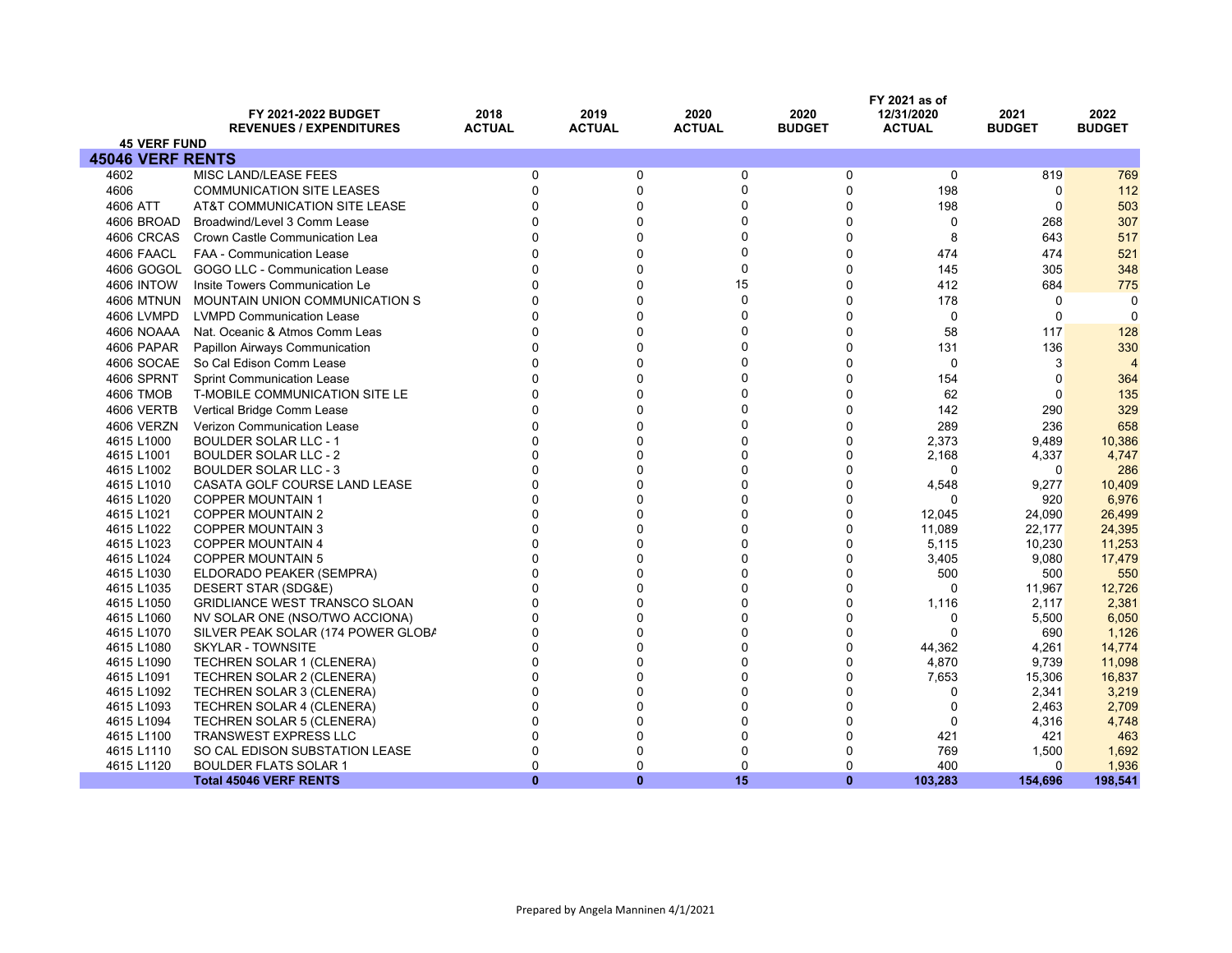|                            | FY 2021-2022 BUDGET<br><b>REVENUES / EXPENDITURES</b> | 2018<br><b>ACTUAL</b> | 2019<br><b>ACTUAL</b> | 2020<br><b>ACTUAL</b> | 2020<br><b>BUDGET</b> | FY 2021 as of<br>12/31/2020<br><b>ACTUAL</b> | 2021<br><b>BUDGET</b> | 2022<br><b>BUDGET</b> |
|----------------------------|-------------------------------------------------------|-----------------------|-----------------------|-----------------------|-----------------------|----------------------------------------------|-----------------------|-----------------------|
| <b>45047 VERF MISCREV</b>  |                                                       |                       |                       |                       |                       |                                              |                       |                       |
| 4700                       | MISCELLANEOUS REVENUE                                 | $\Omega$              | 0                     | 3,656                 | 0                     | 49                                           | 0                     |                       |
| 4712                       | <b>INTEREST INCOME</b>                                | O                     |                       | 4,770                 | ŋ                     | 6,128                                        | ŋ                     |                       |
| 4713                       | FAIR MARKET VALUE ADJUSTMENT                          |                       |                       | 2,425                 | 0                     | $-1,616$                                     | 0                     |                       |
| 4780                       | <b>SALES OF FIXED ASSETS</b>                          | 0                     | 0                     | 21,592                | 0                     | 31,673                                       | 0                     | 0                     |
|                            | <b>Total 45047 VERF MISCREV</b>                       | $\mathbf{0}$          | $\mathbf{0}$          | 32,443                | $\mathbf{0}$          | 36,233                                       | $\mathbf{0}$          | $\bf{0}$              |
|                            |                                                       |                       |                       |                       |                       |                                              |                       |                       |
|                            | <b>45460 VERF CENTRAL SERVICES</b>                    |                       |                       |                       |                       |                                              |                       |                       |
| 5513                       | <b>OTHER</b>                                          | 0                     | 0                     | 0                     | 0                     | 1.137                                        | 0                     | 0                     |
|                            | <b>Total 45047 VERF MISCREV</b>                       | $\mathbf{0}$          | $\mathbf{0}$          | $\mathbf{0}$          | $\mathbf{0}$          | 1,137                                        | $\mathbf{0}$          | $\mathbf{0}$          |
|                            |                                                       |                       |                       |                       |                       |                                              |                       |                       |
| <b>45900 VERF CAPITAL</b>  |                                                       |                       |                       |                       |                       |                                              |                       |                       |
| 5513                       | <b>OTHER</b>                                          | 0                     | 0                     | $\Omega$              | 0                     | $\Omega$                                     | 0                     | $\Omega$              |
| 5903                       | <b>VEHICLES</b>                                       | 0                     | 0                     | 295,904               | 582,730               |                                              | 547,672               | 245,000               |
| 5903 V2001                 | FY20 Ambulance<br><b>Total 45900 VERF CAPITAL</b>     | 0<br>$\mathbf{0}$     | 0<br>$\mathbf{0}$     | 0                     | 265,000               | 0                                            | 265,000               | $\mathbf{0}$          |
|                            |                                                       |                       |                       | 295,904               | 847,730               | $\mathbf{0}$                                 | 812,672               | 245,000               |
| <b>45049 VERF OTHERFIN</b> |                                                       |                       |                       |                       |                       |                                              |                       |                       |
| 4902                       | <b>TRANSFERS IN</b>                                   | 0                     | 0                     | 847,730               | 847,730               | 1,381,711                                    | 1,381,711             | 495,000               |
|                            | <b>Total 45049 VERF OTHERFIN</b>                      | $\mathbf{0}$          | $\mathbf{0}$          | 847,730               | 847,730               | 1,381,711                                    | 1,381,711             | 495,000               |
|                            |                                                       |                       |                       |                       |                       |                                              |                       |                       |
|                            | <b>REVENUES OVER (UNDER) EXPENDITURI</b>              | 0                     | 0                     | 584,284               | 0                     | 1,520,090                                    | 723,735               | 448,541               |
|                            | <b>BEGINNING FUND BALANCE</b>                         | 0                     | 0                     | 0                     | 0                     | 584,284                                      | 584,284               | 1,308,019             |
|                            | <b>ENDING FUND BALANCE</b>                            | 0                     | 0                     | 584,284               | 0                     | 2,104,374                                    | 1,308,019             | 1,756,559             |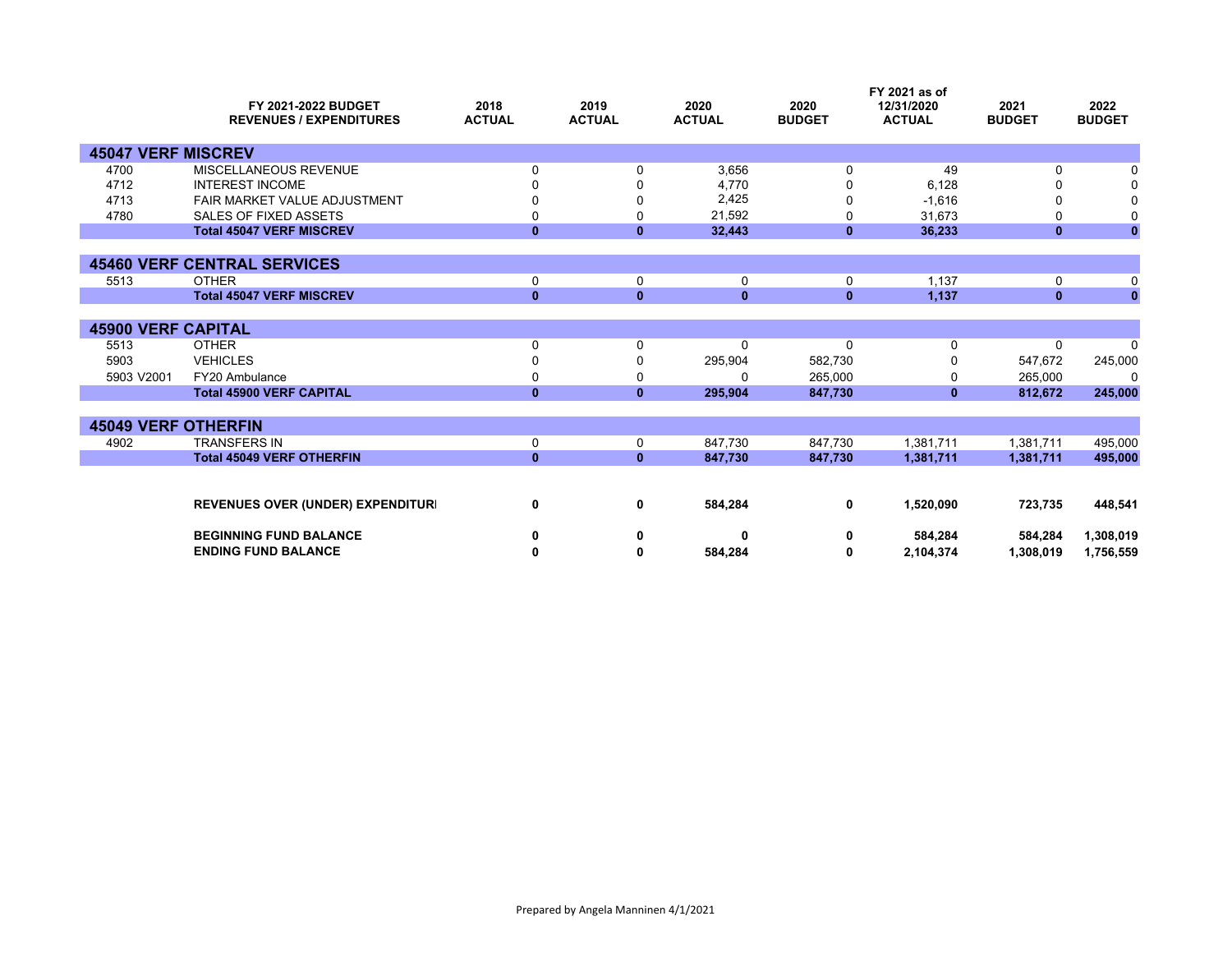|                 | <b>FY 2021-2022 BUDGET</b><br><b>REVENUES / EXPENDITURES</b><br><b>46 LAND IMPROVEMENT FUND</b> | 2018<br><b>ACTUAL</b> | 2019<br><b>ACTUAL</b> | 2020<br><b>ACTUAL</b> | 2020<br><b>BUDGET</b> | FY 2021 as of<br>12/31/2020<br><b>ACTUAL</b> | 2021<br><b>BUDGET</b> | 2022<br><b>BUDGET</b> |
|-----------------|-------------------------------------------------------------------------------------------------|-----------------------|-----------------------|-----------------------|-----------------------|----------------------------------------------|-----------------------|-----------------------|
|                 | <b>46047 LIF MISCELLANEOUS</b>                                                                  |                       |                       |                       |                       |                                              |                       |                       |
| 4712            | <b>INTEREST INCOME</b>                                                                          | $\Omega$              | 0                     | 1,300                 | 0                     | 341                                          | 0                     |                       |
| 4713            |                                                                                                 |                       |                       | 593                   |                       | $-89$                                        |                       |                       |
|                 | FAIR MARKET VALUE ADJUSTMENT                                                                    |                       |                       |                       |                       |                                              |                       |                       |
| 4780            | SALES OF FIXED ASSETS                                                                           | 60,760                | 5,960                 | 94,634                | 50,000                | U                                            | 0                     |                       |
|                 | <b>Total 46850 LIF MISCELLANEOUS</b>                                                            | 60,760                | 5,960                 | 96,527                | 50,000                | 252                                          | $\mathbf{0}$          | $\mathbf{0}$          |
|                 |                                                                                                 |                       |                       |                       |                       |                                              |                       |                       |
|                 | <b>46049 LIF MISCELLANEOUS</b>                                                                  |                       |                       |                       |                       |                                              |                       |                       |
| 4710            | USE OF FUND BALANCE                                                                             | 0                     | 0                     | 0                     | 0                     | 0                                            | 25,000                | 25,000                |
|                 | <b>Total 46049 LIF OTHER FINANCING</b>                                                          | $\mathbf{0}$          | $\mathbf{0}$          | $\bf{0}$              | $\mathbf{0}$          | $\mathbf{0}$                                 | 25,000                | 25,000                |
|                 |                                                                                                 |                       |                       |                       |                       |                                              |                       |                       |
| 46850 LIF OTHER |                                                                                                 |                       |                       |                       |                       |                                              |                       |                       |
| 5103            | OTHER PROF SERVICES                                                                             | 0                     | 29,000                | 16,929                | 0                     | 4,420                                        | 25,000                | 25,000                |
| 5506            | POSTAGE/SHIPPING                                                                                |                       |                       |                       |                       | 15                                           | 0                     | 0                     |
| 5611            | <b>OTHER</b>                                                                                    |                       |                       | R                     | 50,000                | U                                            |                       | $\Omega$              |
|                 | <b>Total 46850 LIF OTHER</b>                                                                    | $\mathbf{0}$          | 29,000                | 16,937                | 50,000                | 4,435                                        | 25,000                | 25,000                |
|                 | <b>REVENUES OVER (UNDER) EXPENDITURES</b>                                                       | 60,760                | $-23,040$             | 79,591                | 0                     | $-4,182$                                     | 0                     | 0                     |
|                 | <b>BEGINNING FUND BALANCE</b>                                                                   | 0                     | 60,760                | 37,720                | 37,720                | 117,311                                      | 117,311               | 92,311                |
|                 | <b>ENDING FUND BALANCE</b>                                                                      | 60,760                | 37,720                | 117,311               | 37,720                | 113,128                                      | 92,311                | 67,311                |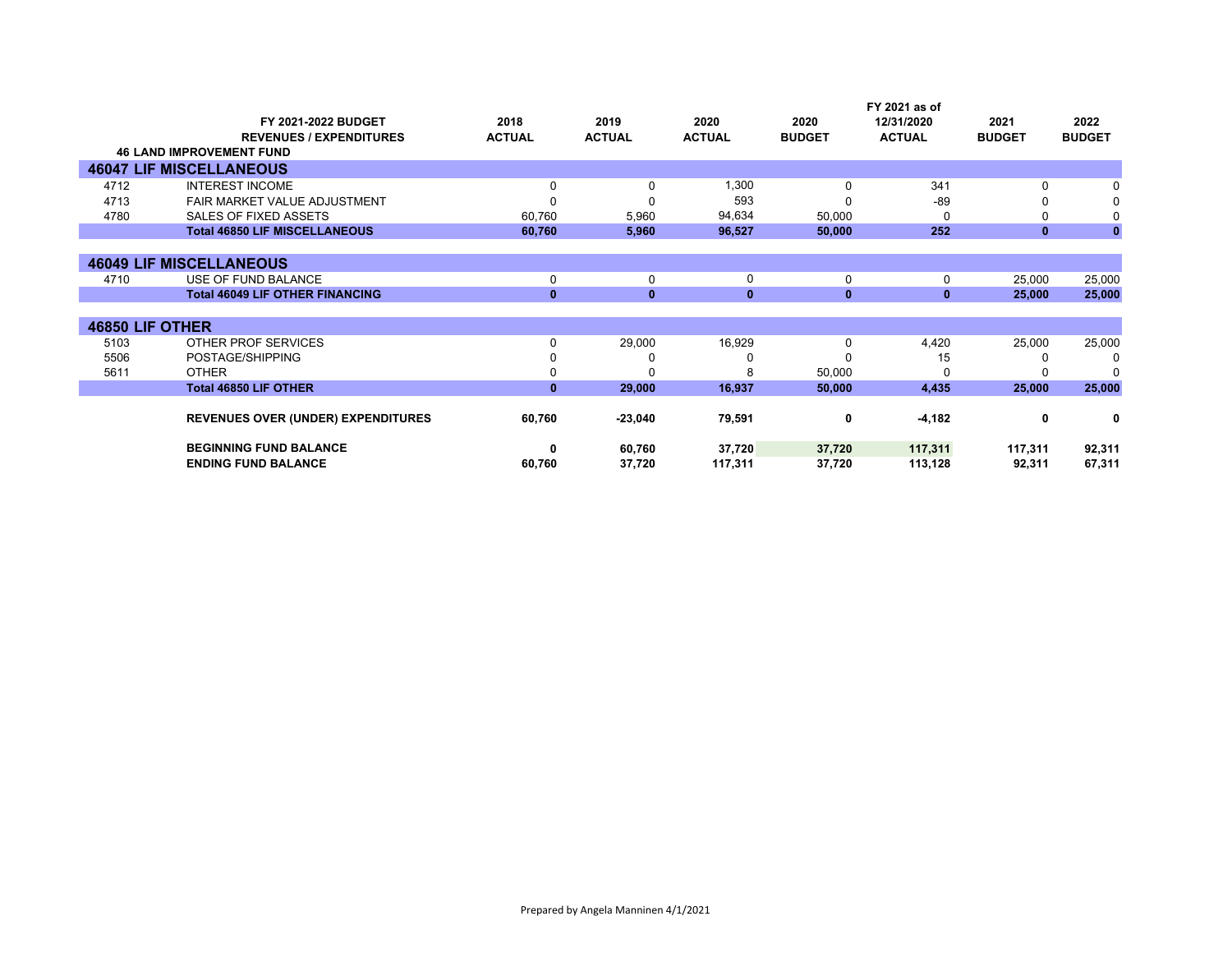|                             |                                                             |                      |                      |                      | FY 2021 as of        |                   |                |                         |
|-----------------------------|-------------------------------------------------------------|----------------------|----------------------|----------------------|----------------------|-------------------|----------------|-------------------------|
|                             | <b>FY 2021-2022 BUDGET</b>                                  | 2018                 | 2019                 | 2020                 | 2020                 | 12/31/2020        | 2021           | 2022                    |
|                             | <b>REVENUES / EXPENDITURES</b>                              | <b>ACTUAL</b>        | <b>ACTUAL</b>        | <b>ACTUAL</b>        | <b>BUDGET</b>        | <b>ACTUAL</b>     | <b>BUDGET</b>  | <b>BUDGET</b>           |
|                             | <b>47 REVENUE STABILIZATION FUND</b>                        |                      |                      |                      |                      |                   |                |                         |
| <b>47046 REV STAB RENTS</b> |                                                             |                      |                      |                      |                      |                   |                |                         |
| 4602                        | MISC LAND/LEASE FEES                                        | $\mathbf 0$          | 0                    | $\mathbf 0$          | 0                    | $\mathbf 0$       | 819            | 769                     |
| 4606                        | AT&T COMMUNICATION SITE LEASE                               | $\Omega$             | $\Omega$             | $\mathbf 0$          | $\Omega$             | $\mathbf 0$       | $\Omega$       | 112                     |
| 4606 ATT                    | <b>COMMUNICATION SITE LEASES</b>                            | $\Omega$             | $\Omega$             | $\mathbf 0$          | $\mathbf 0$          | 198               | $\Omega$       | 503                     |
| 4606 BROAD                  | Broadwind/Level 3 Comm Lease                                | $\Omega$             | $\mathbf{0}$         | $\mathbf 0$          | $\mathbf 0$          | $\mathbf 0$       | 268            | 307                     |
| 4606 CRCAS                  | Crown Castle Communication Lea                              | $\Omega$             | $\Omega$             | $\mathbf 0$          | $\Omega$             | 8                 | 643            | 517                     |
| 4606 FAACL                  | <b>FAA - Communication Lease</b>                            | $\Omega$             | $\Omega$             | $\Omega$             | $\Omega$             | 474               | 474            | 521                     |
|                             | 4606 GOGOL GOGO LLC - Communication Lease                   | $\Omega$             | $\Omega$             | $\mathbf 0$          | $\mathbf 0$          | 145               | 305            | 348                     |
| <b>4606 INTOW</b>           | Insite Towers Communication Le                              | $\Omega$             | $\Omega$             | 15                   | $\Omega$             | 412               | 684            | 775                     |
|                             | 4606 MTNUN MOUNTAIN UNION COMMUNICATION S                   | $\Omega$             | $\Omega$             | $\Omega$             | $\Omega$             | 178               | $\mathbf 0$    | 0                       |
| 4606 LVMPD                  | <b>LVMPD Communication Lease</b>                            | $\Omega$             | $\Omega$             | $\Omega$             | $\mathbf 0$          | $\mathbf 0$       | 0              | $\Omega$                |
| 4606 NOAAA                  | Nat. Oceanic & Atmos Comm Leas                              | $\Omega$             | $\mathbf{0}$         | $\mathbf 0$          | $\Omega$             | 58                | 117            | 128                     |
| 4606 PAPAR                  | Papillon Airways Communication                              | $\Omega$             | $\Omega$             | $\Omega$             | $\Omega$             | 131               | 136            | 330                     |
|                             | 4606 SOCAE So Cal Edison Comm Lease                         | $\Omega$             | $\mathbf{0}$         | $\mathbf 0$          | $\mathbf 0$          | $\mathbf 0$       | 3              | $\overline{\mathbf{A}}$ |
| 4606 SPRNT                  | <b>Sprint Communication Lease</b>                           | $\Omega$             | $\Omega$             | $\Omega$             | $\Omega$             | 154               | $\Omega$       | 364                     |
| 4606 TMOB                   | T-MOBILE COMMUNICATION SITE LE                              | $\Omega$             | $\mathbf{0}$         | $\mathbf 0$          | $\mathbf 0$          | 62                | $\Omega$       | 135                     |
| 4606 VERTB                  | Vertical Bridge Comm Lease                                  | $\Omega$             | $\mathbf{0}$         | $\mathbf 0$          | $\mathbf 0$          | 142               | 290            | 329                     |
| 4606 VERZN                  | Verizon Communication Lease                                 | $\Omega$             | $\Omega$             | $\Omega$             | $\Omega$             | 289               | 236            | 658                     |
| 4615 L1000                  | <b>BOULDER SOLAR LLC - 1</b>                                | $\Omega$             | $\Omega$             | $\Omega$             | $\Omega$             | 2,373             | 9,489          | 10,386                  |
| 4615 L1001                  | <b>BOULDER SOLAR LLC - 2</b>                                | $\Omega$             | $\Omega$             | $\mathbf 0$          | $\overline{0}$       | 2,168             | 4,337          | 4,747                   |
| 4615 L1002                  | <b>BOULDER SOLAR LLC - 3</b>                                | $\Omega$             | $\Omega$             | $\Omega$             | $\Omega$             | $\mathbf 0$       | $\Omega$       | 286                     |
| 4615 L1010                  | CASATA GOLF COURSE LAND LEASE                               | $\Omega$             | $\Omega$             | $\mathbf 0$          | $\mathbf 0$          | 4,548             | 9,277          | 10,409                  |
| 4615 L1020                  | <b>COPPER MOUNTAIN 1</b>                                    | $\Omega$             | $\Omega$             | $\Omega$             | $\Omega$             | $\Omega$          | 920            | 6,976                   |
| 4615 L1021                  | <b>COPPER MOUNTAIN 2</b>                                    | $\Omega$             | $\Omega$             | $\Omega$             | $\Omega$             | 12,045            | 24,090         | 26,499                  |
| 4615 L1022                  | <b>COPPER MOUNTAIN 3</b>                                    | $\Omega$             | $\Omega$             | $\Omega$             | $\mathbf 0$          | 11,089            | 22,177         | 24,395                  |
| 4615 L1023                  | <b>COPPER MOUNTAIN 4</b>                                    | $\Omega$             | $\Omega$             | $\Omega$             | $\Omega$             | 5,115             | 10,230         | 11,253                  |
| 4615 L1024                  | <b>COPPER MOUNTAIN 5</b>                                    | $\Omega$<br>$\Omega$ | $\Omega$<br>$\Omega$ | $\mathbf 0$          | $\mathbf 0$          | 3,405             | 9,080          | 17,479                  |
| 4615 L1030                  | ELDORADO PEAKER (SEMPRA)                                    | $\Omega$             | $\Omega$             | $\Omega$<br>$\Omega$ | $\Omega$             | 500               | 500            | 550                     |
| 4615 L1035<br>4615 L1050    | DESERT STAR (SDG&E)<br><b>GRIDLIANCE WEST TRANSCO SLOAN</b> | $\Omega$             | $\Omega$             | $\Omega$             | $\Omega$<br>$\Omega$ | $\Omega$          | 11,967         | 12,726                  |
| 4615 L1060                  | NV SOLAR ONE (NSO/TWO ACCIONA)                              | $\Omega$             | $\Omega$             | $\Omega$             | $\Omega$             | 1,116<br>$\Omega$ | 2,117<br>5,500 | 2,381<br>6,050          |
| 4615 L1070                  | SILVER PEAK SOLAR (174 POWER GLOBAL                         | $\Omega$             | $\mathbf{0}$         | $\mathbf 0$          | $\mathbf 0$          | $\Omega$          | 690            | 1,126                   |
| 4615 L1080                  | <b>SKYLAR - TOWNSITE</b>                                    | $\Omega$             | $\Omega$             | $\Omega$             | $\Omega$             | 44,362            | 4,261          | 14,774                  |
| 4615 L1090                  | TECHREN SOLAR 1 (CLENERA)                                   | $\Omega$             | $\Omega$             | $\mathbf 0$          | $\mathbf 0$          | 4,870             | 9,739          | 11,098                  |
| 4615 L1091                  | <b>TECHREN SOLAR 2 (CLENERA)</b>                            | $\Omega$             | $\Omega$             | $\Omega$             | $\Omega$             | 7,653             | 15,306         | 16,837                  |
| 4615 L1092                  | <b>TECHREN SOLAR 3 (CLENERA)</b>                            | $\Omega$             | $\Omega$             | $\Omega$             | $\Omega$             | $\Omega$          | 2,341          | 3,219                   |
| 4615 L1093                  | TECHREN SOLAR 4 (CLENERA)                                   | $\Omega$             | $\Omega$             | $\Omega$             | $\mathbf 0$          | $\Omega$          | 2,463          | 2,709                   |
| 4615 L1094                  | <b>TECHREN SOLAR 5 (CLENERA)</b>                            | $\Omega$             | $\Omega$             | $\Omega$             | $\Omega$             | $\mathbf 0$       | 4,316          | 4,748                   |
| 4615 L1100                  | <b>TRANSWEST EXPRESS LLC</b>                                | $\mathbf 0$          | $\Omega$             | $\mathbf 0$          | $\mathbf 0$          | 421               | 421            | 463                     |
| 4615 L1110                  | SO CAL EDISON SUBSTATION LEASE                              | $\Omega$             | $\Omega$             | $\mathbf 0$          | $\Omega$             | 769               | 1,500          | 1,692                   |
| 4615 L1120                  | <b>BOULDER FLATS SOLAR 1</b>                                | $\Omega$             | $\Omega$             | $\Omega$             | $\Omega$             | 400               | $\Omega$       | 1,936                   |
|                             | <b>Total 47046 REV STAB RENTS</b>                           | $\mathbf{0}$         | $\mathbf{0}$         | 15                   | $\mathbf{0}$         | 103,084           | 154,696        | 198,541                 |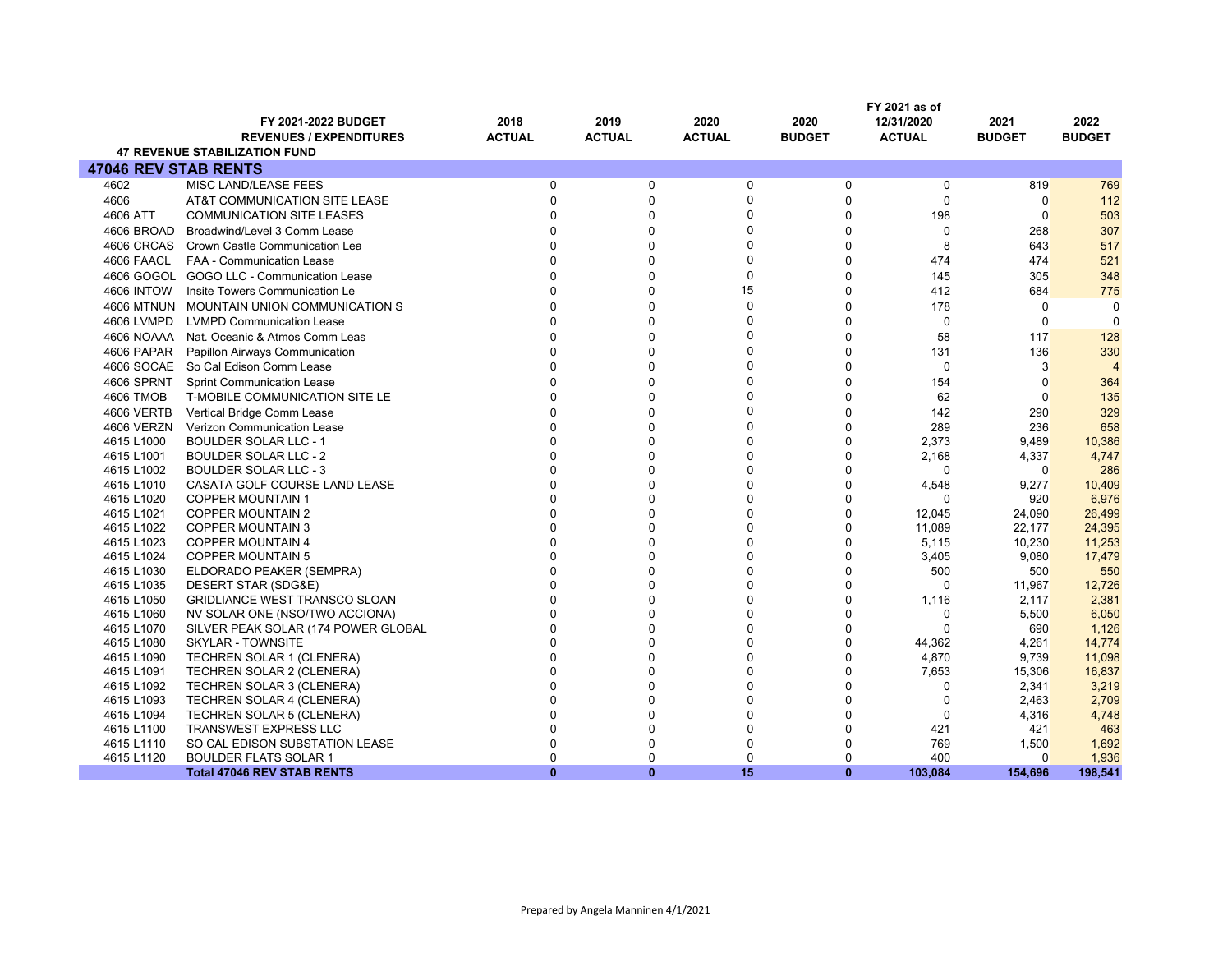|      |                                           |               |               |               |               | FY 2021 as of |               |               |
|------|-------------------------------------------|---------------|---------------|---------------|---------------|---------------|---------------|---------------|
|      | <b>FY 2021-2022 BUDGET</b>                | 2018          | 2019          | 2020          | 2020          | 12/31/2020    | 2021          | 2022          |
|      | <b>REVENUES / EXPENDITURES</b>            | <b>ACTUAL</b> | <b>ACTUAL</b> | <b>ACTUAL</b> | <b>BUDGET</b> | <b>ACTUAL</b> | <b>BUDGET</b> | <b>BUDGET</b> |
|      | <b>47047 REV STAB MISCELLANEOUS</b>       |               |               |               |               |               |               |               |
| 4712 | <b>INTEREST INCOME</b>                    | 0             | 0             | 0.898         | 0             | 7,406         | 0             | 0             |
| 4713 | FAIR MARKET VALUE ADJUSTMENT              | 0             |               | 1,210         |               | $-1,950$      | 0             | 0             |
|      | <b>Total 47047 REV STAB MISCELLANEOUS</b> | $\mathbf{0}$  | 0             | 3,108         | 0             | 5,455         | $\mathbf{0}$  | $\mathbf{0}$  |
|      |                                           |               |               |               |               |               |               |               |
|      | <b>47940 REV STAB EXPENSES</b>            |               |               |               |               |               |               |               |
| 5000 | <b>EXPENSES</b>                           | 0             | 0             | 0             | 422,730       | 0             | 0             | 0             |
|      | <b>Total 467940 REV STAB EXPENSES</b>     | 0             | $\mathbf{0}$  | $\mathbf{0}$  | 422,730       | $\bf{0}$      | $\mathbf{0}$  | $\mathbf{0}$  |
|      |                                           |               |               |               |               |               |               |               |
|      | <b>47049 REV STAB OTHERFIN</b>            |               |               |               |               |               |               |               |
| 4902 | <b>TRANSFERS IN</b>                       | 0             | 0             | 422,730       | 422,730       | 2,000,000     | 2,000,000     | 0             |
|      | <b>Total 47049 REV STAB OTHERFIN</b>      | $\bf{0}$      | 0             | 422,730       | 422,730       | 2,000,000     | 2,000,000     | $\mathbf{0}$  |
|      |                                           |               |               |               |               |               |               |               |
|      | <b>REVENUES OVER (UNDER) EXPENDITURES</b> | 0             | 0             | 425,853       | 0             | 2,108,540     | 2,154,696     | 198,541       |
|      |                                           |               |               |               |               |               |               |               |
|      | <b>BEGINNING FUND BALANCE</b>             | 0             | 0             | O             | 0             | 425,853       | 425,853       | 2,580,549     |
|      | <b>ENDING FUND BALANCE</b>                | 0             | 0             | 425,853       | 0             | 2,534,392     | 2,580,549     | 2,779,089     |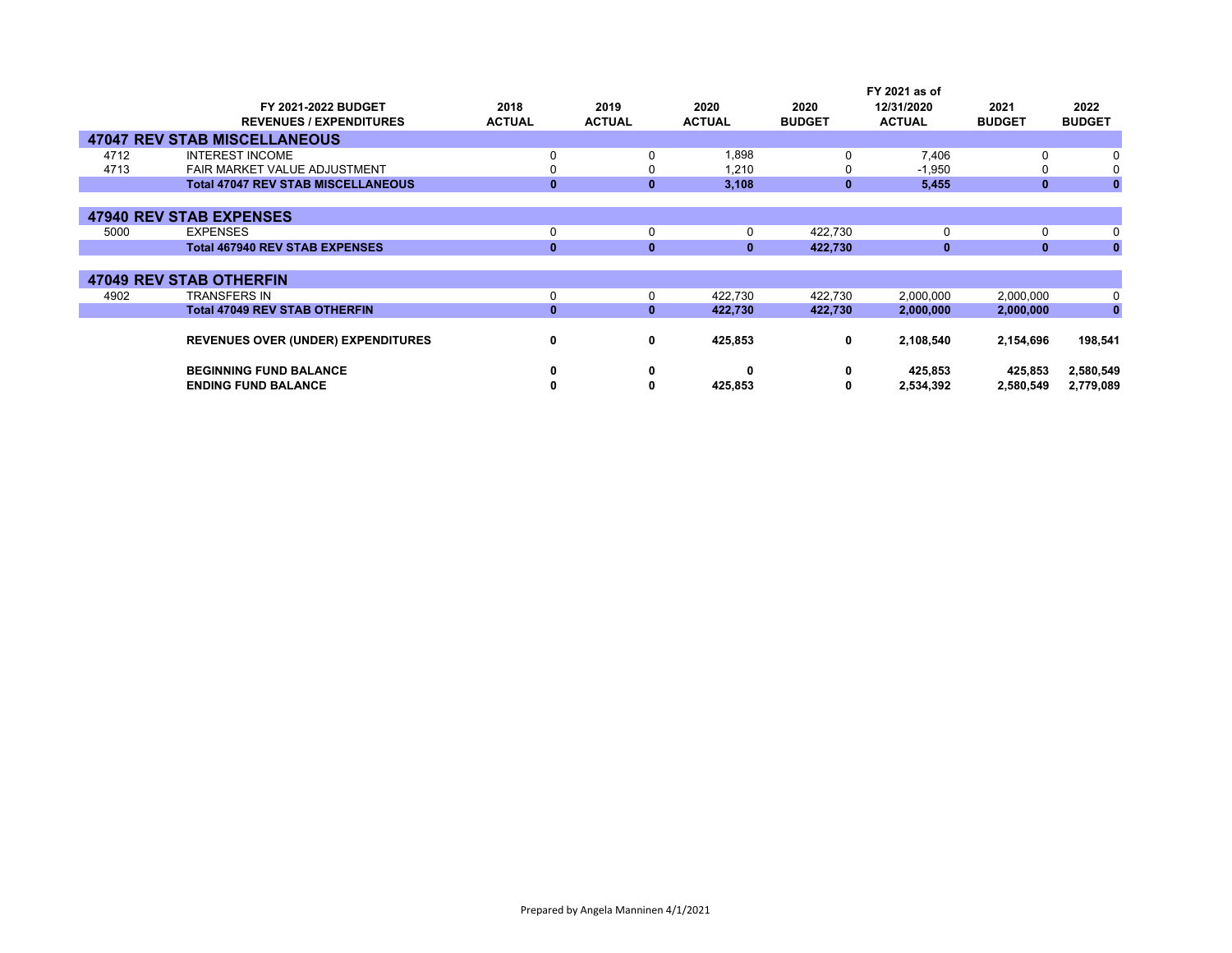|                            | FY 2021-2022 BUDGET                        | 2018          | 2019          | 2020          | 2020          | FY 2021 as of<br>12/31/2020 | 2021          | 2022          |
|----------------------------|--------------------------------------------|---------------|---------------|---------------|---------------|-----------------------------|---------------|---------------|
|                            | <b>REVENUES / EXPENDITURES</b>             | <b>ACTUAL</b> | <b>ACTUAL</b> | <b>ACTUAL</b> | <b>BUDGET</b> | <b>ACTUAL</b>               | <b>BUDGET</b> | <b>BUDGET</b> |
|                            | <b>48 GOLF COURSE IMPROVEMENT FU</b>       |               |               |               |               |                             |               |               |
|                            | <b>48044 GIF CHARGE FOR SERVICE</b>        |               |               |               |               |                             |               |               |
| 4476                       | MUNI GOLF SURCHARGE FEE                    | 104,885       | 113,210       | 96,121        | 245,000       | 66,074                      | 69,000        | 100,000       |
|                            | <b>Total 48044 GIF CHARGE FOR SERVICE</b>  | 104,885       | 113,210       | 96,121        | 245,000       | 66,074                      | 69,000        | 100,000       |
|                            |                                            |               |               |               |               |                             |               |               |
|                            | <b>48047 GC IMPROV MISCELLANEOUS</b>       |               |               |               |               |                             |               |               |
| 4712                       | <b>INTEREST INCOME</b>                     | 0             | 0             | 3,144         | 0             | 1,141                       | 0             | $\Omega$      |
| 4713                       | <b>FAIR MARKET VALUE ADJUSTMENT</b>        | 0             | 0             | 1,492         | 0             | $-306$                      | ŋ             | 0             |
|                            | <b>Total 48047 GC IMPROV MISCELLANEOUS</b> | $\mathbf{0}$  | $\mathbf{0}$  | 4.636         | $\mathbf{0}$  | 835                         | $\mathbf{0}$  | $\mathbf{0}$  |
|                            |                                            |               |               |               |               |                             |               |               |
|                            | <b>48049 GC USE OF FUND BALANCE</b>        |               |               |               |               |                             |               |               |
| 4910                       | USE OF FUND BALANCE                        | 0             | 0             | 0             | 0             | 0                           | 1,000         | $\Omega$      |
| 4902                       | <b>TRANSFERS IN</b>                        | 0             | 0             | $\Omega$      | 0             | 0                           | 0             | 195,003       |
|                            | <b>Total 48049 GC USE OF FUND BALANCE</b>  | $\mathbf{0}$  | $\mathbf{0}$  | $\mathbf{0}$  | $\mathbf{0}$  | $\mathbf{0}$                | 1,000         | 195,003       |
|                            |                                            |               |               |               |               |                             |               |               |
| <b>48760 TRANSFERS OUT</b> |                                            |               |               |               |               |                             |               |               |
| 5975                       | <b>TRANSFERS OUT</b>                       | 0             | 0             | 220.000       | 220.000       | $\mathbf 0$                 | $\Omega$      |               |
|                            | <b>Total 48760 TRANSFERS OUT</b>           | $\mathbf{0}$  | $\mathbf{0}$  | 220,000       | 220,000       | $\mathbf{0}$                | $\mathbf{0}$  | $\mathbf{0}$  |
|                            |                                            |               |               |               |               |                             |               |               |
| <b>48900 GC CAPITAL</b>    |                                            |               |               |               |               |                             |               |               |
| 5905 R2016                 | Muni Golf Cottonwood Tree Removal          | 0             | $\mathbf 0$   | $\mathbf 0$   | 0             | 0                           | 70.000        | 70,000        |
|                            | <b>Total 48900 GC CAPITAL</b>              | $\mathbf{0}$  | $\mathbf{0}$  | $\mathbf{0}$  | $\mathbf{0}$  | $\mathbf{0}$                | 70,000        | 70,000        |
|                            |                                            |               |               |               |               |                             | 0             |               |
|                            | <b>REVENUES OVER (UNDER) EXPENDITURES</b>  | 104,885       | 113,210       | $-119,243$    | 25,000        | 66,909                      |               | 225,003       |
|                            | <b>BEGINNING FUND BALANCE</b>              | 241,267       | 346,151       | 459,361       | 459,361       | 340,118                     | 340,118       | 339,118       |
|                            | <b>ENDING FUND BALANCE</b>                 | 346,151       | 459.361       | 340,118       | 484,361       | 407,027                     | 339,118       | 564,121       |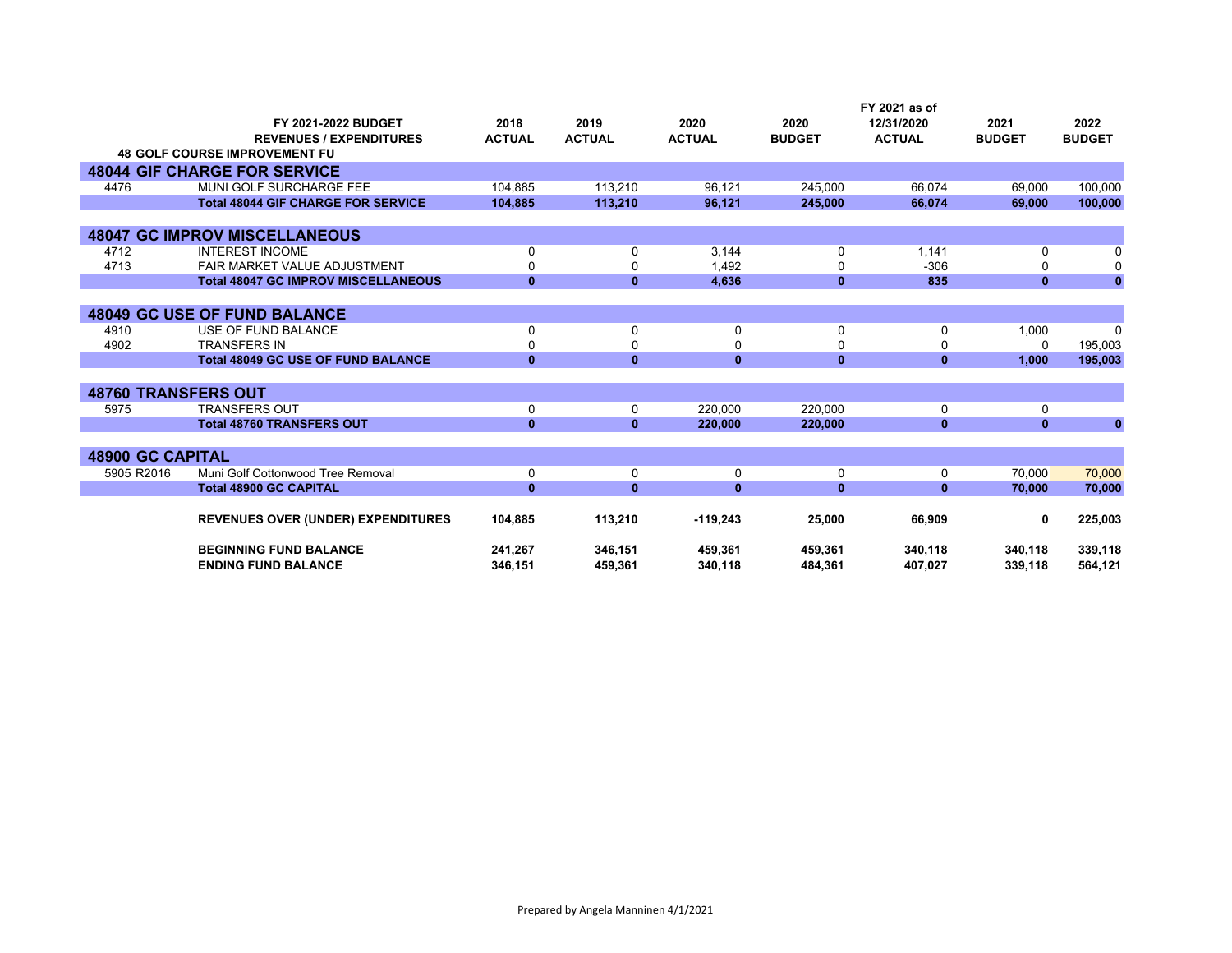|                         |                                              |              |                      |               |               |               | FY 2021 as of |               |               |
|-------------------------|----------------------------------------------|--------------|----------------------|---------------|---------------|---------------|---------------|---------------|---------------|
|                         | FY 2021-2022 BUDGET                          | 2017         | 2018                 | 2019          | 2020          | 2020          | 12/31/2020    | 2021          | 2022          |
|                         | <b>REVENUES / EXPENDITURES</b>               |              | <b>ACTUAL ACTUAL</b> | <b>ACTUAL</b> | <b>ACTUAL</b> | <b>BUDGET</b> | <b>ACTUAL</b> | <b>BUDGET</b> | <b>BUDGET</b> |
|                         | <b>49 GOLF COURSE IMPROVEMENT FU</b>         |              |                      |               |               |               |               |               |               |
|                         | <b>49044 GIF CHARGE FOR SERVICE</b>          |              |                      |               |               |               |               |               |               |
| 4476                    | <b>BC GOLF SURCHARGE FEE</b>                 | $\Omega$     | 0                    | 0             | 42,314        | 0             | 56,892        | 78,000        | 100,000       |
|                         | <b>Total 49044 GIF CHARGE FOR SERVICE</b>    | $\mathbf{0}$ | $\mathbf{0}$         | $\mathbf{0}$  | 42,314        | $\mathbf{0}$  | 56,892        | 78,000        | 100,000       |
|                         |                                              |              |                      |               |               |               |               |               |               |
|                         | <b>49047 BCGC IMPROV MISCELLANEOUS</b>       |              |                      |               |               |               |               |               |               |
| 4712                    | <b>INTEREST INCOME</b>                       |              | 0                    | $\Omega$      | 175           | 0             | 243           |               |               |
| 4713                    | FAIR MARKET VALUE ADJUSTMENT                 |              | $\Omega$             |               | 102           |               | $-69$         |               |               |
|                         | <b>Total 49047 BCGC IMPROV MISCELLANEOUS</b> | $\mathbf{0}$ | $\mathbf{0}$         | $\bf{0}$      | 277           | $\mathbf{0}$  | 174           | $\mathbf{0}$  | $\mathbf{0}$  |
|                         |                                              |              |                      |               |               |               |               |               |               |
|                         | <b>49049 GC USE OF FUND BALANCE</b>          |              |                      |               |               |               |               |               |               |
| 4910                    | USE OF FUND BALANCE                          | 0            | 0                    | 0             | 0             | 0             | 0             | 0             | 0             |
|                         | <b>Total 49049 GC USE OF FUND BALANCE</b>    | $\mathbf{0}$ | $\mathbf{0}$         | $\mathbf{0}$  | $\mathbf{0}$  | $\mathbf{0}$  | $\mathbf{0}$  | $\mathbf{0}$  | $\mathbf{0}$  |
|                         |                                              |              |                      |               |               |               |               |               |               |
|                         | <b>49760 TRANSFERS OUT</b>                   |              |                      |               |               |               |               |               |               |
| 5975                    | <b>TRANSFERS OUT</b>                         | $\Omega$     | 0                    | $\Omega$      | 0             | 0             | 0             | 0             |               |
|                         | <b>Total 49760 TRANSFERS OUT</b>             | $\mathbf{0}$ | $\mathbf{0}$         | $\mathbf{0}$  | $\mathbf{0}$  | $\mathbf{0}$  | $\mathbf{0}$  | $\mathbf{0}$  | $\mathbf{0}$  |
|                         |                                              |              |                      |               |               |               |               |               |               |
| <b>49900 GC CAPITAL</b> |                                              |              |                      |               |               |               |               |               |               |
| 5905                    | <b>IMPR OTHER THAN BUILDINGS</b>             | n            | $\mathbf 0$          | $\Omega$      | 0             | $\Omega$      | $\Omega$      | 55,000        |               |
| 5905 R21*               | <b>BOULDER CREEK SAND BIN</b>                |              | 0                    |               | 0             |               |               |               |               |
| 5905 R21*               | <b>BOULDER CREEK PRV REPLACEMENT</b>         |              | 0                    |               | 0             | O             | 0             |               |               |
|                         | <b>Total 49900 GC CAPITAL</b>                | $\mathbf{0}$ | $\mathbf{0}$         | $\mathbf{0}$  | $\mathbf{0}$  | $\mathbf{0}$  | $\mathbf{0}$  | 55,000        | $\mathbf{0}$  |
|                         |                                              |              |                      |               |               |               |               |               |               |
|                         | <b>REVENUES OVER (UNDER) EXPENDITURES</b>    | 0            | 0                    | 0             | 42,591        | 0             | 57,066        | 23,000        | 100,000       |
|                         | <b>BEGINNING FUND BALANCE</b>                |              | 0                    |               | 0             | ŋ             | 42,591        | 42,591        | 65,591        |
|                         | <b>ENDING FUND BALANCE</b>                   |              | 0                    |               | 42,591        | ŋ             | 99,657        | 65,591        | 165,591       |
|                         |                                              |              |                      |               |               |               |               |               |               |